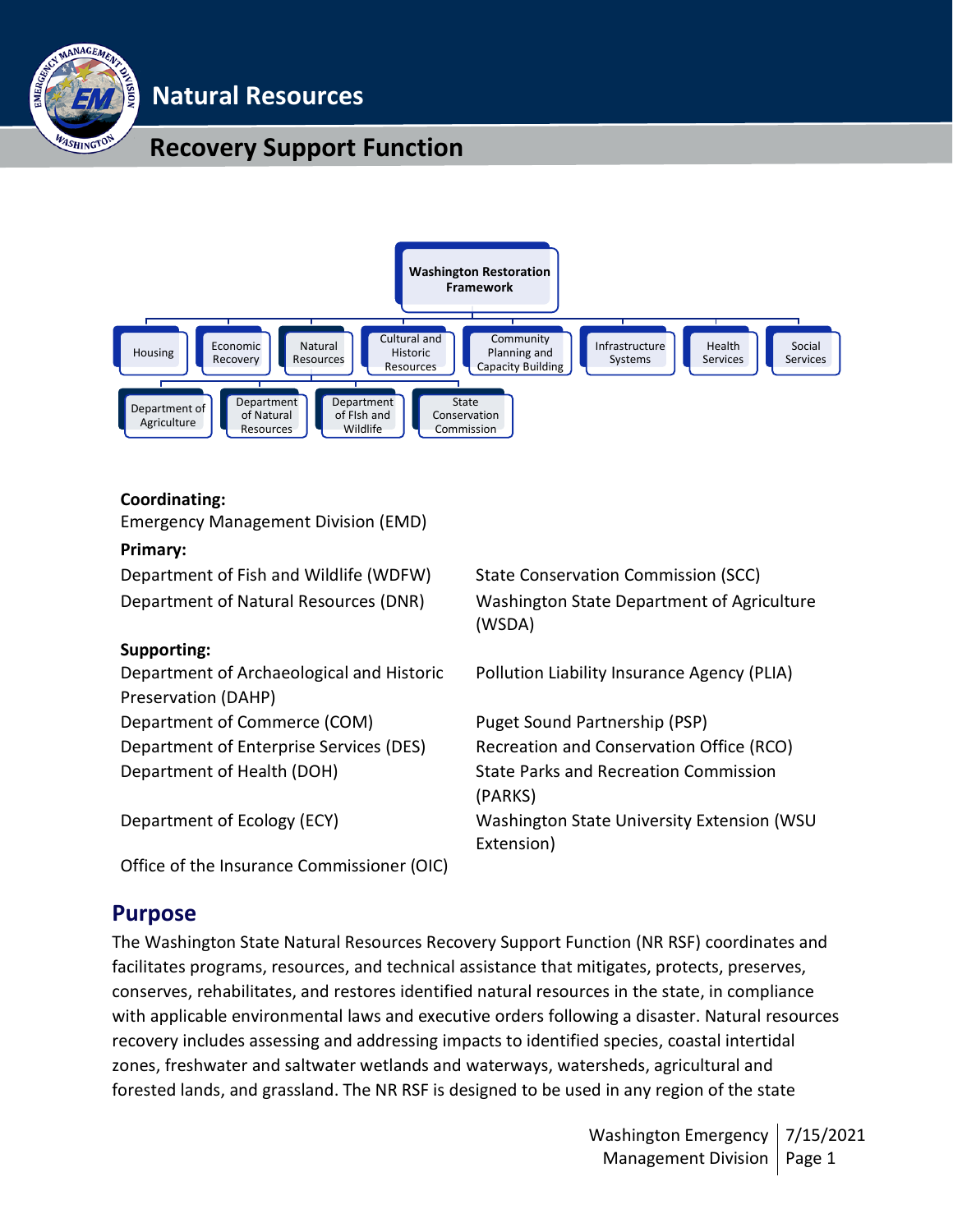where significant impacts to natural resources occurs, including within urban environments, to address issues such as solid waste removal and management and hazmat and toxic waste cleanups. This RSF will provide a platform for state-level communication and coordination to effectively support local natural resources recovery.

The National Preparedness Goal establishes 32 Core Capabilities organized into five mission areas to address the greatest risks to the nation. The Recovery Core Capabilities organize the key functional areas necessary to fully coordinate recovery support to impacted communities. The RSFs describe the process of organizing and coordinating actions to meet the Core Capability definition. Therefore, this RSF supports the delivery of the Natural and Cultural Resources Core Capability in the Recovery Mission Area by outlining the responsibilities of entities in addressing critical natural resources recovery tasks. Planning, Public Information & Warning, and Operational Coordination are Support Core Capabilities to this RSF.

| <b>Primary Core Capability</b>        |                                                                   |  |
|---------------------------------------|-------------------------------------------------------------------|--|
| <b>Recovery</b>                       |                                                                   |  |
| <b>Natural and Cultural Resources</b> | Protect natural and cultural resources and historic properties    |  |
|                                       | through appropriate planning, mitigation, response, and           |  |
|                                       | recovery actions to preserve, conserve, rehabilitate, and restore |  |
|                                       | them consistent with post-disaster community priorities and       |  |
|                                       | best practices and in compliance with applicable environmental    |  |
|                                       | and historic preservation laws and Executive orders.              |  |

| <b>Support Core Capabilities</b>      |                                                                                                                                                                                                                                                                                                                                                                        |  |  |
|---------------------------------------|------------------------------------------------------------------------------------------------------------------------------------------------------------------------------------------------------------------------------------------------------------------------------------------------------------------------------------------------------------------------|--|--|
| <b>Recovery</b>                       |                                                                                                                                                                                                                                                                                                                                                                        |  |  |
| <b>Planning</b>                       | Conduct a systematic process engaging the whole community as<br>appropriate in the development of executable strategic,<br>operational, and/or tactical-level approaches to meet defined<br>objectives.                                                                                                                                                                |  |  |
| <b>Public Information and Warning</b> | Deliver coordinated, prompt, reliable, and actionable<br>information to the whole community through the use of clear,<br>consistent, accessible, and culturally and linguistically<br>appropriate methods to effectively relay information regarding<br>any threat or hazard and, as appropriate, the actions being<br>taken, and the assistance being made available. |  |  |
| <b>Operational Coordination</b>       | Establish and maintain a unified and coordinated operational<br>structure and process that appropriately integrates all critical<br>stakeholders and supports the execution of Core Capabilities.                                                                                                                                                                      |  |  |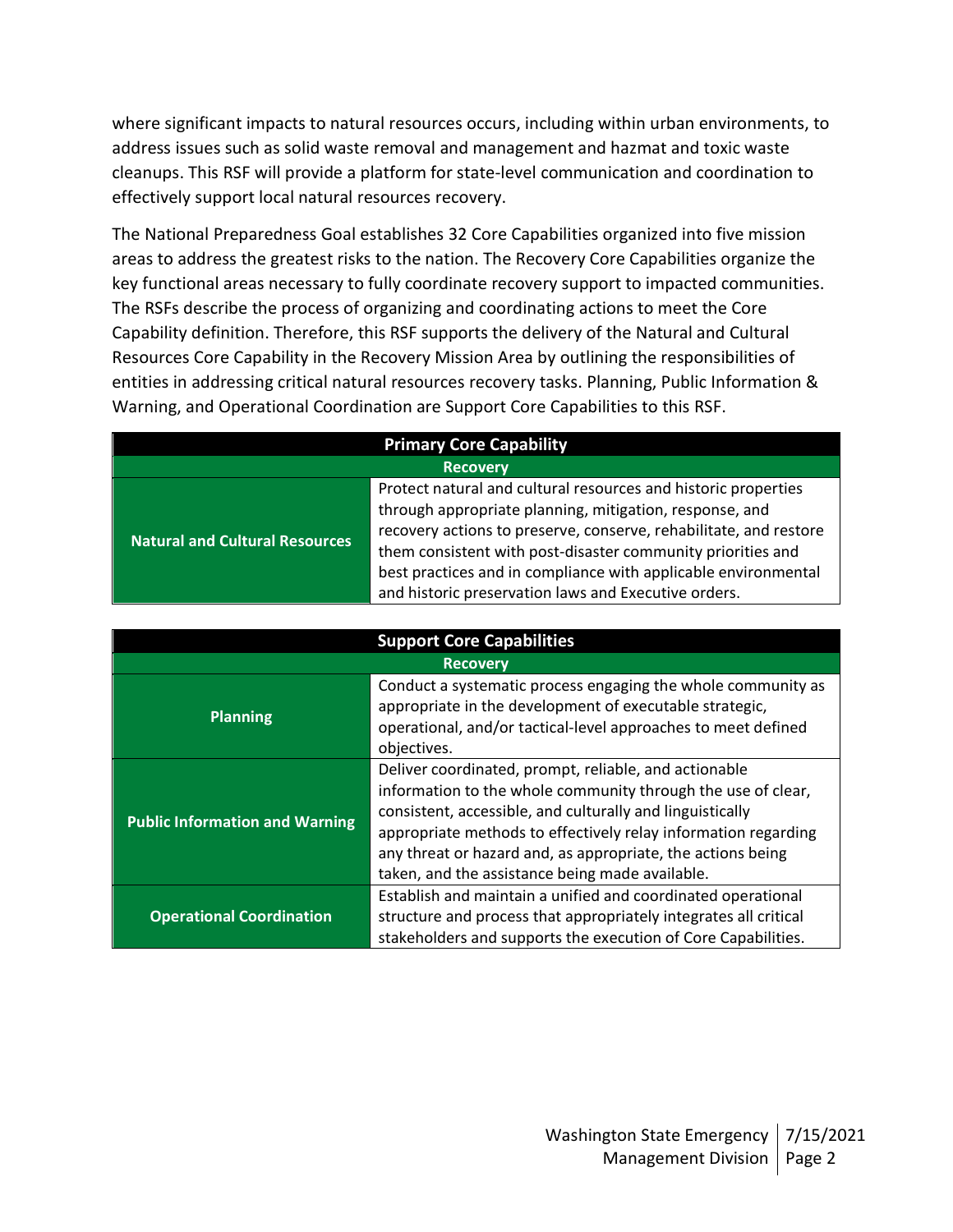# **Authorities & Policies**

## **Revised Code of Washington (RCW)**

• **36.70A.050, Guidelines to classify agriculture, forest, and mineral lands and critical areas**

*Requires the Washington State Department of Commerce to consult with other state agencies and provide guidance on classifying certain natural resources in the state for those jurisdictions undertaking comprehensive planning under the state's Growth Management Act, chapter 36.70A RCW.*

### • **43.155, Public works projects**

*Establishes the Public Works Board and powers and duties including providing technical assistance to local governments and developing a program that provides grants and other assistance that leverages federal public works programs.*

### • **43.155.065, Emergency public works projects**

*The Washington State Public Works Board may provide low-interest or interest-free loans and grants for emergency public works projects to include construction, repair, reconstruction, replacement, or improvement of a public water system in violation of health and safety standards.*

### • **76.06, Forest health assessment and treatment framework**

*Requires the Washington State Department of Natural Resources to establish a forest health assessment and treatment framework that addresses forest health issues in the state including identifying fire prone lands and communities and providing treatment recommendations. Also establishes a forest health advisory committee to support the development and implementation of the framework.*

### • **76.09, Forest practices**

*Establishes the Forest Practices Board and laws pertaining to permitting, applications, and other requirements of forest practices including reforestation and hazard-reduction measures.*

### • **76.13, Stewardship of non-industrial forests and woodlands**

*Provides the Washington Department of Natural Resources with authority to establish and maintain a nonindustrial forest woodland owner assistance program, provide technical assistance and facilitate efforts of cooperating organizations to support nonindustrial forest and woodland owners and protect the state's natural resources.*

### • **89.08.070, General duties of commission**

*Establishes the State Conservation Commission and identifies the roles and responsibilities of the commission.*

### • **90.48.390, Coastal protection fund - Established**

*Establishes the coastal protection fund resource damage assessment account managed by the Washington State Department of Ecology for the purposes of restoring natural resources.*

### • **90.56, Oil and hazardous substance spill prevention and response**

*This law guides the Washington State Department of Ecology's comprehensive oil spill and hazardous substance spill prevention and response program. This RCW also establishes the requirement for any person discharging oil or hazardous substances to notify coast guard and the state division of emergency management (RCW 90.56.280).*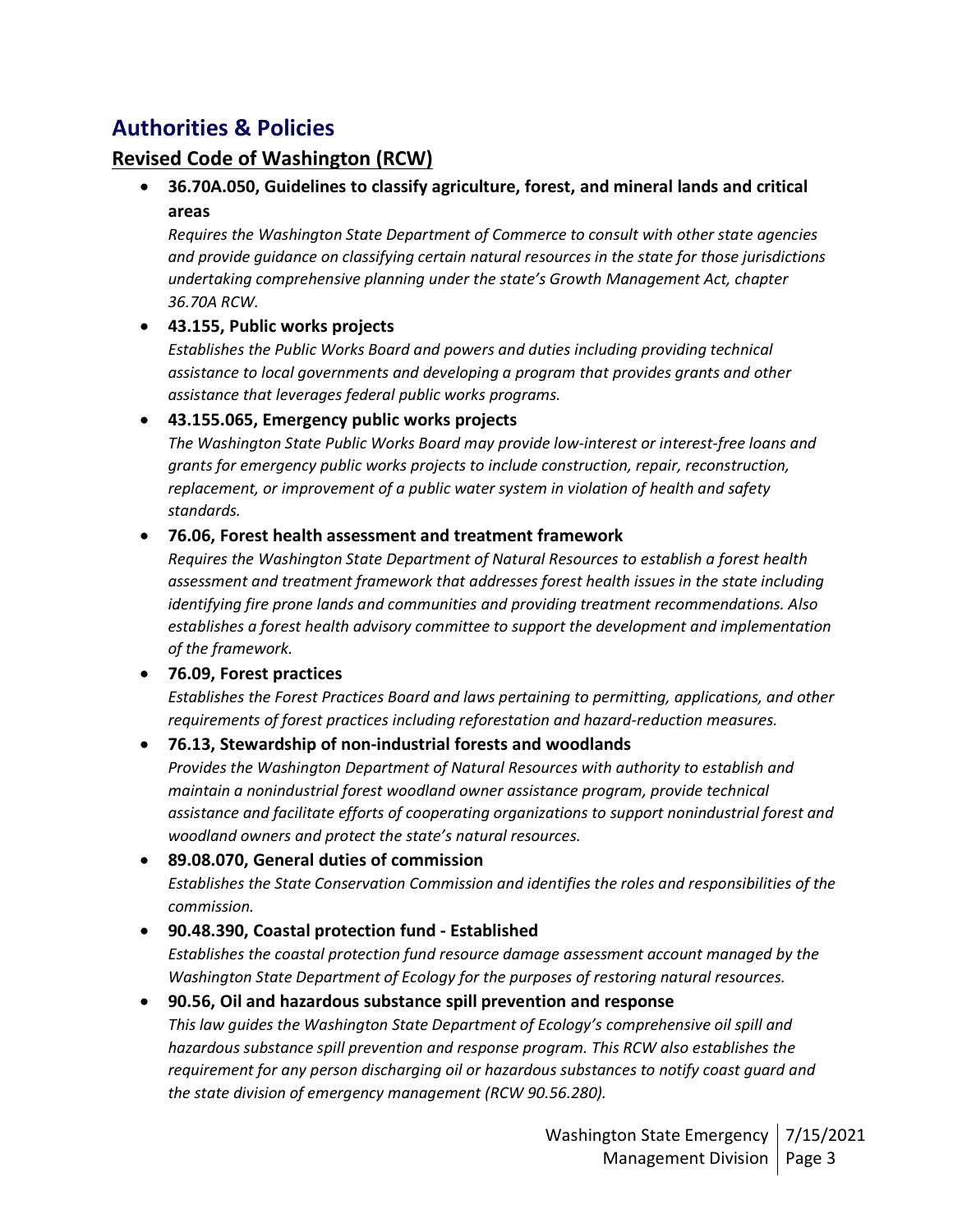## **Washington Administrative Code (WAC)**

• **173-98-030(27), Environmental emergency (Revolving fund)**

*Defines an "environmental emergency" which is often required in order for emergency funding in the form of loans and grants to be disbursed to communities, including the Clean Water State Revolving Fund.*

### • **173-182, Oil spill contingency plan**

*Establishes covered vessel and facility oil spill contingency plan requirements, drill and equipment verification requirements, primary response contractor standards and recordkeeping and compliance information. Oil spill contingency plan standards shall include, among other items, shoreline cleanup, wildlife rescue and rehabilitation, a method for determining effectiveness of recovery systems and the effective daily recovery capacity for covered vessels and facilities.*

### • **173-183, Oil spill natural resource damage assessment**

*Establishes the procedures for convening a resource damage assessment (RDA) committee and determining damages and compensation schedule where applicable.*

#### • **222, Washington State forest practices rules**

*Related to the implementation of RCW 76.09 and RCW 76.13, establishes the rules concerning timber harvesting, pre-commercial thinning, road construction, fertilization, forest chemical application and other forest practices applications.*

### • **365-190, Minimum guidelines to classify agriculture, forest, mineral lands and critical areas**

*Provides minimum guidelines for classifying certain natural resources in the state in accordance with RCW 36.70A.050.*

### **Federal Laws & Authorities**

• **16 U.S.C. 670a-670f, Sikes Act**

*Established in 1960 to manage the U.S. Department of Defense (DoD) lands and waters for wildlife conservation and human access. Requires that Integrated Natural Resource Management Plans be developed through voluntary cooperative agreements between the DoD installation, the U.S. Fish and Wildlife Services, and the state fish and wildlife agencies.*

• **16 U.S.C. 1531, Endangered Species Act**

*The law requires federal agencies to ensure actions they authorize, fund, or execute, are not adversely affecting or jeopardizing the existence of any listed endangered species. The act provides a program for the conservation of threatened and endangered plants, animals, and their habitats.*

## **Situation Overview**

Through consultation with natural resources partners during the development of this RSF, the following key natural resources recovery issues were identified. This list provides an overview of the challenges faced in natural resources recovery. This RSF attempts to address these issues and concerns through collaboration and information sharing.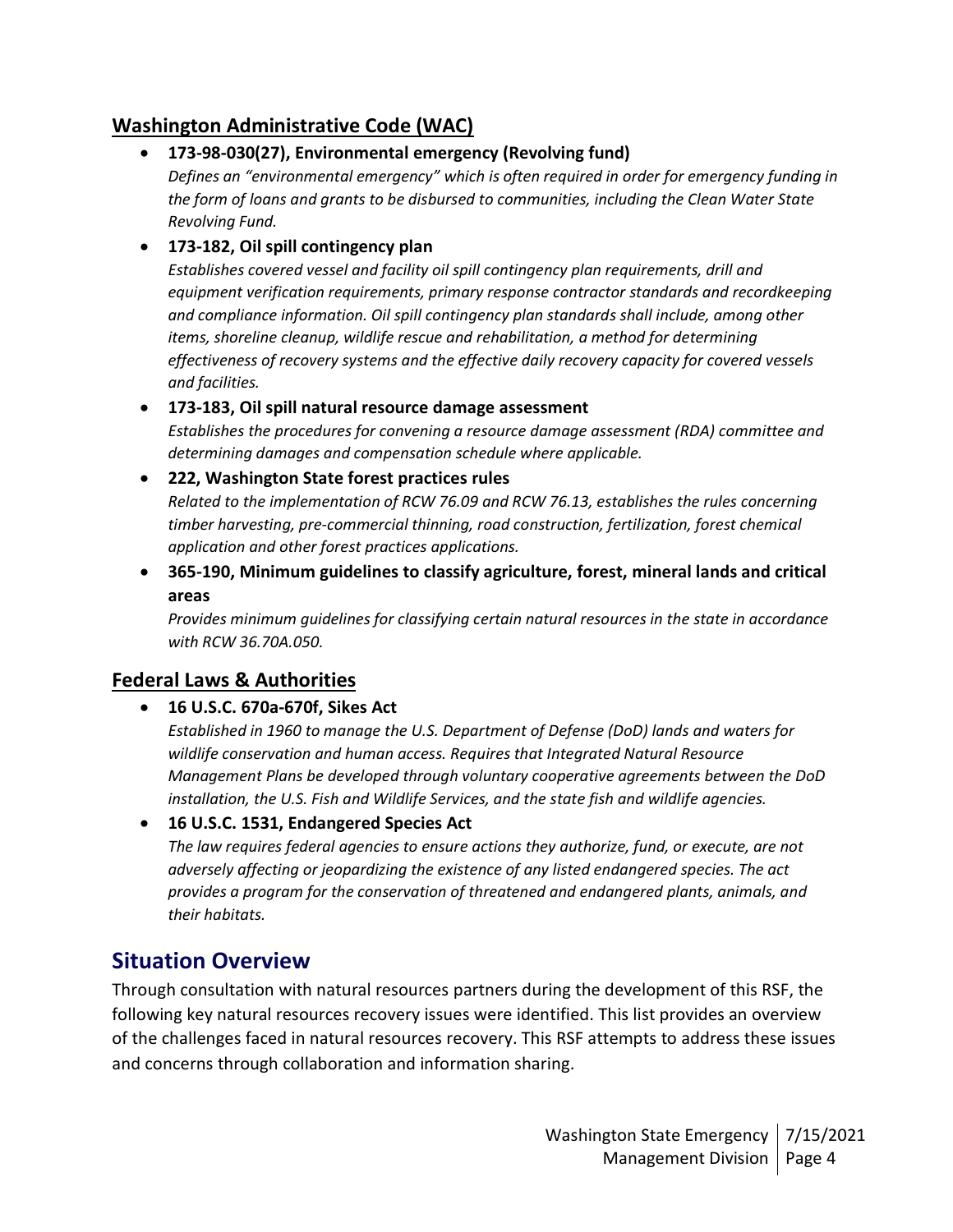- Lack of authority when assisting local jurisdictions and tribal partners with restoring their identified natural resources.
- Lack of resources and resources coordination across local, state, federal, and tribal governments, and private and non-profit entities.
- Knowledge gap of whom to contact for assistance and where to point landowners seeking assistance.
- Scalability of disasters local jurisdictions may face significant recovery challenges even in "small" disasters due to a lack of federal and state assistance.
- Timeliness and eligibility clarity of recovery funding state and federal assistance programs often take months to implement and the program descriptions, application processes, and eligibility criteria are frequently unclear. Additionally, there are often time-consuming permitting processes and environmental regulations delaying recovery.
- Deficiency in internal communications among programs and interagency communication.
- Lack of knowledge or public awareness of debris flow, flash flooding, and other "seconddisaster" threats especially following a wildfire.
- Inconsistency in agency support to impacted communities and participation in community recovery informational meetings.
- Cultural and natural resources can sometimes be one and the same and/or be present in the same locations. However, they also may require different responses or management approaches during recovery. These different approaches need to be acknowledged and coordinated amongst the supporting entities while preparing for, responding to, and recovering from an incident.

## **Planning Assumptions**

This RSF assumes that local and federal entities will operate similar plans that stipulate organization by Core Capability and/or RSF as defined within the Washington Restoration Framework (WRF). This RSF also assumes the following:

- Statutory, regulatory, and policy issues may contribute to gaps, inconsistencies, and unmet needs during recovery. This RSF intends to address these challenges in a collaborative manner and seek innovative solutions.
- Nothing in this RSF is intended to modify, replace, or supersede the recovery activities, roles and responsibilities, authorities, statutes, regulations, or program rules of the coordinating or supporting entities that implement or support the implementation of Emergency Support Functions (ESFs) within the Washington State Comprehensive Emergency Management Plan.
- The activities and responsibilities contained within this RSF relate to the jurisdictional responsibilities of the state of Washington and may not reflect all the natural resources recovery actions at different jurisdictional levels.
- For the purposes of this document, "Natural Resources" also includes the food and agricultural sector which encompasses establishments focused on any of the following: crop production, raising animals, harvesting timber, harvesting fish and other animals

Washington State Emergency | 7/15/2021 Management Division | Page 5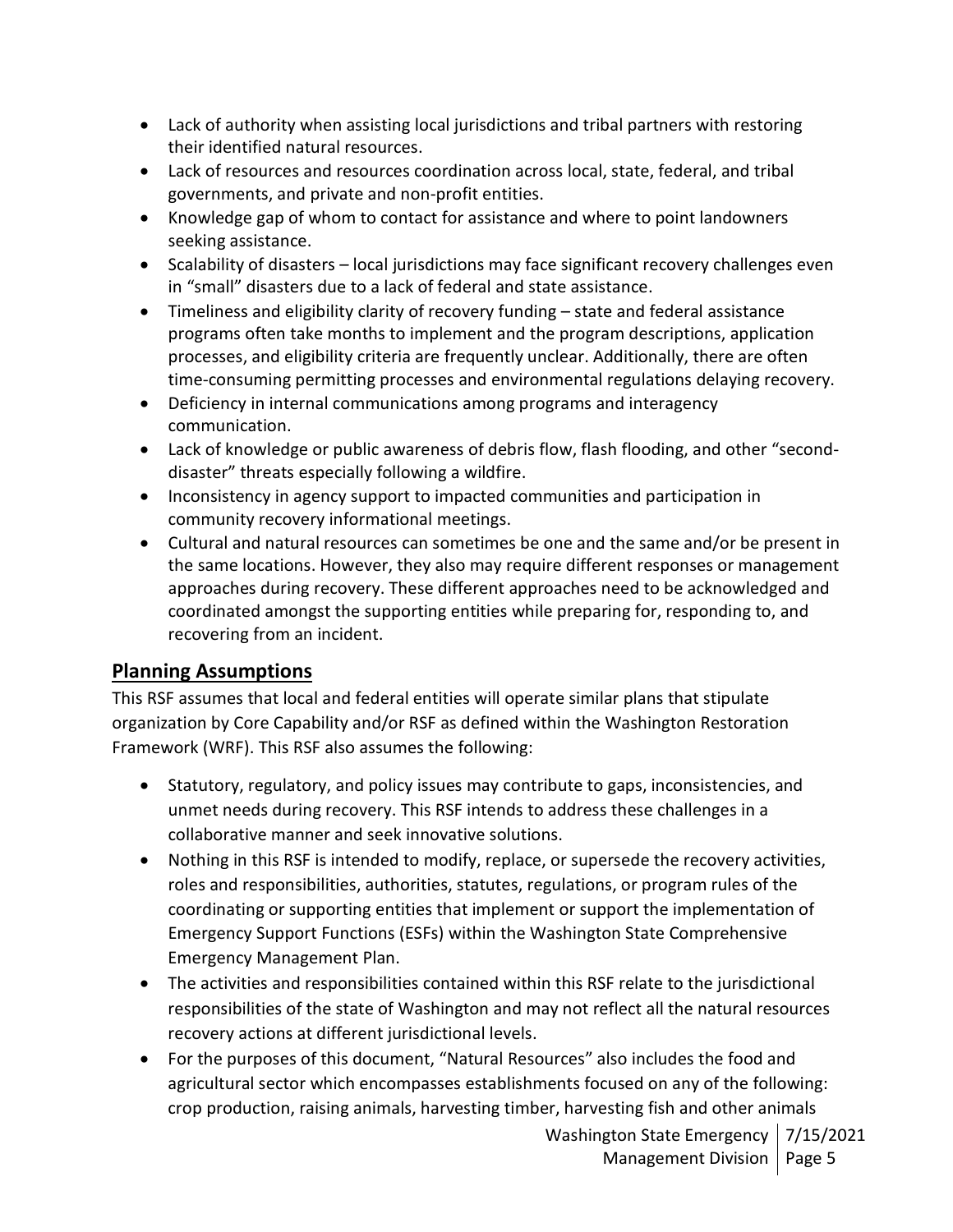from a farm, ranch or natural habitat, food safety, manufacturing, processing, and storage facilities.

# **Concept of Operations**

## **Critical Tasks**

This RSF is primarily responsible for directly contributing to the Recovery Mission Area through the Natural and Cultural Resources Core Capability and Critical Tasks but may also support the Critical Tasks under Planning, Public Information and Warning and Operational Coordination Core Capabilities. The entities responsible for executing these tasks are listed in the 'Responsibilities' section of this document.

The NR RSF is intended to be flexible and scalable depending on the incident magnitude and the resource needs. If a local entity does not have a Natural Resources RSF component to their response and/or recovery plan, this RSF will integrate with the closest equivalently functional element, such as Emergency Support Functions focused on Recovery and/or Agriculture and Natural Resources, a recovery branch, or a recovery coordinator/lead.

| <b>Natural and Cultural Resources</b> |                                                                                                                                                                                                                                                                        |  |
|---------------------------------------|------------------------------------------------------------------------------------------------------------------------------------------------------------------------------------------------------------------------------------------------------------------------|--|
| <b>Critical</b><br>Task I.D.          | <b>Critical Task Descriptions</b>                                                                                                                                                                                                                                      |  |
|                                       | Implement measures to protect and stabilize records and culturally significant documents,<br>objects, and structures.                                                                                                                                                  |  |
| $\overline{2}$                        | Mitigate the impacts to and stabilize the natural and cultural resources and conduct a<br>preliminary assessment of the impacts that identifies protections that need to be in place<br>during stabilization through recovery.                                         |  |
| 3                                     | Complete an assessment of affected natural and cultural resources and develop a timeline<br>for addressing these impacts in a sustainable and resilient manner.                                                                                                        |  |
| 4                                     | Preserve natural and cultural resources as part of an overall community recovery that is<br>achieved through the coordinated efforts of natural and cultural resource experts and the<br>recovery team in accordance with the specified timeline in the recovery plan. |  |

| <b>Planning</b>              |                                                                                                                                                                                                                                                                                                                                                                     |  |  |
|------------------------------|---------------------------------------------------------------------------------------------------------------------------------------------------------------------------------------------------------------------------------------------------------------------------------------------------------------------------------------------------------------------|--|--|
| <b>Critical</b><br>Task I.D. | <b>Critical Task Descriptions</b>                                                                                                                                                                                                                                                                                                                                   |  |  |
| 1                            | Convene the core of an inclusive planning team (identified pre-disaster), which will<br>oversee disaster recovery planning.                                                                                                                                                                                                                                         |  |  |
|                              | Complete an initial recovery plan that provides an overall strategy and timeline, addresses<br>all core capabilities, and integrates socioeconomic, demographic, accessibility, technology,<br>and risk assessment considerations (including projected climate change impacts), which<br>will be implemented in accordance with the timeline contained in the plan. |  |  |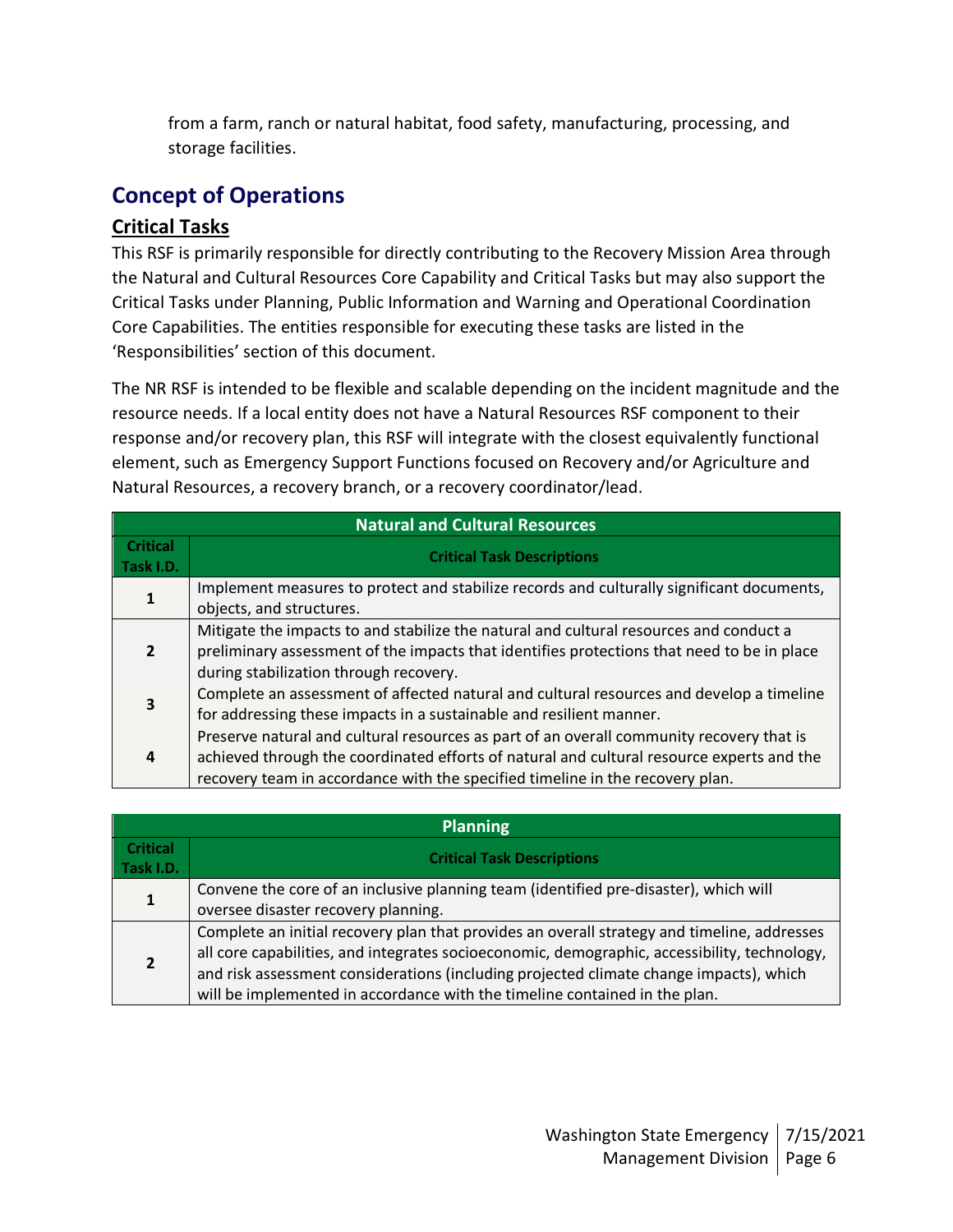| <b>Public Information and Warning</b> |                                                                                                                                                                                                                                                                                                                                                                                                                                                     |  |
|---------------------------------------|-----------------------------------------------------------------------------------------------------------------------------------------------------------------------------------------------------------------------------------------------------------------------------------------------------------------------------------------------------------------------------------------------------------------------------------------------------|--|
| Critical<br>Task I.D.                 | <b>Critical Task Descriptions</b>                                                                                                                                                                                                                                                                                                                                                                                                                   |  |
|                                       | Reach all populations within the community with effective actionable recovery-related<br>public information messaging and communications that are accessible to people with<br>disabilities and people with limited English proficiency; protect the health and safety of the<br>affected population; help manage expectations; and ensure stakeholders have a clear<br>understanding of available assistance and their roles and responsibilities. |  |
| $\overline{2}$                        | Support affected populations and stakeholders with a system that provides appropriate,<br>current information about any continued assistance, steady state resources for long-term<br>impacts, and monitoring programs in an effective and accessible manner.                                                                                                                                                                                       |  |

| <b>Operational Coordination</b> |                                                                                                                                                                                                                                                                                                                                                            |  |
|---------------------------------|------------------------------------------------------------------------------------------------------------------------------------------------------------------------------------------------------------------------------------------------------------------------------------------------------------------------------------------------------------|--|
| <b>Critical</b><br>Task I.D.    | <b>Critical Task Descriptions</b>                                                                                                                                                                                                                                                                                                                          |  |
|                                 | Establish tiered, integrated leadership and inclusive coordinating organizations that<br>operate with a unity of effort and are supported by sufficient assessment and analysis to<br>provide defined structure and decision-making processes for recovery activities.                                                                                     |  |
|                                 | Define the path and timeline for recovery leadership to achieve the jurisdiction's<br>objectives that effectively coordinates and uses appropriate local, state, tribal, territorial,<br>insular area, and Federal assistance, as well as nongovernmental and private sector<br>resources. This plan is to be implemented within the established timeline. |  |

## **Objectives**

Through consultation with the entities in this RSF, objectives specific to this NR RSF were identified. These are broad objectives that support the Critical Tasks through coordination within the NR RSF.

- **Establish Communication.** Establish communication between stakeholders as soon as practical following an incident with locally significant natural resources damages. Expand communication as needed to local and tribal governments, federal agencies, Voluntary Organizations Active in Disasters (VOADs), and other organizations able to provide natural resources restoration assistance. Develop new partnerships and build on existing partnerships pre-disaster, to establish relationships and communication channels that will support the initial response and recovery efforts.
- **Support Damage Assessment.** Support damage assessments to locally significant natural resources using pre-existing databases containing information on species or habitats of concern, or locally identified critical areas. Identify protection, mitigation, and restoration measures to address the impacts to natural resources and the environment. Coordinate and facilitate the sharing and integration of natural resources impact data to help understand the local recovery needs and support resilient protection, conservation and restoration strategies.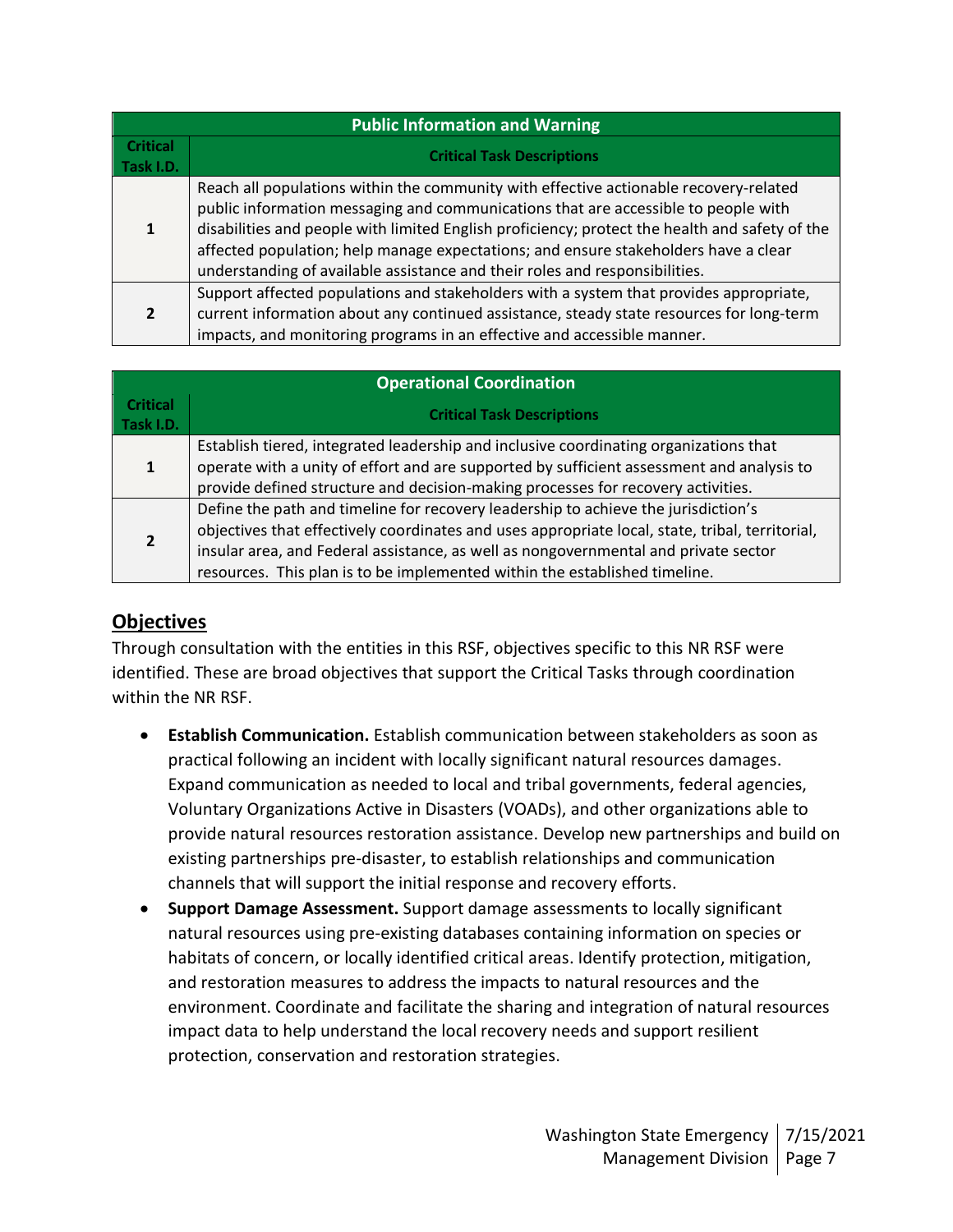- **Provide Technical Assistance.** Facilitate or provide funding and/or technical assistance in support of community recovery priorities to mitigate, protect, preserve, conserve, rehabilitate, and restore impacted natural resources.
	- o **Coordinate** information sharing and recovery efforts between entities to maximize effectiveness and minimize duplication of effort.
	- o **Integrate** environmental staff knowledgeable in natural resources and environmental regulatory requirements early in the disaster recovery planning process.
	- o **Assist** communities in working through federal, state, local, and tribal permitting and environmental policy issues that may inhibit the restoration of natural resources and work among RSF partners to address regulatory concerns.
	- o **Support** the impacted community through subject matter expertise and staff knowledgeable in assistance programs and funding options.
- **Support long-term environmental and natural resource restoration and recovery efforts.** Work with local communities in addressing environmental restoration concerns to develop long-term restoration plans and strategies addressing topics such as contamination and post-disaster pollution, hazardous and non-hazardous debris management, and habitat and ecosystem restoration. Help identify and develop hazard mitigation priorities to increase community resilience, such as, reseeding, floodplain restoration, or land acquisition.

## **Whole Community Involvement**

This RSF must consider the Whole Community when assessing natural resources impacts. To coordinate assistance for local jurisdictions requesting support, a variety of stakeholders should be included in developing natural resources restoration and recovery objectives and strategies. Community recovery plans and assistance programs should be developed that include solutions for how the whole community will recover. Restoration, conservation, and mitigation programs that address impacted natural resources need to be made available to everyone who is impacted. There may be overlapping natural resources recovery concerns and unmet needs of individuals and families in a disaster that can be addressed through a housing, economic, or other support program. Community organizations and agricultural commissions and associations may be able to provide support to landowners, ranchers, and others adversely impacted by a disaster.

# **Organization**

## **Mobilization**

All personnel should remain flexible to adapt to the unique conditions of all hazards and scale the RSF structure to meet the needs of the recovery. This RSF operates within the confines of the WRF and in support of the Comprehensive Emergency Management Plan (CEMP) and its annexes.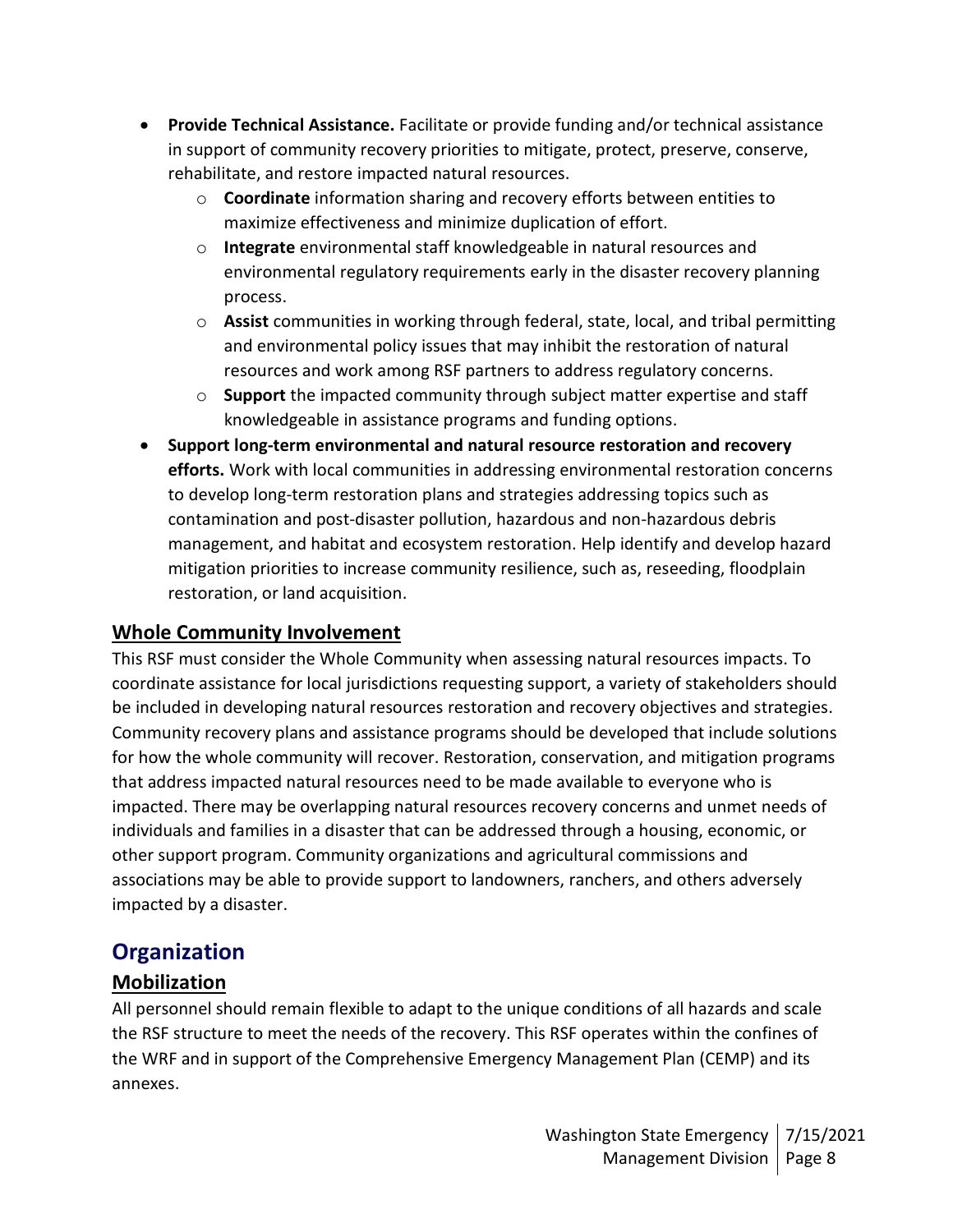The NR RSF will activate following any incident with locally significant damages reported to natural resources and any incident where ESF 10 (Oil and Hazardous Materials Response) or ESF 11 (Agriculture and Natural Resources) are activated, or as determined by primary and coordinating entities to be necessary.

The activation process will occur as follows: EMD, in consultation with its legal counsel and the primary and coordinating entities, will convene a conference call to establish a common operating picture and discuss emerging local needs. For most incidents, this activation will consist of a conference call with key state-level partners. The Emergency Management Division (EMD) will contact RSF partners and schedule the conference call. RSF coordination calls and other RSF convening actions fall under the responsibility of ESF 14 Long-Term Recovery in the State Emergency Operations Center (SEOC). During larger incidents, this RSF may be activated by the State Coordinating Officer (SCO) or other Governor's Authorized Representative (GAR) and recovery activities coordinated within the Recovery Unit of the Recovery Branch in the SEOC Operations Section or Joint Field Office (JFO). While most incidents will only require NR RSF partners to call-in, larger disasters may necessitate in-person meetings at the SEOC or JFO. Alternate meeting locations may be determined by the coordinating and primary entities, in coordination with the SCO or Deputy SCO.

## **Structure**

The NR RSF is a component of the Recovery Branch within the Operations Section of the SEOC, as organized within the structures of the Incident Command System (ICS). The structure is ideal for coordinating the immediate response activities and the initial recovery efforts to an incident. Recovery begins at the time of the incident and the initial response efforts contribute to the overall recovery of the impacted jurisdiction. Therefore, response activities coordinated through ESFs within the SEOC provide essential information to the RSFs, which may be activated concurrently. ESF 14 acts as the conduit of information between ESFs and RSFs and as a transition between response and recovery activities.

As the incident progresses, a structure with more flexibility may be necessary to carry out the intermediate and long-term recovery efforts in the state, in coordination with, or as part of, the JFO. In a JFO, the NR RSF will reside within the Operations Section. A Recovery Branch may be created to maintain span of control and lead other activated RSFs.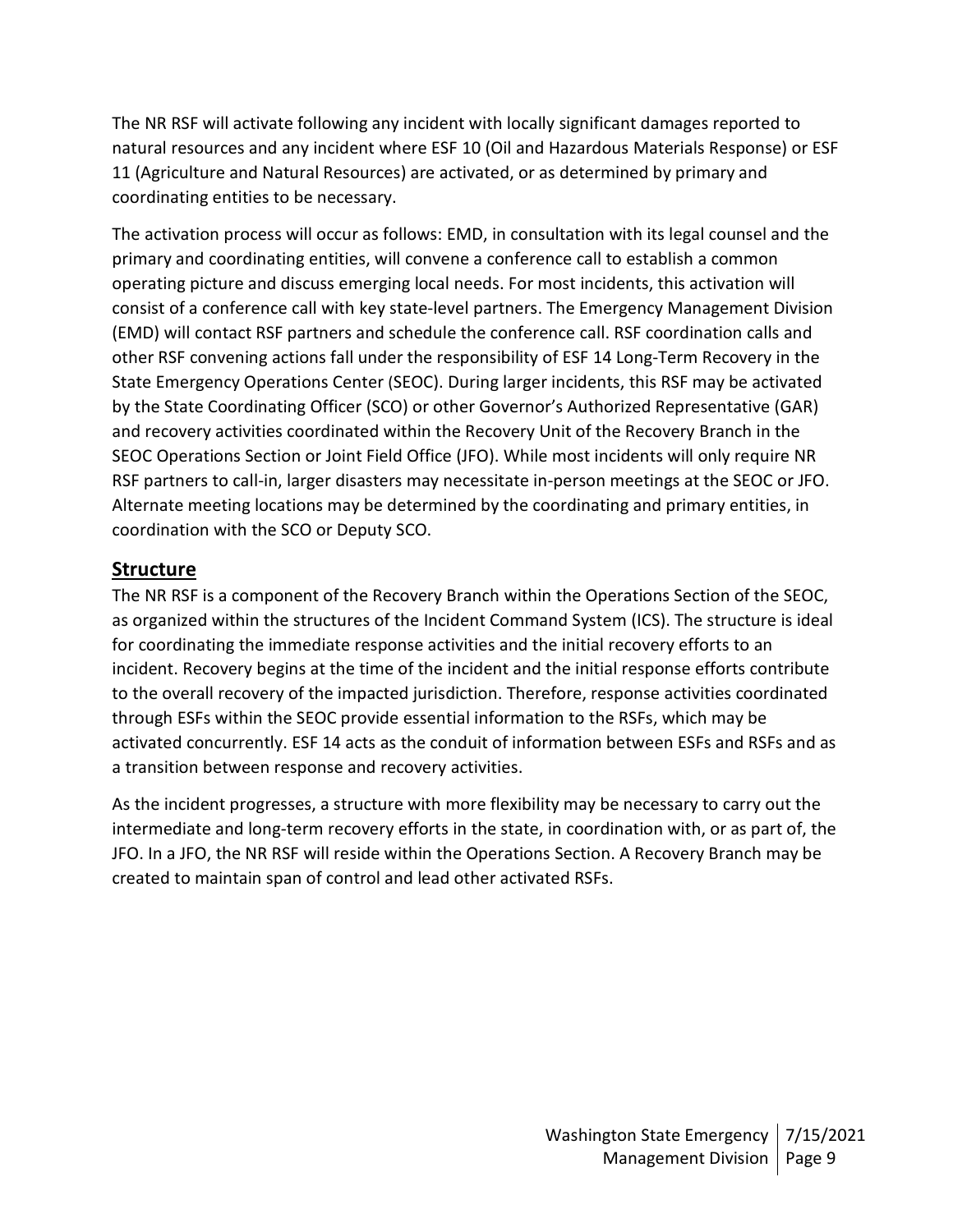

# **Direction, Control and Coordination**

The responsibilities and actions within this RSF should be prepared to integrate horizontally and vertically into those outlined in other local, state, and federal plans.

## **Horizontal Integration**

This RSF is a functional recovery operational annex supporting the WRF as part of the WA CEMP. Other state entities may possess plans that outline their continuity of operations and/or recovery actions during an incident, to include information on executing their assigned responsibilities.

### **State Agency Planning Integration**

State agencies shall develop natural resources restoration/recovery plans and strategies commensurate with the agency's requirements and needs. Agency plans should complement the state CEMP through the Washington Restoration Framework (WRF).

**Aquatic Habitat Conservation Plan (DNR):** *Guides how DNR manages state-owned aquatic*  lands to allow for the people of Washington to benefit from their use while protecting the *state's aquatic resources.*

**Comprehensive Emergency Management Plan (CEMP):** *The CEMP guides the overall emergency management roles, responsibilities and emergency management mission areas (protection, preparedness, response, recovery, and mitigation) in the state.*

**CEMP, Emergency Support Function 11 – Agriculture and Natural Resources, Appendix 5, Protection of Natural, Cultural and Historic Resources:** *This Appendix to Emergency Support Function (ESF) 11 –Agriculture and Natural Resources establishes policies for the effective coordination of activities to protect natural and cultural resources and historic properties resources prior to, during and/or after an emergency or disaster.*

**CEMP, Emergency Support Function 14 – Long Term Recovery Annex:** *ESF 14 is the coordinating and advisory function supporting local recovery efforts through the SEOC to coordinate state and federal recovery resources, host relevant meetings, facilitate the*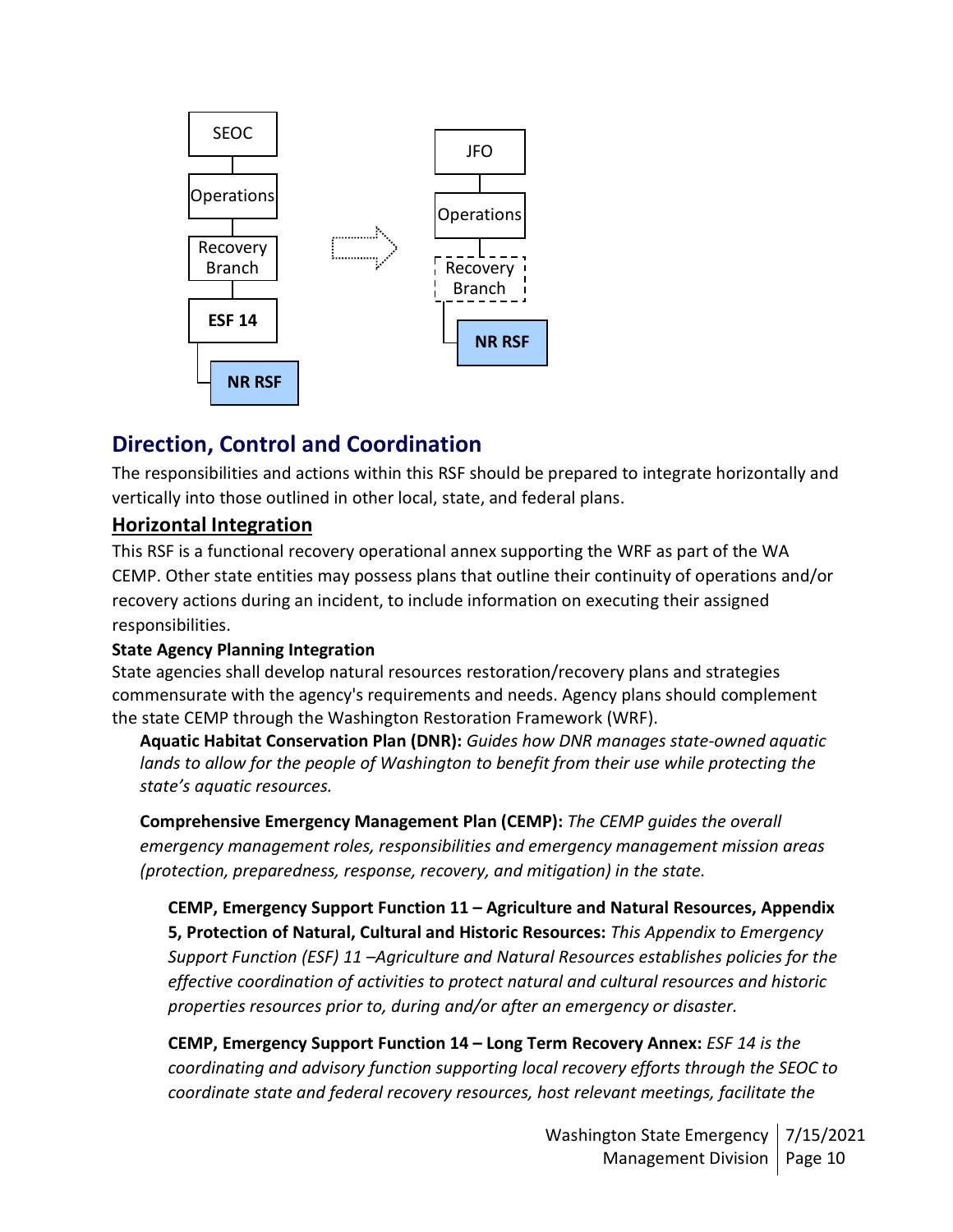*transition of resources from response to recovery, and prepare Presidential Disaster Declaration (PDD) requests.*

**CEMP, Catastrophic Incident Annex:** *This annex provides life-saving and life-sustaining planning considerations for the State in the context of a catastrophic event.*

**Forest Action Plan – Washington (DNR):** *The Forest Action Plan documents how to best leverage federal, state and partner resources in the state to address the threats, assessments, and strategies related to resource management.*

**Forest Practices Habitat Conservation Plan (DNR):** *This plan addresses certain federally*listed threatened and endangered fish species and describes how they will be protected. The *plan helps landowners who conduct forest practices activities to remain in compliance with the Forest Practices Act and the Federal Endangered Species Act.*

**Management Plans (Washington State Parks):** *Management Plans guide how Parks manages Washington State parks, including protection of natural, historical, and cultural resources, and provision of recreational resources for the benefit of the people of Washington.*

**State of Washington Natural Heritage Plan (DNR):** *This plan establishes a list of priority species and ecosystems in the state which can be used to guide conservation actions and land-use decision-making.*

**State Wildlife Action Plan (SWAP):** *This is a comprehensive plan for conserving the state's fish and wildlife and natural habitats and part of the State and Tribal Wildlife Grants Program. The plan identifies the "Species of Greatest Conservation Need", assesses threats, and discusses conservation actions to address issues.*

**Washington State Integrated Forest Management Plan:** *This plan provides guidelines to help landowners better understand current forest conditions and future management needs and opportunities, provides a "road map" of management activities, and contains information to help landowners meet the "written forest management plan" requirements for certain state and federal programs that focus on protecting, improving, or restoring the health and productivity of forest resources.*

**Washington State Wildland Fire Protection 10-Year Strategic Plan (DNR):** *This is a strategic plan that provides the building blocks for an effective and coordinated wildland fire protection strategy in the state and can be used to guide policy and decision-making. The plan focuses on resilient landscapes, fire-adapted communities, wildfire response, post-fire recovery, and wildfire prevention.*

**Washington Trust Lands Habitat Conservation Plan (DNR):** *DNR developed this plan to develop and protect habitat for at-risk species and ensure economically viable and healthy forests.*

**20-Year Forest Health Strategic Plan: Eastern Washington (DNR):** *This is a strategic plan that evaluates and prioritizes the restoration needs of forests in central and eastern* 

> Washington State Emergency | 7/15/2021 Management Division | Page 11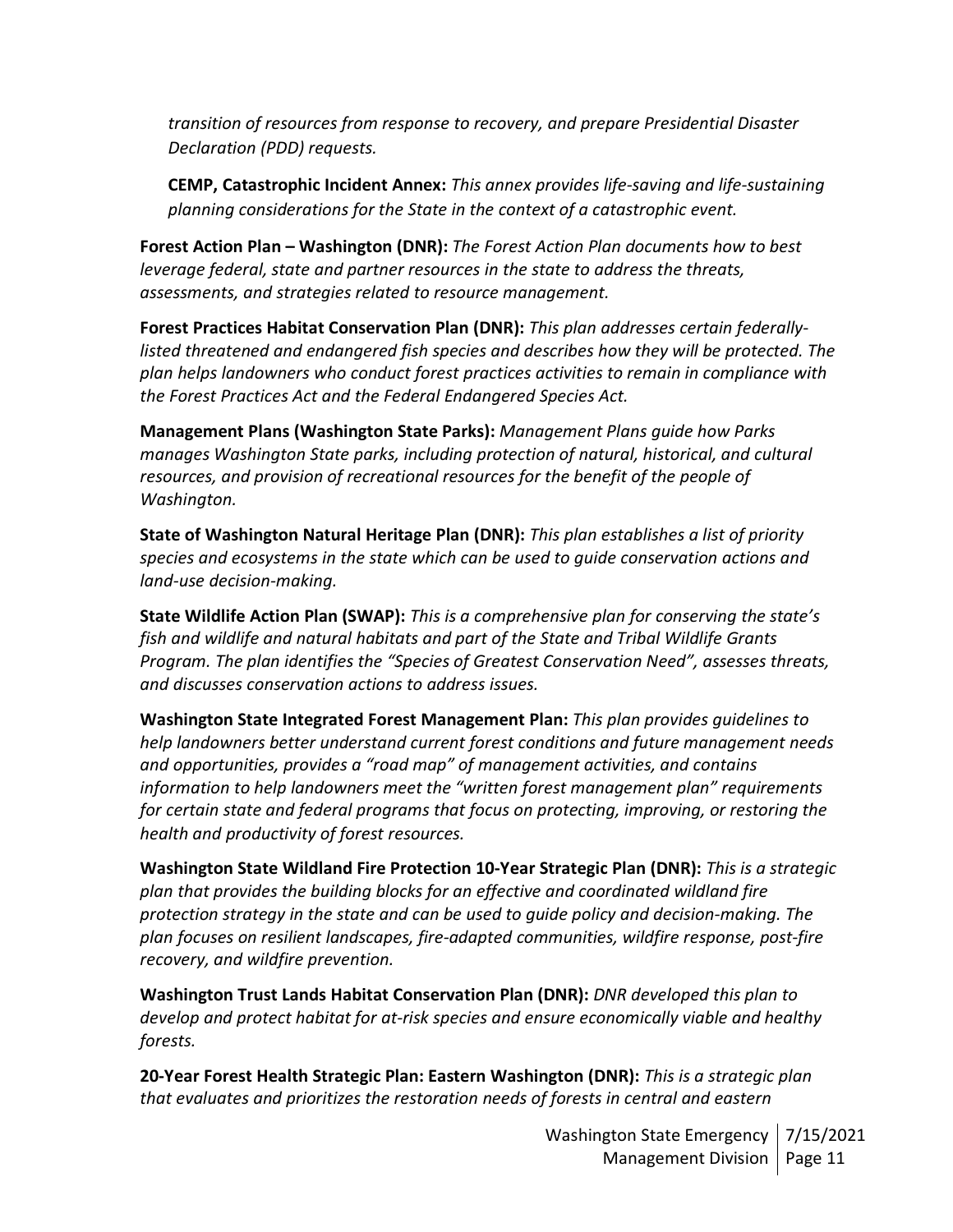*Washington. The plan identifies goals and strategies to make the forests more resilient to wildfires, diseases, insect infestation, and the effects of climate change.*

**2018-2022 Recreation and Conservation Plan (Recreation and Conservation Office):** *A strategic plan providing direction for how local, regional, state, federal agencies and tribal governments, and private and non-profit partners, can assure the effective and adequate provision of outdoor recreation and conservation for the Washington State residents.*

## **Vertical Integration**

This RSF should integrate vertically to federal recovery plans at the national and regional level, as well as to plans at the local level. The RSF should also be prepared to integrate with the recovery plans within tribal governments.

### **Federal Plans**

The state NR RSF should anticipate coordinating with the equivalent federal Natural and Cultural Resources RSF agencies that support the delivery of the Natural and Cultural Resources Core Capability, particularly the coordinating and primary agencies.

**Recovery Federal Interagency Operational Plan, Annex H: Natural and Cultural Resources**: *This document addresses the delivery of the Natural and Cultural Resources Core Capability and associated Critical Tasks by outlining the recovery actions of federal agencies and creating a platform for coordination.*

**Recovery Plan for Southern Resident Killer Whales:** *The Endangered Species Act requires the Secretary of Commerce to develop and implement recovery plans for the conservation and survival of listed species. This plan reviews and assesses the potential factors affecting Southern Resident Killer Whales and lays out a recovery program to address each of the threats.*

**Integrated Natural Resources Management Plans (INRMPs):** *Required by the Sikes Act, the INRMPs are planning documents that outline how each military installation with significant natural resources will manage those resources based on principles of ecosystem management.*

**The National Strategy: The Final Phase in the Development of the National Cohesive Wildland Fire Management Strategy:** *This document establishes a national vision for wildland fire management, defines three national goals, describes challenges, and identifies opportunities and national priorities to reduce wildfire risk and achieve the national goals.*

**USDA Foods Program Disaster Manual (2017):** *This manual outlines how agencies responsible for distributing USDA Foods to disaster relief organizations are to operate. The manual provides an overview of USDA preparedness, response and recovery operations based on federal requirements.*

### **Regional Planning Integration**

The state NR RSF should anticipate coordinating with regional planning efforts that support the delivery of the Natural and Cultural Resources Core Capability.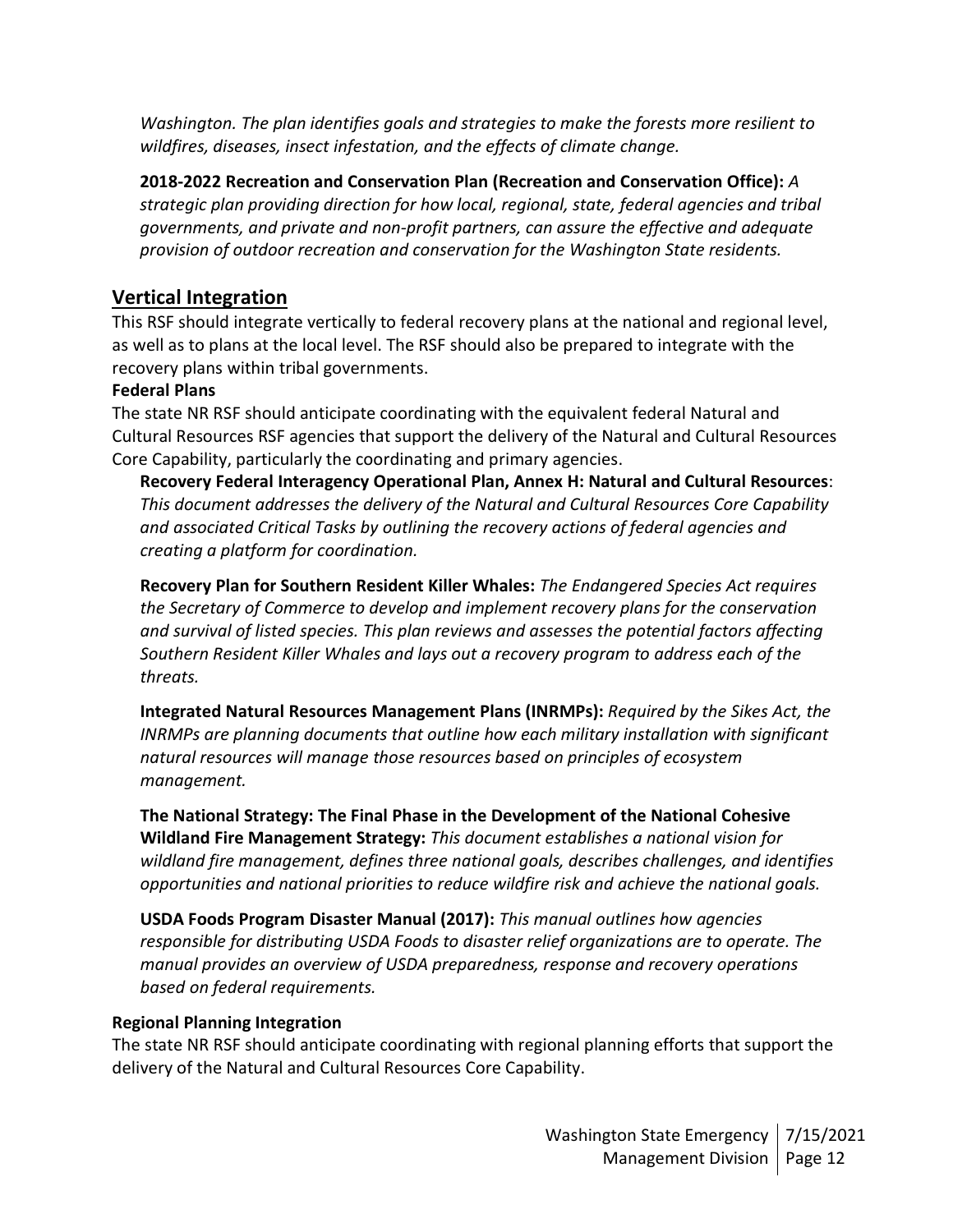**Lower Columbia Salmon Recovery and Fish & Wildlife Subbasin Plan:** *Developed in 2010 by the Lower Columbia Fish Recovery Board, this is one in a series of volumes that provide a framework for recovery addressing species with visions, assessments, and management plans for each of the Washington lower Columbia River subbasins.*

**Upper Columbia Spring Chinook Salmon and Steelhead Recovery Plan:** *Developed in 2007 by the National Oceanic and Atmospheric Administration (NOAA) in coordination with the Upper Columbia Salmon Recovery Board, this is a foundational document for restoring the populations of Chinook Salmon and Steelhead to health levels based on their biological and habitat needs.*

### **Local Planning Integration**

Local jurisdictions shall develop natural resources restoration/recovery plans commensurate with local jurisdiction emergency management requirements and needs. Local jurisdiction plans should complement state plans when and where feasible and may include, but is not limited to, topics such as:

- Natural Resource Management
- Watershed Management
- Timber Management
- Urban Forest Management
- Historic Preservation and Cultural Resource Management
- Habitat Conservation
- Open Space Conservation
- Climate Action
- Floodplain Management

## **Information Collection, Analysis, and Dissemination**

### **Information Collection**

Upon activation, the NR RSF gathers information from its members (both primary and supporting), federal, state and local ESF 14 and/or NR RSF counterparts, local and regional natural resources organizations, commissions, boards, and associations, conservation districts and other natural resources and environmental groups. In addition to the listed state entities comprising the NR RSF, this RSF should remain flexible and scalable to account for additional state entities that may indirectly support this RSF (e.g., Office of Financial Management, Office of Superintendent and Public Instruction, State Treasurer's Office, Governor's Office of Indian Affairs, State Commissions, etc.). Information collected includes natural resource needs, requests for assistance, and available support programs.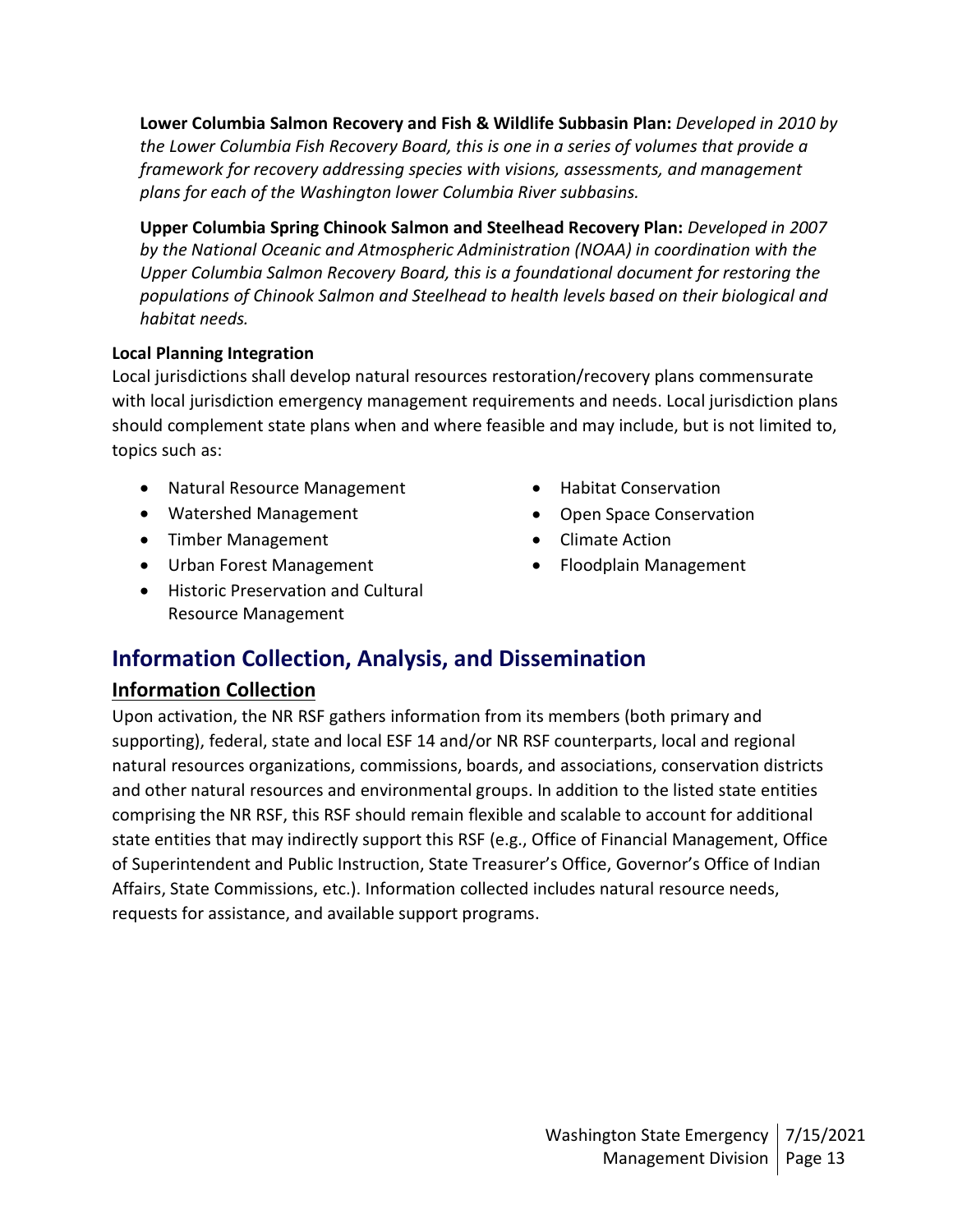

The RSF coordinates information sharing and recovery efforts between related entities to maximize effectiveness and minimize duplication of effort. Below is a preliminary list of *potential* entities supporting natural resources restoration before, during, and/or after a disaster.

| <b>Entities Supporting Natural Resources Recovery</b> |                                             |  |  |  |
|-------------------------------------------------------|---------------------------------------------|--|--|--|
| Academic Institutions                                 | <b>Northwest Straits Commission</b>         |  |  |  |
| <b>Agricultural Commissions and Associations</b>      | <b>Philanthropic Organizations</b>          |  |  |  |
| Center for Natural Lands Management                   | Private Nonprofits and Nongovernmental      |  |  |  |
|                                                       | Organizations                               |  |  |  |
| Columbia River Inter-Tribal Fish Commission           | <b>Puget Sound Partnership</b>              |  |  |  |
| <b>Community Organizations Active in Disasters</b>    | Puyallup Watershed Initiative               |  |  |  |
| (COAD <sub>s</sub> )                                  |                                             |  |  |  |
| Community, Social Service, Faith-Based and            | Regional and Local Clean Air Agencies       |  |  |  |
| <b>Humanitarian Organizations</b>                     |                                             |  |  |  |
| Conservation Districts, Organizations, and Trusts     | Service Clubs & Fraternal Orders            |  |  |  |
| <b>Conservation Northwest</b>                         | <b>Stewardship Partners</b>                 |  |  |  |
| <b>Emergency Management</b>                           | The SeaDoc Society                          |  |  |  |
| Equity & Environmental Justice Groups                 | <b>Upper Columbia United Tribes</b>         |  |  |  |
| <b>Farm Bureaus</b>                                   | Voluntary Organizations Active in Disasters |  |  |  |
|                                                       | (VOADs)                                     |  |  |  |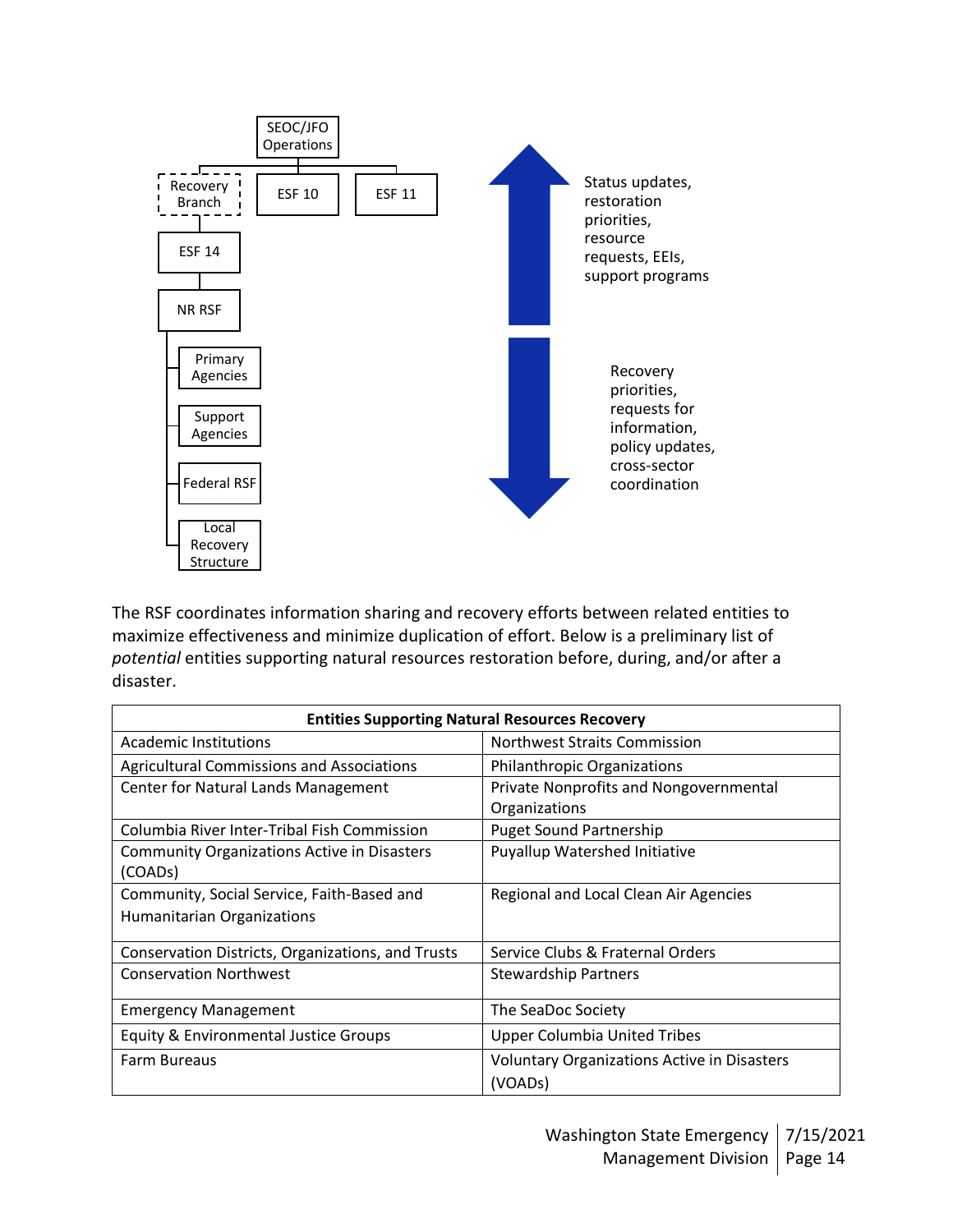| <b>Entities Supporting Natural Resources Recovery</b> |                                              |  |  |
|-------------------------------------------------------|----------------------------------------------|--|--|
| Intertribal Timber Council                            | Washington Fire Adapted Communities Learning |  |  |
|                                                       | Network (WAFAC)                              |  |  |
| Local & Tribal Governments                            | <b>Washington Native Plant Society</b>       |  |  |
| Municipal Research and Services Center                | Washington Sea Grant                         |  |  |
| Northwest Indian Fisheries Commission                 | Washington Silver Jackets State Team         |  |  |

**Essential Elements of Information (EEIs):** The type of information to be collected is first determined by the NR RSF's Essential Elements of Information list (see below) but may be adjusted to fit the needs of the incident. The following categories are a baseline list of essential natural resources recovery elements which should be considered for information collection. EEIs may or may not be immediately relevant based on the impact of a given disaster and the unique information collection needs. Other EEIs may be necessary to develop a comprehensive impact assessment including taking into consideration the impact on other sectors such as housing, infrastructure, schools and daycares, health and social services, the economy, etc.

### **Essential Elements of Information**

### **Natural Resources & Agriculture**

- Identify impacts to natural resources and the agricultural sector
- Determine amount of resources committed to addressing the natural resources and agricultural needs
- Identify preventive measures and implementation strategies to reduce impacts to natural resources and agriculture
- Identify environmental hazards impacting natural resources and agriculture and implement remedial measures
- Assess the capacity, sustainability and resilience of impacted natural resources and agriculture
- Conduct public outreach regarding natural resources support programs, financial incentives, program registration deadlines, etc.
- Assess environment for new hazards and address accordingly (e.g., post-wildfire debris flows will require additional stream gauge monitoring, public information and warning strategies, etc.)
- Identify relevant cultural resource data and areas of intersection with natural resources

## **Information Analysis**

Based on the information collected, the NR RSF will work collaboratively to analyze the data and determine technical assistance needs, unmet needs, recovery challenges, and resource opportunities. To support natural resources recovery, information should be used to establish situational awareness and determine gaps in assistance programs at the state level. The information collected should support community planning, conservation districts, the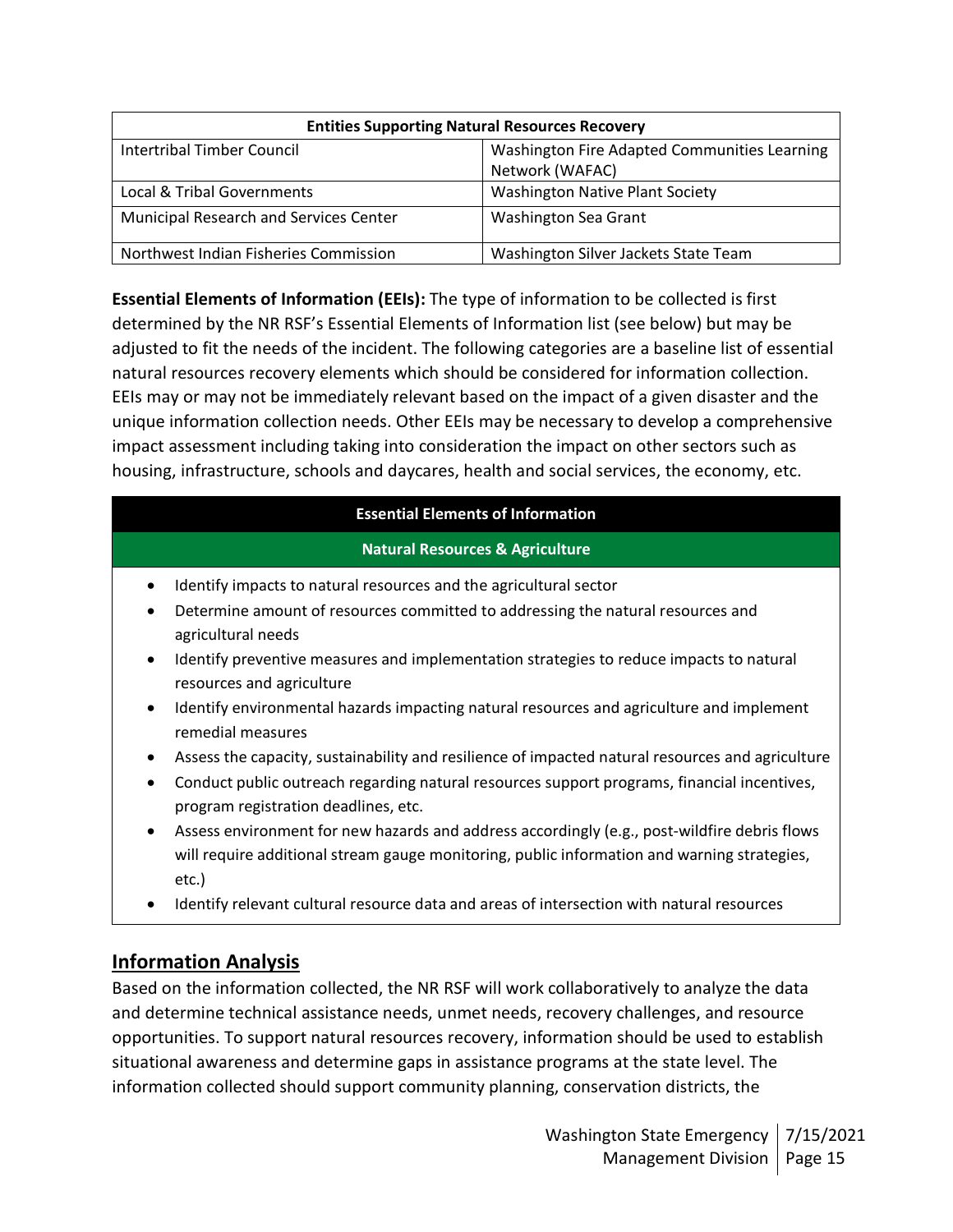agricultural sector, and the development of natural resources restoration and recovery strategies.

The information will also be analyzed to determine short, intermediate, and long-term natural resources recovery strategies. Information regarding short-term natural resources strategies may focus on restoration activities and determining the status of livestock, produce, agricultural lands, and publicly and privately-owned natural resources. The information concerning intermediate and long-term natural resources activities may include federal and state programs to support natural resources recovery, program registration and deadline information, and on-going technical assistance and support. Information collected from numerous partners will be categorized and used to support the development and implementation of long-term natural resources recovery strategies.

## **Information Dissemination**

Information is disseminated to the Operations Section Chief (or Recovery Branch Director if activated) using the SEOC web-based incident management software for Emergency Operations Centers (WebEOC), or best available system as allowed under the circumstances. Information is also disseminated among RSF stakeholders and partner entities, including the private sector, to support the local recovery planning efforts. Information may be disseminated through the use of verbal, electronic, and/or graphical methods.

ESF 14 facilitates information transfer between ESFs and other entities supporting Recovery Core Capabilities, including any other activated RSFs.

As the incident progresses and SEOC activity diminishes, alternative methods of information dissemination outside of WebEOC may be used. In large disasters, the JFO will act as a primary location for information dissemination regarding recovery activities in the state. The Public Information Officer (PIO) in the JFO will also support the information dissemination to the general public concerning recovery activities. Key state entities participating in natural resources recovery efforts in the state may disseminate information to their stakeholders and the general public using a variety of communication means such as social media, websites, radio, tv, printed materials, outreach events, etc.

## **Responsibilities**

The table below outlines the responsibilities of entities in support of natural resources recovery. These actions are tied to executing the Critical Tasks under the "Concept of Operations" Section which support the primary and support Core Capabilities, listed under the "Purpose" Section. The Critical Task I.D. is used to identify the specific Critical Task that the entity's action addresses. Multiple entities can perform the same action and an action can address more than one Critical Task.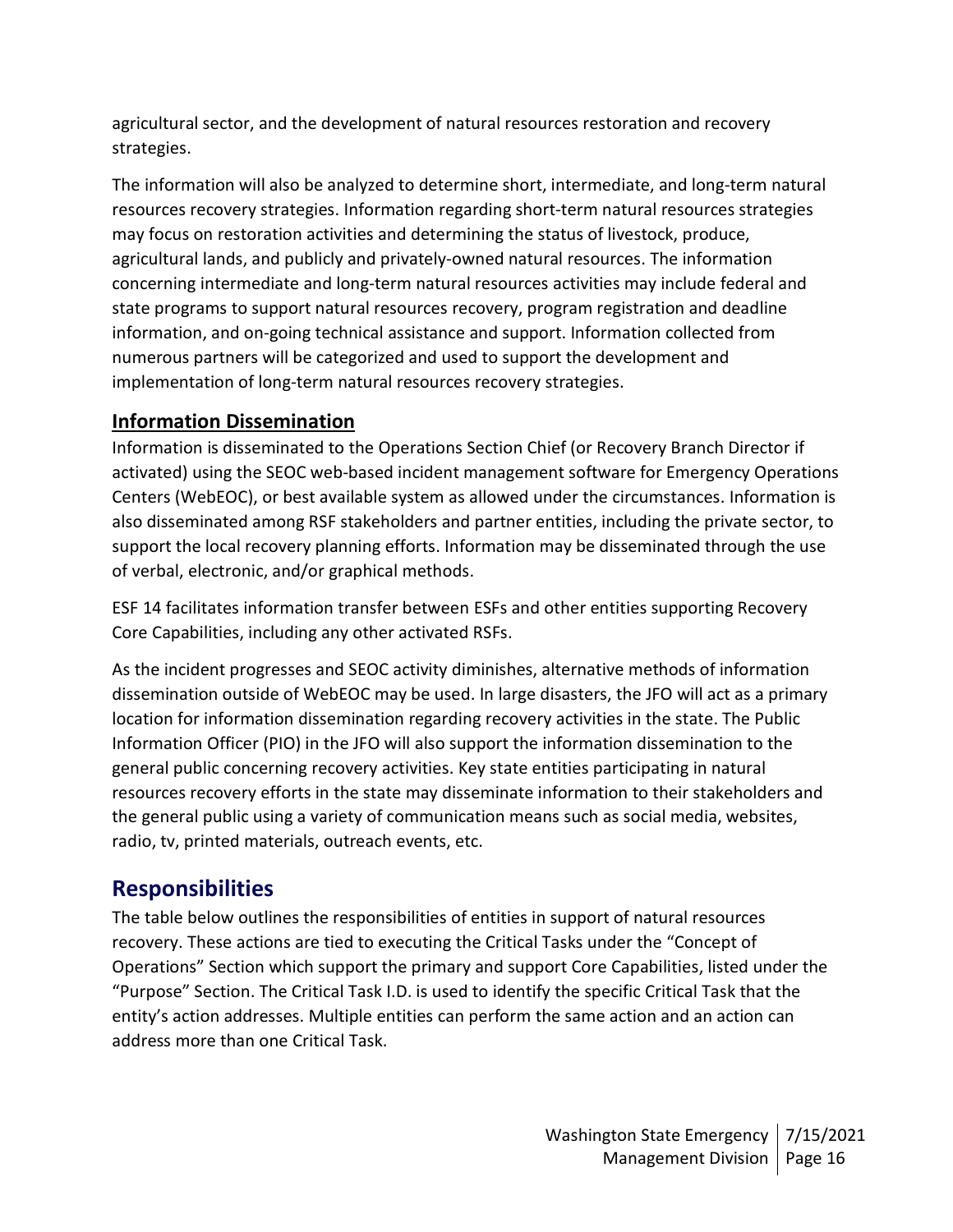| <b>Recovery Mission Area</b>               |                              |                                                                                                                                  |                                        |  |
|--------------------------------------------|------------------------------|----------------------------------------------------------------------------------------------------------------------------------|----------------------------------------|--|
| <b>Core</b><br><b>Capability</b>           | <b>Critical</b><br>Task I.D. | <b>Activity/Action</b>                                                                                                           | <b>Entity(s) Name</b>                  |  |
| <b>Planning</b>                            | $\mathbf{1}$                 | Coordinate with ESFs 10, 11, 14 and the SEOC to                                                                                  | Emergency                              |  |
| <b>Operational</b><br><b>Coordination</b>  | $\mathbf{1}$                 | promote situational awareness and help establish<br>priorities                                                                   | Management<br>Division (EMD)           |  |
| <b>Natural &amp;</b><br><b>Cultural</b>    | $\overline{2}$               | Assist in Preliminary Damage Assessments (PDAs)<br>with federal, state, local, and tribal officials, as                          | <b>EMD</b>                             |  |
| <b>Resources</b>                           | 3                            | appropriate                                                                                                                      |                                        |  |
| <b>Operational</b><br><b>Coordination</b>  | $\mathbf{1}$                 | As damages warrant, activate the Natural Resources<br><b>RSF</b>                                                                 | <b>EMD</b>                             |  |
| <b>Planning</b>                            | $\mathbf{1}$                 |                                                                                                                                  |                                        |  |
| <b>Operational</b><br><b>Coordination</b>  | $\mathbf{1}$                 | Coordinate with other activated federal, state, and<br>local RSFs, as appropriate                                                | <b>EMD</b>                             |  |
| <b>Public</b><br><b>Information &amp;</b>  | $\mathbf{1}$                 | Provide information and technical assistance on<br>recovery planning and grant programs, including                               | <b>EMD</b>                             |  |
| <b>Warning</b>                             | $\overline{2}$               | Public Assistance and the Hazard Mitigation Grant<br>Program (requires Federal disaster declaration)                             |                                        |  |
| <b>Planning</b>                            | $\mathbf{1}$                 | For Federally Declared Disasters, provide staff to                                                                               |                                        |  |
| <b>Operational</b><br><b>Coordination</b>  | $\mathbf{1}$                 | the Joint Field Office and bring in partners, as<br>appropriate                                                                  | <b>EMD</b>                             |  |
| <b>Planning</b>                            | $\mathbf{1}$                 |                                                                                                                                  | <b>Washington State</b>                |  |
| <b>Operational</b><br><b>Coordination</b>  | $\mathbf{1}$                 | To the extent possible, participate in USDA State<br><b>Emergency Board (SEB) meetings</b>                                       | Department of<br>Agriculture<br>(WSDA) |  |
| <b>Planning</b>                            | $\mathbf{1}$                 |                                                                                                                                  |                                        |  |
| <b>Public</b>                              | $\mathbf{1}$                 | Through policy, planning, partnerships, outreach                                                                                 |                                        |  |
| <b>Information &amp;</b><br><b>Warning</b> | $\overline{2}$               | and promotion, act as a voice, catalyst and<br>facilitator for the agricultural industry in the state                            | <b>WSDA</b>                            |  |
| <b>Operational</b><br><b>Coordination</b>  | $\mathbf{1}$                 |                                                                                                                                  |                                        |  |
| <b>Operational</b><br><b>Coordination</b>  | $\mathbf{1}$                 | In coordination with the Department of Ecology,                                                                                  | <b>WSDA</b>                            |  |
| <b>Natural &amp;</b>                       | $\overline{2}$               | collect and properly dispose of certain agricultural                                                                             |                                        |  |
| <b>Cultural</b><br><b>Resources</b>        | 4                            | wastes, pesticides, and deceased livestock                                                                                       |                                        |  |
| <b>Operational</b><br><b>Coordination</b>  | $\overline{2}$               | Provide technical assistance for range permit<br>transfers and infrastructure improvements as it<br>relates to natural resources | <b>WSDA</b>                            |  |
| <b>Operational</b><br><b>Coordination</b>  | $\mathbf{1}$                 |                                                                                                                                  |                                        |  |
| <b>Natural &amp;</b>                       | $\mathbf{1}$                 | Work in conjunction with Department of Health to                                                                                 | <b>WSDA</b>                            |  |
| <b>Cultural</b>                            | $\overline{2}$               | address radiological recovery issues                                                                                             |                                        |  |
| <b>Resources</b>                           | 3                            |                                                                                                                                  |                                        |  |
|                                            | 4                            |                                                                                                                                  |                                        |  |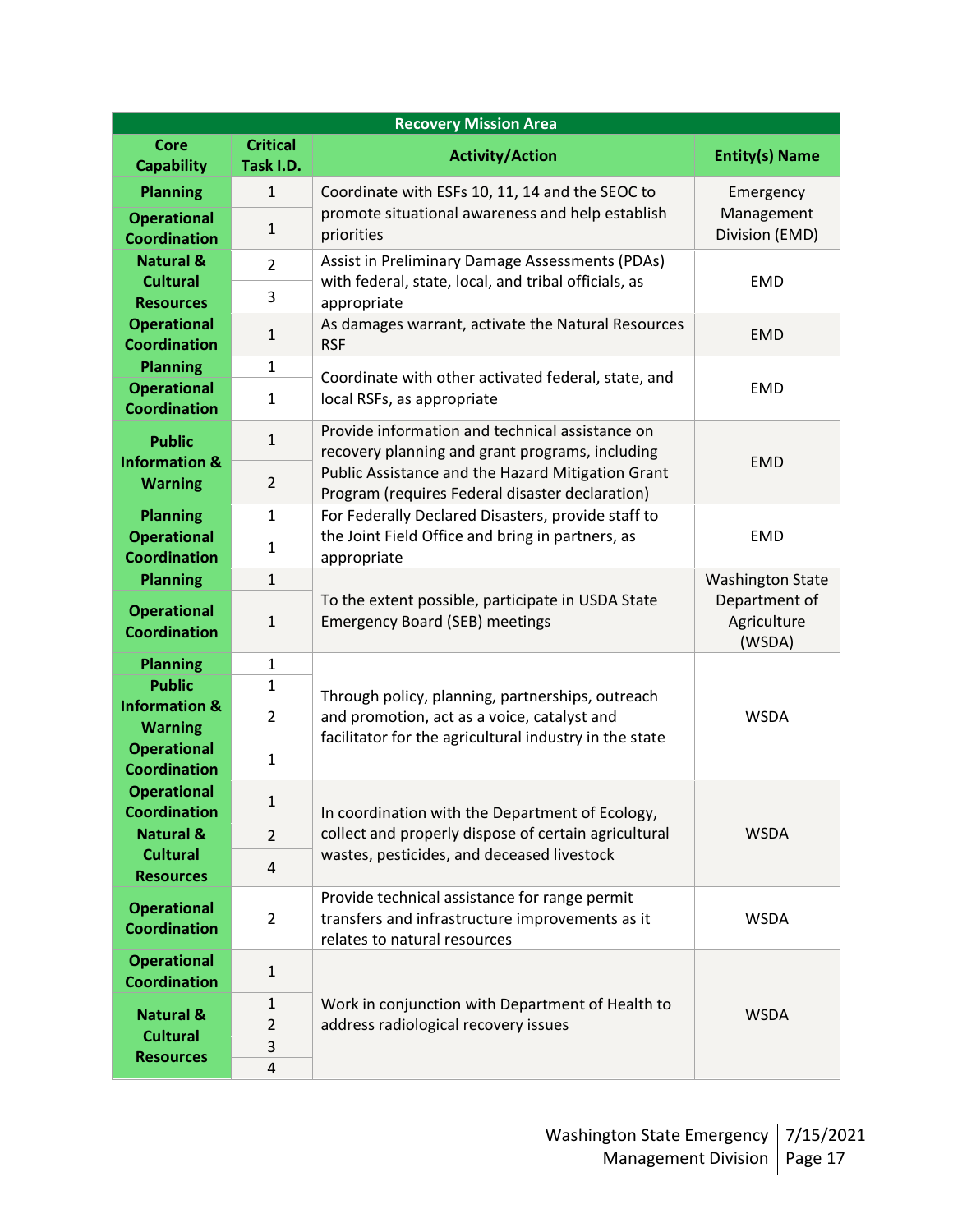| <b>Recovery Mission Area</b>                                |                              |                                                                                                                                                     |                                |  |
|-------------------------------------------------------------|------------------------------|-----------------------------------------------------------------------------------------------------------------------------------------------------|--------------------------------|--|
| Core<br><b>Capability</b>                                   | <b>Critical</b><br>Task I.D. | <b>Activity/Action</b>                                                                                                                              | <b>Entity(s) Name</b>          |  |
| <b>Operational</b><br><b>Coordination</b>                   | $\mathbf 1$                  | Work with agricultural partners to resume<br>operations in a safe manner and as quickly as<br>possible, to include conducting                       | <b>WSDA</b>                    |  |
| <b>Natural &amp;</b>                                        | $\overline{2}$               | inspections/investigations (e.g., food processing                                                                                                   |                                |  |
| <b>Cultural</b><br><b>Resources</b>                         | 3                            | facility, warehouse inspections, etc.) and sampling<br>food/feed products                                                                           |                                |  |
| <b>Public</b>                                               | $\mathbf{1}$                 | Assist Federal agencies such as USDA in reaching                                                                                                    |                                |  |
| <b>Information &amp;</b><br><b>Warning</b>                  | $\overline{2}$               | out to agricultural constituents to determine herd<br>inventory, crop, or economic loss (e.g. machinery)                                            | <b>WSDA</b>                    |  |
| <b>Operational</b><br><b>Coordination</b>                   | $\mathbf{1}$                 | and connect people with current loan and/or<br>funding opportunities                                                                                |                                |  |
| <b>Operational</b><br><b>Coordination</b>                   | $\mathbf{1}$                 | Maintain 24/7 staff availability within Ecology's Spill                                                                                             | <b>Washington State</b>        |  |
| <b>Natural &amp;</b><br><b>Cultural</b><br><b>Resources</b> | $\overline{2}$               | Prevention, Preparedness and Response Program to<br>respond to oil and hazardous material releases                                                  | Department of<br>Ecology (ECY) |  |
| <b>Natural &amp;</b><br><b>Cultural</b><br><b>Resources</b> | $\overline{2}$               | Land monitoring and stream gauge monitoring to<br>evaluate and communicate environmental threats<br>such as post-fire debris flows and flash floods | <b>ECY</b>                     |  |
| <b>Natural &amp;</b>                                        | $\overline{2}$               |                                                                                                                                                     | ECY                            |  |
| <b>Cultural</b>                                             | 3                            | Implement stream-side water quality improvement<br>projects as funding is available                                                                 |                                |  |
| <b>Resources</b>                                            | 4                            |                                                                                                                                                     |                                |  |
| <b>Natural &amp;</b>                                        | $\overline{2}$               | Partner with stakeholders to improve water quality                                                                                                  |                                |  |
| <b>Cultural</b>                                             | 3                            | where problems are identified and provide technical                                                                                                 | <b>ECY</b>                     |  |
| <b>Resources</b>                                            | $\pmb{4}$                    | assistance                                                                                                                                          |                                |  |
| <b>Operational</b><br><b>Coordination</b>                   | 1                            |                                                                                                                                                     |                                |  |
| <b>Public</b><br><b>Information &amp;</b>                   | $\mathbf{1}$                 | Provide technical assistance for permitting issues                                                                                                  | <b>ECY</b>                     |  |
| <b>Warning</b>                                              | $\overline{2}$               | and grant programs                                                                                                                                  |                                |  |
| <b>Natural &amp;</b><br><b>Cultural</b><br><b>Resources</b> | $\overline{4}$               |                                                                                                                                                     |                                |  |
| <b>Operational</b><br><b>Coordination</b>                   | $\mathbf{1}$                 | May coordinate management of debris either at the                                                                                                   | <b>ECY</b>                     |  |
| <b>Natural &amp;</b>                                        | 3                            | State Emergency Operations Center (SEOC) or<br>remotely as it relates to the environmental impact                                                   |                                |  |
| <b>Cultural</b>                                             | 4                            | of debris management sites and debris contents                                                                                                      |                                |  |
| <b>Resources</b>                                            | $\overline{2}$               | Participate or coordinate a Natural Resource                                                                                                        |                                |  |
| <b>Natural &amp;</b>                                        | 3                            | Damage Assessment team to identify environmental                                                                                                    |                                |  |
| <b>Cultural</b>                                             |                              | impacts and develop recovery and remediation                                                                                                        | <b>ECY</b>                     |  |
| <b>Resources</b>                                            | 4                            | strategies                                                                                                                                          |                                |  |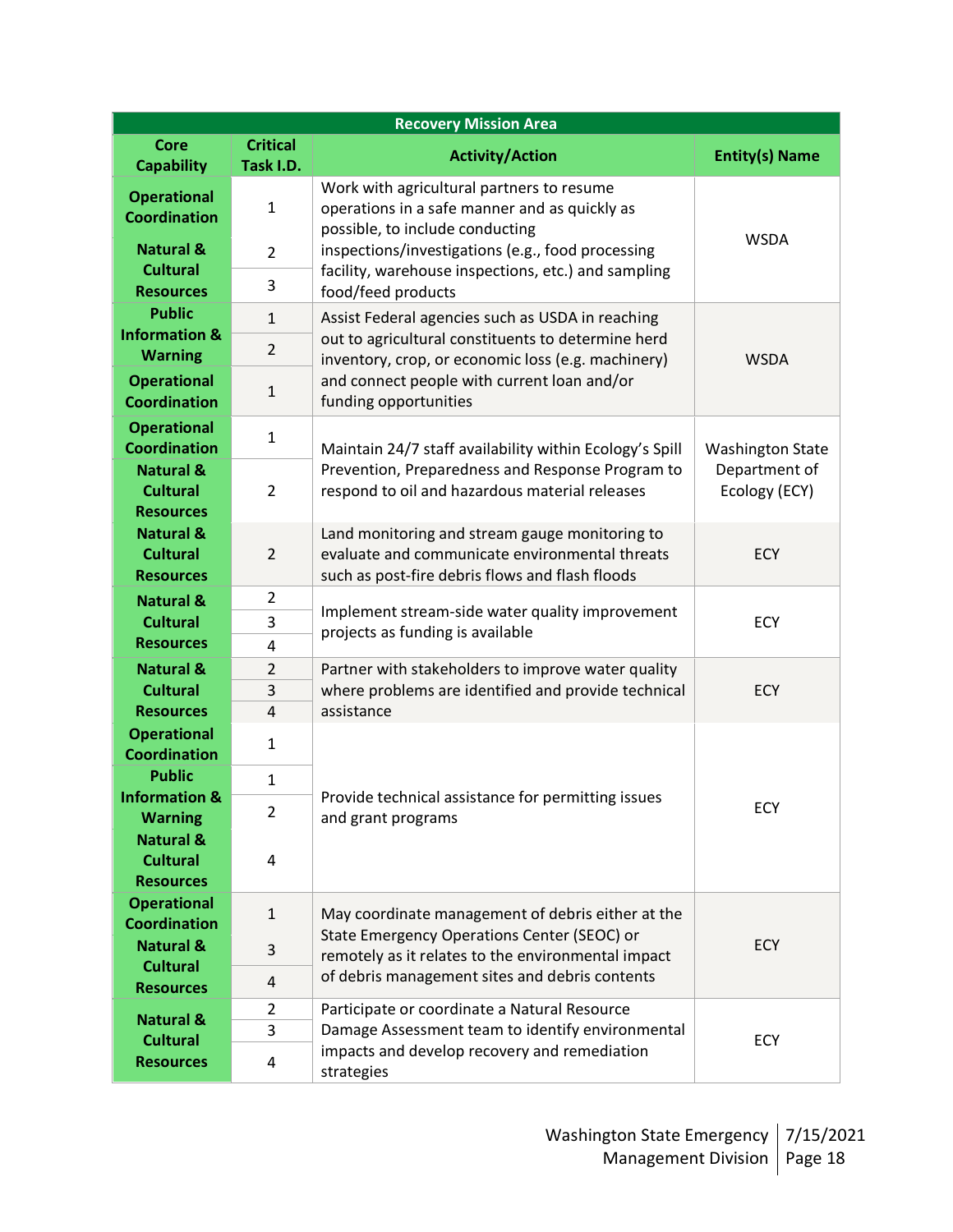| <b>Recovery Mission Area</b>                                      |                 |                                                                                                    |                                                                                                      |  |
|-------------------------------------------------------------------|-----------------|----------------------------------------------------------------------------------------------------|------------------------------------------------------------------------------------------------------|--|
| Core                                                              | <b>Critical</b> | <b>Activity/Action</b>                                                                             | <b>Entity(s) Name</b>                                                                                |  |
| <b>Capability</b>                                                 | Task I.D.       |                                                                                                    |                                                                                                      |  |
| <b>Operational</b><br><b>Coordination</b>                         | $\mathbf{1}$    | Coordinate with state and local solid waste officials                                              |                                                                                                      |  |
| <b>Natural &amp;</b>                                              | $\overline{2}$  | on identifying disposal options (e.g. event-<br>generated solid waste or mass livestock            | ECY                                                                                                  |  |
| <b>Cultural</b>                                                   | 3               |                                                                                                    |                                                                                                      |  |
| <b>Resources</b>                                                  | $\overline{4}$  | depopulation)                                                                                      |                                                                                                      |  |
| <b>Operational</b><br><b>Coordination</b>                         | $\mathbf{1}$    | Work with local emergency managers and                                                             |                                                                                                      |  |
| <b>Natural &amp;</b>                                              | $\overline{2}$  | jurisdictional health departments to provide solid<br>waste management oversight and technical     | <b>ECY</b>                                                                                           |  |
| <b>Cultural</b>                                                   | 3               | assistance                                                                                         |                                                                                                      |  |
| <b>Resources</b>                                                  | 4               |                                                                                                    |                                                                                                      |  |
|                                                                   | $\mathbf{1}$    |                                                                                                    | <b>Washington State</b><br>Department of                                                             |  |
| <b>Public</b><br><b>Information &amp;</b><br><b>Warning</b>       | $\overline{2}$  | (Wildfire): Administer the Firewise USA program in<br>coordination with state and federal partners | <b>Natural Resources</b><br>$(DNR)$ ,<br><b>Washington State</b><br>Conservation<br>Commission (SCC) |  |
| <b>Public</b><br><b>Information &amp;</b><br><b>Warning</b>       | $\overline{2}$  | Regulate logging and administer logging permits                                                    | <b>DNR</b>                                                                                           |  |
| <b>Natural &amp;</b>                                              | 2               | and provide technical assistance                                                                   |                                                                                                      |  |
| <b>Cultural</b>                                                   | 3               |                                                                                                    |                                                                                                      |  |
| <b>Resources</b>                                                  | 4               |                                                                                                    |                                                                                                      |  |
| <b>Public</b><br><b>Information &amp;</b><br><b>Warning</b>       | $\overline{2}$  |                                                                                                    |                                                                                                      |  |
| <b>Operational</b>                                                | $\mathbf{1}$    | Work with small forest landowners on concerns and                                                  | DNR, SCC                                                                                             |  |
| <b>Coordination</b>                                               | $\overline{2}$  | policy issues and provide technical assistance                                                     |                                                                                                      |  |
| <b>Natural &amp;</b><br><b>Cultural</b><br><b>Resources</b>       | 4               |                                                                                                    |                                                                                                      |  |
| <b>Natural &amp;</b>                                              | $\overline{2}$  | Assess loss of timber in impacted area (DNR-                                                       |                                                                                                      |  |
| <b>Cultural</b>                                                   |                 | managed lands only) & non-timber lands for which                                                   | <b>DNR</b>                                                                                           |  |
| <b>Resources</b>                                                  | 3               | DNR is responsible (e.g. aquatic resources)                                                        |                                                                                                      |  |
| <b>Natural &amp;</b>                                              | $\overline{2}$  | Provide an assessment of landscape health and                                                      |                                                                                                      |  |
| <b>Cultural</b><br><b>Resources</b>                               | 3               | likelihood of survivability for remaining trees                                                    | <b>DNR</b>                                                                                           |  |
| <b>Operational</b><br><b>Coordination</b><br><b>Natural &amp;</b> | 1               | Provide guidelines for salvage logging and<br>adjustments in value of timber (DNR-managed lands    | <b>DNR</b>                                                                                           |  |
| <b>Cultural</b><br><b>Resources</b>                               | 4               | only)                                                                                              |                                                                                                      |  |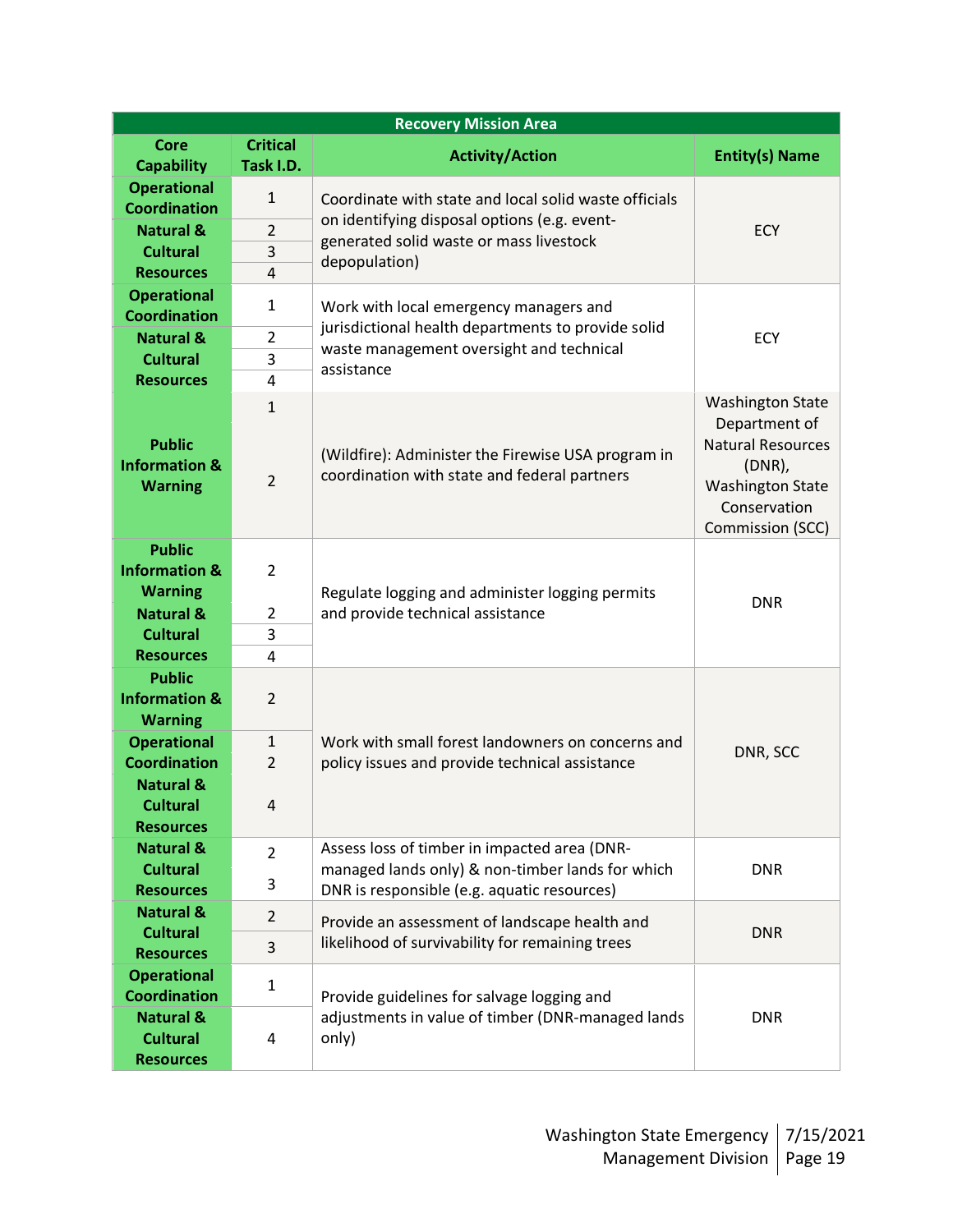| <b>Recovery Mission Area</b>                                |                                |                                                                                                                                                                                                                   |                                          |  |
|-------------------------------------------------------------|--------------------------------|-------------------------------------------------------------------------------------------------------------------------------------------------------------------------------------------------------------------|------------------------------------------|--|
| <b>Core</b><br><b>Capability</b>                            | <b>Critical</b><br>Task I.D.   | <b>Activity/Action</b>                                                                                                                                                                                            | <b>Entity(s) Name</b>                    |  |
| <b>Public</b><br><b>Information &amp;</b><br><b>Warning</b> | $\overline{2}$                 | Assist forestland owners with forest practice<br>applications and logging permits                                                                                                                                 | <b>DNR</b>                               |  |
| <b>Public</b><br><b>Information &amp;</b><br><b>Warning</b> | $\overline{2}$                 | Help landowners manage restoration goals and<br>objectives through workshops targeted to local                                                                                                                    | DNR, SCC                                 |  |
| <b>Natural &amp;</b><br><b>Cultural</b><br><b>Resources</b> | 4                              | communities impacted by the disaster, as requested<br>and in coordination with local conservation districts                                                                                                       |                                          |  |
| <b>Public</b><br><b>Information &amp;</b><br><b>Warning</b> | $\overline{2}$                 | Respond to post-wildfire debris flows and assist                                                                                                                                                                  | <b>DNR</b>                               |  |
| <b>Natural &amp;</b><br><b>Cultural</b>                     | $\overline{2}$<br>3            | local municipalities in assessing the likelihood of<br>future hazards                                                                                                                                             |                                          |  |
| <b>Resources</b><br><b>Public</b>                           |                                | Assist with public outreach to include debris flow                                                                                                                                                                |                                          |  |
| <b>Information &amp;</b><br><b>Warning</b>                  | $\mathbf{1}$<br>$\overline{2}$ | and post-fire hazards, as requested by local<br>jurisdictions and partners                                                                                                                                        | DNR, SCC                                 |  |
| <b>Natural &amp;</b>                                        | $\overline{2}$                 | Conduct assessment of impacts to natural resources                                                                                                                                                                | <b>Washington State</b>                  |  |
| <b>Cultural</b><br><b>Resources</b>                         | 3                              | managed by Washington State Parks in coordination<br>with park rangers and other state agencies.                                                                                                                  | Parks                                    |  |
| <b>Public</b>                                               | $\mathbf{1}$                   | Staff insurance hotline and provide public                                                                                                                                                                        | <b>Washington State</b><br>Office of the |  |
| <b>Information &amp;</b><br><b>Warning</b>                  | $\overline{2}$                 | information and complaint support to insurance<br>consumers                                                                                                                                                       | Insurance<br>Commissioner<br>(OIC)       |  |
| <b>Public</b><br><b>Information &amp;</b><br><b>Warning</b> | $\mathbf{1}$                   | OIC's Public Affairs Division tracks emerging<br>insurance issues and posts information on social<br>media and other formats. Public Affairs will also                                                            |                                          |  |
|                                                             | 2                              | work with other state agencies to deliver important<br>consumer awareness, safety, and other pertinent<br>messages                                                                                                | OIC                                      |  |
| <b>Natural &amp;</b>                                        | $\overline{2}$                 |                                                                                                                                                                                                                   | <b>OIC</b>                               |  |
| <b>Cultural</b><br><b>Resources</b>                         | 3                              | Provide damage information to the SEOC                                                                                                                                                                            |                                          |  |
| <b>Public</b><br><b>Information &amp;</b><br><b>Warning</b> | $\mathbf{1}$                   | During a Governor's Proclamation, enact emergency<br>powers under RCW 48.02.060, when applicable,<br>pertaining to insurance policies issued in the state<br>including:<br>(a) Reporting requirements for claims; | <b>OIC</b>                               |  |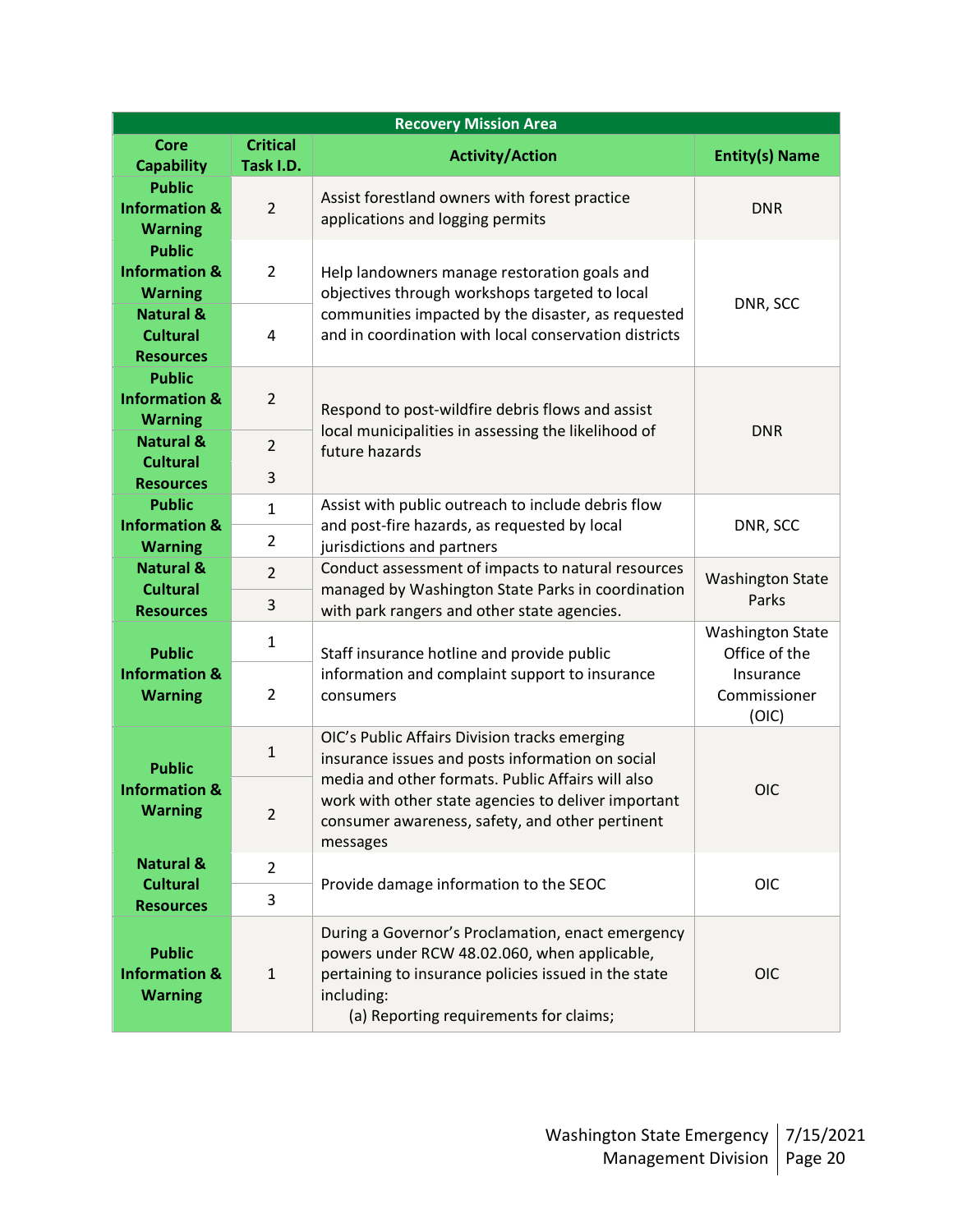| <b>Recovery Mission Area</b>                                |                              |                                                                                                                                                                                                                                 |                                              |
|-------------------------------------------------------------|------------------------------|---------------------------------------------------------------------------------------------------------------------------------------------------------------------------------------------------------------------------------|----------------------------------------------|
| <b>Core</b><br><b>Capability</b>                            | <b>Critical</b><br>Task I.D. | <b>Activity/Action</b>                                                                                                                                                                                                          | <b>Entity(s) Name</b>                        |
| <b>Public</b><br><b>Information &amp;</b><br><b>Warning</b> | $\overline{2}$               | (b) Grace periods for payment of insurance<br>premiums and performance of other duties<br>by insureds;<br>(c) Temporary postponement of cancellations<br>and non-renewals; and<br>(d) Medical coverage to ensure access to care | <b>OIC</b>                                   |
| <b>Natural &amp;</b>                                        | $\overline{2}$               | In-stream work and permitting including issuing                                                                                                                                                                                 | <b>Washington State</b>                      |
| <b>Cultural</b><br><b>Resources</b>                         | 4                            | emergency permits (Hydraulic Project Approval<br>(HPA) permits)                                                                                                                                                                 | Department of<br>Fish and Wildlife<br>(WDFW) |
| <b>Natural &amp;</b>                                        | $\mathbf{1}$                 | Assistance and coordination of range permit                                                                                                                                                                                     |                                              |
| <b>Cultural</b>                                             | $\overline{2}$               | transfers and infrastructure improvements as it                                                                                                                                                                                 | <b>WDFW</b>                                  |
| <b>Resources</b>                                            | 4                            | relates to natural resources                                                                                                                                                                                                    |                                              |
| <b>Natural &amp;</b><br><b>Cultural</b>                     | 2                            | Deploy oil spill team as needed and coordinate with                                                                                                                                                                             |                                              |
| <b>Resources</b>                                            | 3<br>4                       | <b>ECY</b>                                                                                                                                                                                                                      | <b>WDFW</b>                                  |
| <b>Public</b>                                               | $\mathbf{1}$                 |                                                                                                                                                                                                                                 |                                              |
| <b>Information &amp;</b><br><b>Warning</b>                  | $\overline{2}$               | Provide guidance on the State Environmental Policy                                                                                                                                                                              | <b>WDFW</b>                                  |
| <b>Natural &amp;</b><br><b>Cultural</b><br><b>Resources</b> | $\overline{4}$               | Act (SEPA), Migratory Species Act and the<br>Magnuson-Stevens Act                                                                                                                                                               |                                              |
| <b>Natural &amp;</b>                                        | $\overline{2}$               | Provide information to the SEOC as requested on                                                                                                                                                                                 |                                              |
| <b>Cultural</b>                                             | 3                            | the impact of recovery activities on fish, wildlife and                                                                                                                                                                         | <b>WDFW</b>                                  |
| <b>Resources</b>                                            | 4                            | ecosystems                                                                                                                                                                                                                      |                                              |
| <b>Natural &amp;</b><br><b>Cultural</b><br><b>Resources</b> | 4                            | Participate in natural resource conservation<br>recovery work through its partnership with the 45<br>local conservation districts                                                                                               | <b>SCC</b>                                   |
| <b>Public</b>                                               | $\mathbf{1}$                 |                                                                                                                                                                                                                                 |                                              |
| <b>Information &amp;</b>                                    | $\overline{2}$               | Through its partnership with the 45 local                                                                                                                                                                                       |                                              |
| <b>Warning</b><br><b>Natural &amp;</b>                      | 2                            | conservation districts, provide technical assistance<br>to landowners, farmers and ranchers related to                                                                                                                          | <b>SCC</b>                                   |
| <b>Cultural</b>                                             | 3                            | natural resource mitigation and planning                                                                                                                                                                                        |                                              |
| <b>Resources</b>                                            | 4                            |                                                                                                                                                                                                                                 |                                              |
| <b>Natural &amp;</b>                                        |                              | Work with private landowners and other land                                                                                                                                                                                     |                                              |
| <b>Cultural</b>                                             | 4                            | managers to conserve and preserve natural                                                                                                                                                                                       | <b>SCC</b>                                   |
| <b>Resources</b>                                            |                              | resources                                                                                                                                                                                                                       |                                              |
| <b>Public</b><br><b>Information &amp;</b>                   | $\mathbf{1}$                 | Provide support (e.g., cost-share programs) for<br>identified gaps in recovery program delivery to                                                                                                                              |                                              |
| <b>Warning</b>                                              | 2                            | private landowners, farmers, and ranchers and                                                                                                                                                                                   | <b>SCC</b>                                   |
| <b>Operational</b><br><b>Coordination</b>                   | $\overline{2}$               | meet their immediate needs (erosion control,<br>livestock fencing, reseeding, etc.)                                                                                                                                             |                                              |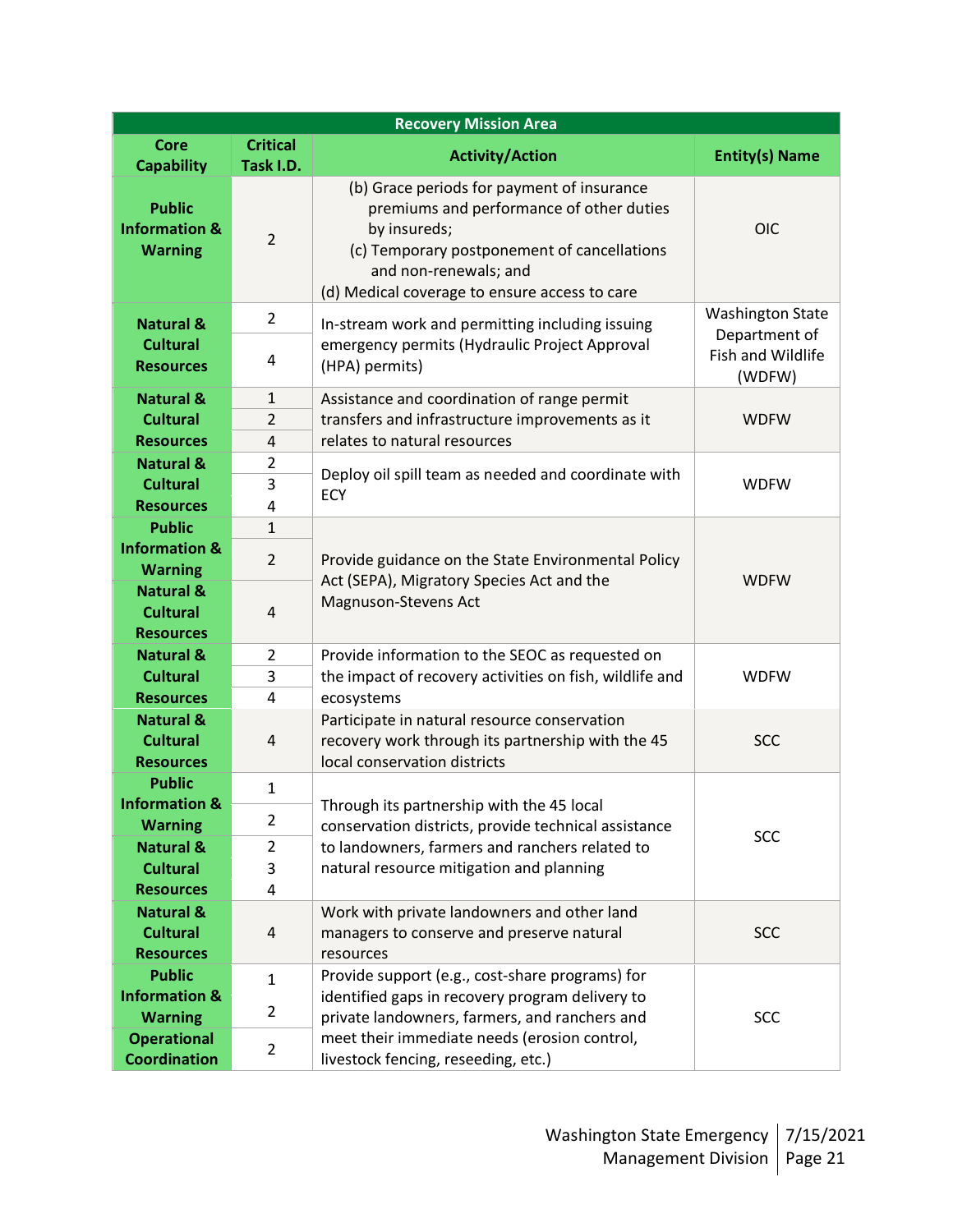| <b>Recovery Mission Area</b>                                |                                                             |                                                                                                                                                                                                                     |                                          |  |
|-------------------------------------------------------------|-------------------------------------------------------------|---------------------------------------------------------------------------------------------------------------------------------------------------------------------------------------------------------------------|------------------------------------------|--|
| <b>Core</b><br><b>Capability</b>                            | <b>Critical</b><br>Task I.D.                                | <b>Activity/Action</b>                                                                                                                                                                                              | <b>Entity(s) Name</b>                    |  |
| <b>Natural &amp;</b><br><b>Cultural</b><br><b>Resources</b> | 4                                                           | (continued from previous page)                                                                                                                                                                                      | <b>SCC</b>                               |  |
| <b>Operational</b><br><b>Coordination</b>                   | $\mathbf{1}$                                                | Coordinate with conservation districts and their<br>staff to provide support (e.g., technical assistance,<br>cost-share programs) as needed under broad<br>authority of the enabling statute (RCW Chapter<br>89.08) | <b>SCC</b>                               |  |
| <b>Operational</b><br><b>Coordination</b>                   | $\overline{2}$                                              | Work with natural resources recovery entities (local,<br>state, federal, non-governmental, etc.) to meet the                                                                                                        |                                          |  |
| <b>Natural &amp;</b><br><b>Cultural</b><br><b>Resources</b> | 4                                                           | needs of the impacted community. This may include<br>staffing assistance and technical assistance (soil<br>scientists, IT expertise, etc.)                                                                          | <b>SCC</b>                               |  |
| <b>Natural &amp;</b><br><b>Cultural</b><br><b>Resources</b> | 3                                                           | Assist in determining damage estimates in the<br>communities involved in a disaster                                                                                                                                 | <b>SCC</b>                               |  |
| <b>Public</b>                                               | $\mathbf{1}$                                                |                                                                                                                                                                                                                     |                                          |  |
| <b>Information &amp;</b><br><b>Warning</b>                  | $\overline{2}$                                              | Coordinate with other agencies to host open houses<br>and recovery workshops for community members                                                                                                                  | <b>SCC</b>                               |  |
| <b>Natural &amp;</b><br><b>Cultural</b><br><b>Resources</b> | 4                                                           | on potential financial and technical assistance<br>programs available                                                                                                                                               |                                          |  |
| <b>Operational</b><br><b>Coordination</b>                   | $\mathbf{1}$                                                | Serve as a sponsor for federal, state and local<br>recovery programs                                                                                                                                                | <b>SCC</b>                               |  |
|                                                             | $\overline{2}$<br>Participate in damage assessments when an |                                                                                                                                                                                                                     | <b>Washington State</b><br>Department of |  |
| <b>Natural &amp;</b><br><b>Cultural</b>                     | 3                                                           | incident has impacted or poses a threat to natural                                                                                                                                                                  | Archaeology and<br>Historic              |  |
| <b>Resources</b>                                            | 4                                                           | resources that are identified as having cultural and<br>historic significance                                                                                                                                       | Preservation<br>(DAHP)                   |  |

## **Resource Requirements**

## **Micro-level**

The NR RSF needs to maintain communication with response decisions and activities occurring in the SEOC. Therefore, at a minimum, ESF 14 staff must be located in the SEOC in order to coordinate natural resource recovery information to the primary entities of the RSF. Depending on the disaster, the RSF may require a physical space on the SEOC floor to conduct recovery activities under the Recovery Branch structure. This space includes relevant office resources, information/communication technologies (including access to WebEOC) and supporting personnel resources. As the response activities diminish in the SEOC, an alternate location may be chosen to conduct long-term recovery actions such as the JFO. RSF needs include access to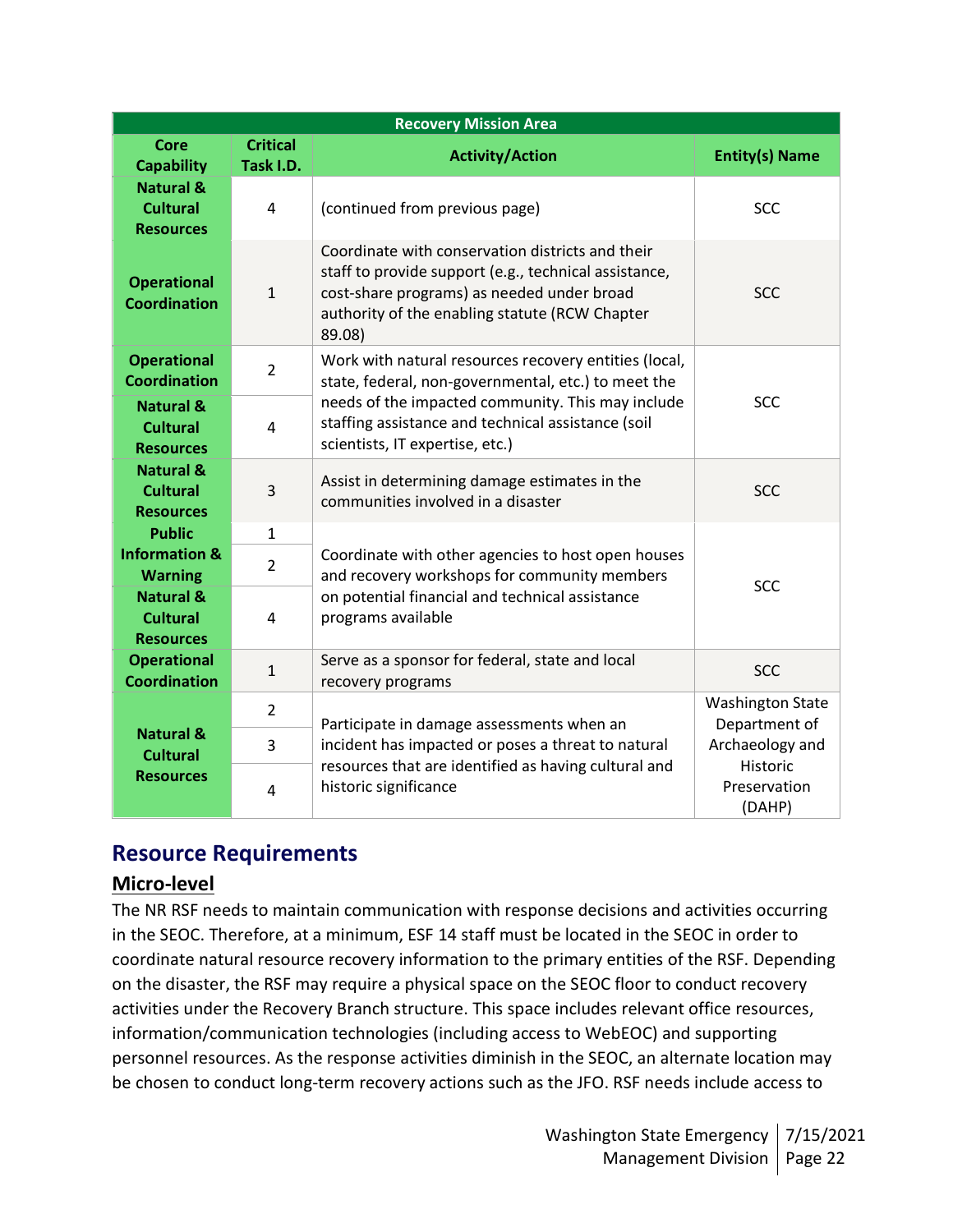basic office resources (computer, monitor, printer, notepad, pens/pencils, etc.) and an available conference room and a conference call line to hold meetings.

### **Recommended Training**

- ICS 100, 200, 700 *(required for all SEOC personnel)*
- IS 701.a NIMS Multiagency Coordination System (MACS)
- IS-800.b National Response Framework An Introduction *(required for all SEOC personnel)*
- IS-2900 National Disaster Recovery Framework (NDRF) Overview

## **Macro-level**

The NR RSF needs to maintain communication with natural resources stakeholders statewide. This includes communication and information sharing agreements with federal, state and local NR RSF (or equivalent function), local and regional natural resources and environmental organizations, associations, businesses, and representatives of requesting Tribes.

# **References and Supporting Guidance**

### **American Planning Association PAS Report 576, Planning for Post-Disaster Recovery: Next Generation**

*This resource outlines key recovery concepts and guides recovery planning at the state and local level including discussing environmental restoration and policy considerations.*

### **Community & Regional Resilience Institute – Community Resilience System**

*The Community Resilience System (CRS) brings together the resources, tools, and processes needed to improve community resilience.<http://www.resilientus.org/recent-work/community-resilience-system/>*

### **FEMA National Disaster Recovery Framework (NDRF)**

*Provides a framework for how the federal government organizes for recovery and introduces recovery concepts, including recovery support functions.*

### **FEMA National Response Framework (NRF)**

*Contains guiding principles for domestic response partners to prepare for and provide a unified response to disasters and emergencies.*

### **National Vegetation Classification Standard**

*The National Vegetation Classification Standard establishes the standards, a collective set of rules and guidelines for setting and approving the structure of the vegetation hierarchy, and the classification of vegetation.*

### **Oregon Post-Wildfire Flood Playbook (2018)**

*Developed by the Oregon Silver Jackets, this guide contains resources for local governments and communities affected by wildfire. The guide helps communities navigate federal and state programs and agencies and addresses post-wildfire hazards including increased flood risk and debris flows.*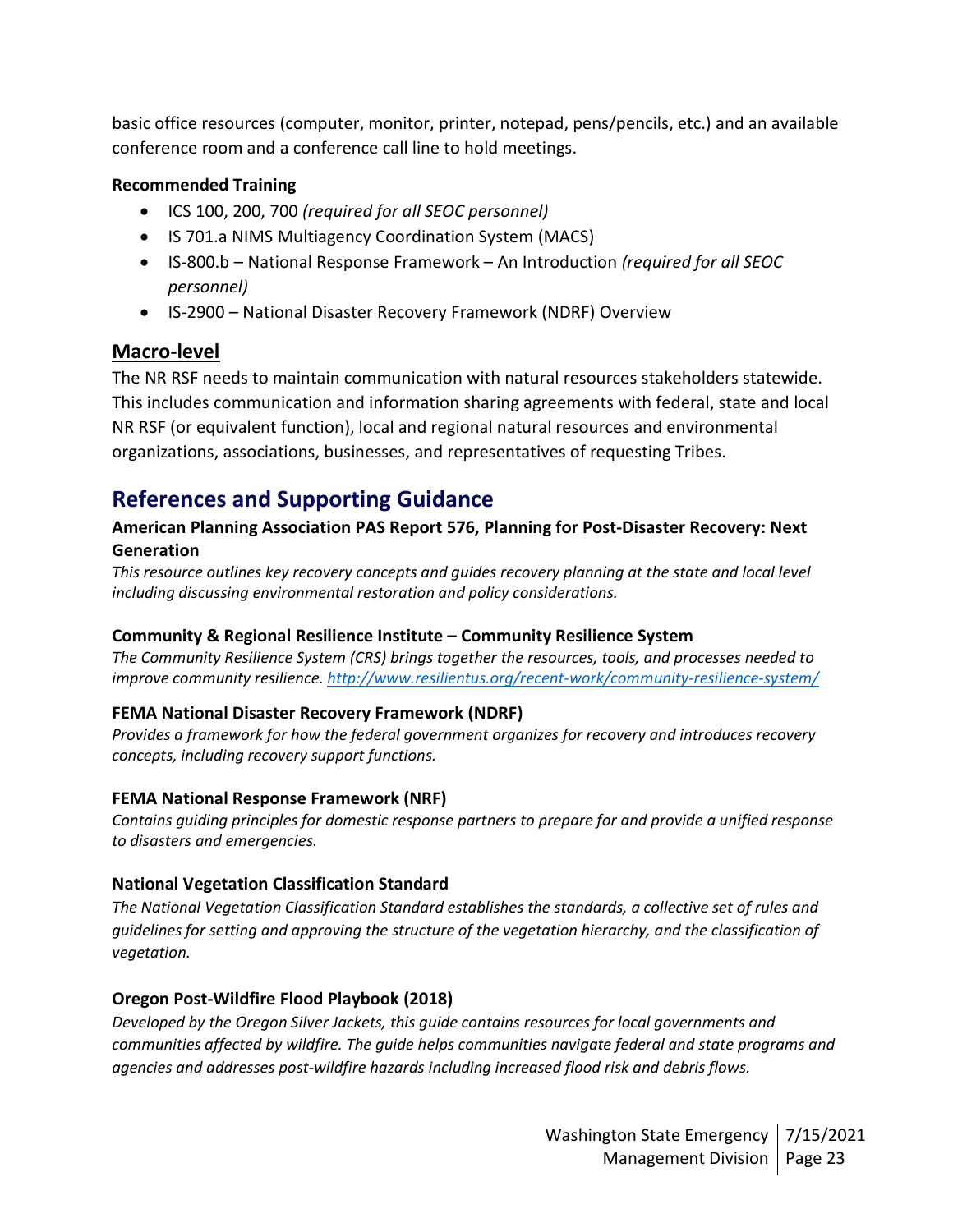#### **Stream Habitat Restoration Guidelines (2012)**

*This is a series of guidance documents developed by the Aquatic Habitat Guidelines Program, which is a multi-agency effort among state resource management agencies in Washington. The topics covered include stream process, habitat, and assessment, developing a restoration strategy, and designing and implementing stream habitat restoration techniques.*

#### **Soil Geographic Data Standard**

*The Soil Geographic Data Standard was developed by the National Cooperative Soil Survey and proposes a set of data standards for the inventory, mapping, and reporting on the soil resources in the United States.*

### **The Coastal and Marine Ecological Classification Standard (CMECS)**

*This is a comprehensive framework created through collaboration of several federal agencies and academia institutions for organizing information about coasts and oceans and their living systems with physical, biological, and chemical data collectively used to define coastal and marine ecosystems. The CMECS is applicable for resource managers and planners, conservation practitioners, engineers, researchers, and more to adequately describe, map, or assess coastal and marine ecosystems.*

#### **Washington Restoration Framework (WRF)**

*This RSF is a functional recovery operational plan supporting the WRF. The WRF is an interagency plan that provides direction across all organizations within state government concerned with the Recovery Mission Area, including the Natural and Cultural Resources Core Capability. The WRF can be activated at distinct levels to mobilize resources in support of local or regional disasters or can be activated fully in support of catastrophic incidents.*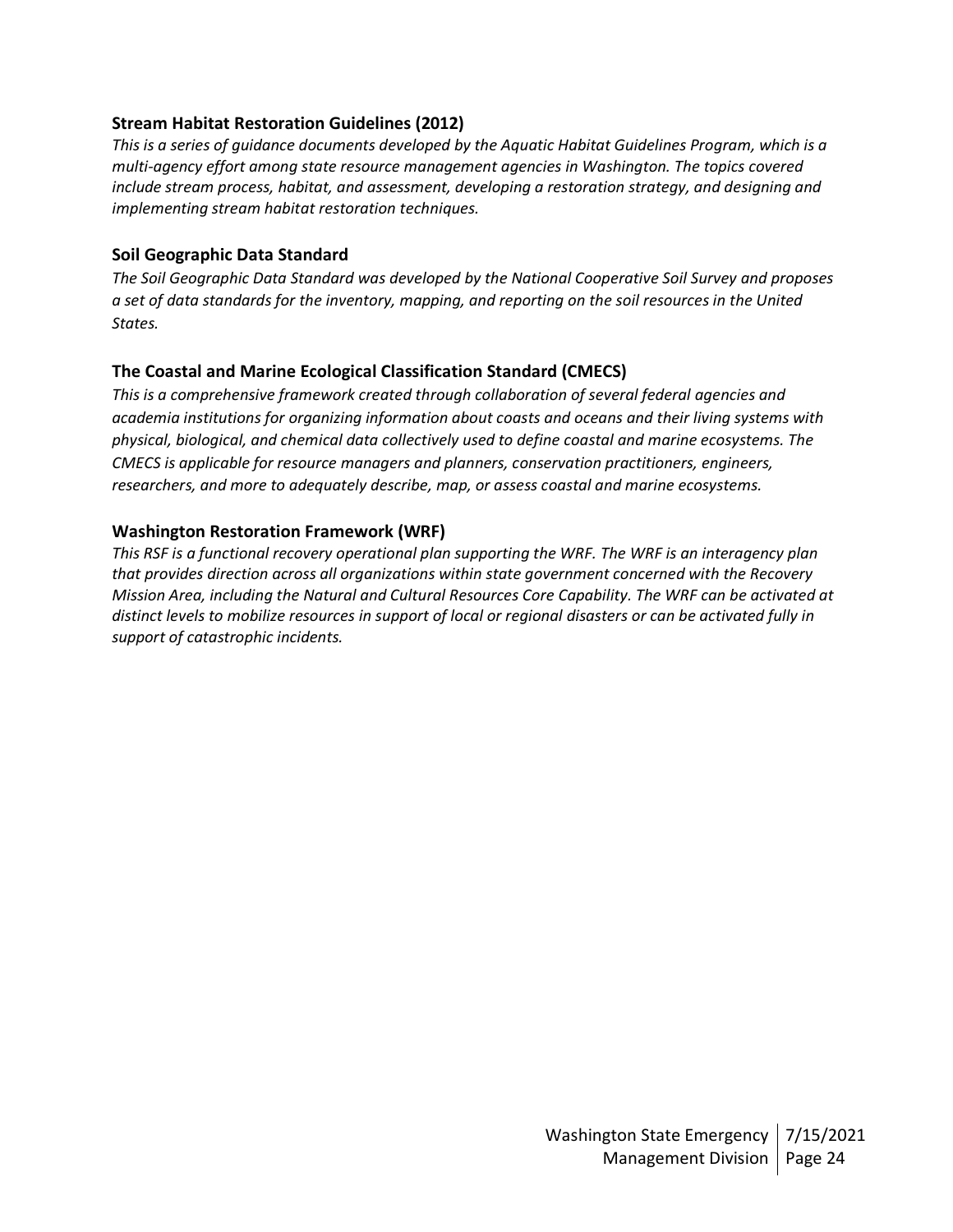

**Natural Resources**

## **Recovery Support Function**

# **Attachment – Natural Resources RSF Resource Matrix**

# **Matrix of Coordinating, Primary, and Supporting Agencies**

**Below is a list of state, federal, and other governmental and non-governmental entity programs supporting natural resources restoration and recovery following a disaster. The list of programs is not exhaustive and the availability of funding, the program eligibilities and stipulations, the program actions and the contact information are subject to change. The information listed below is reviewed on a regular basis with each entity to check for inaccuracies. Additional entities may be added to this resources section during regular document updates or as needed in a disaster.**

## **Washington Military Department Emergency Management Division (EMD)**

#### *Summary of Activities*

The Washington Emergency Management Division is responsible for the overall coordination of disaster response and recovery activities in Washington State. EMD manages federal recovery programs through FEMA such as Individual Assistance and Public Assistance, as well as the Hazard Mitigation Assistance programs, Hazard Mitigation Grant Program, Pre-Disaster Mitigation, and Flood Mitigation Assistance. EMD also operates the SEOC and therefore works closely with responders and with local organizations to transition from response to recovery.

*Points of Contact* Stacey McClain, Mitigation and Recovery Section Manager [Stacey.McClain@mil.wa.gov;](mailto:Stacey.McClain@mil.wa.gov) (253) 512-7071

Travis Linares-Hengen, Human Services Program Supervisor [Travis.Linares-hengen@mil.wa.gov;](mailto:Travis.Linares-hengen@mil.wa.gov) (253) 512-7028

Quinn Butler, Recovery Planning Program Manager [Quinn.Butler@mil.wa.gov;](mailto:Quinn.Butler@mil.wa.gov) (253) 512-7459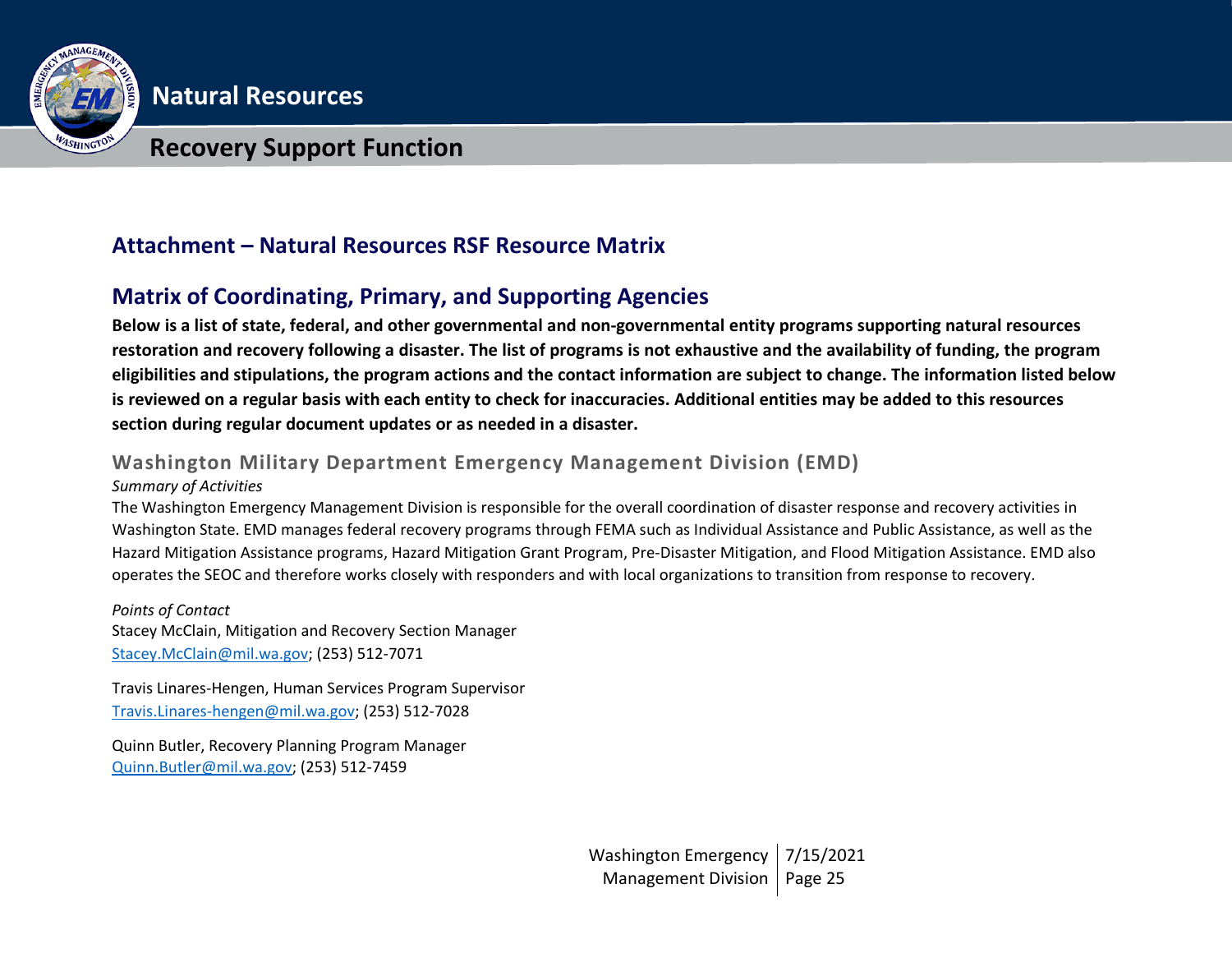| <b>EMD Program</b>                                     | <b>Eligibility/Stipulations</b>                                                                                                                                            | <b>Action</b>                                                                                                                                                                                                                                                                                                                                                                                                                                                                                                                                                         | <b>Contact Information</b>                                                                                                                                                                                                                                    |
|--------------------------------------------------------|----------------------------------------------------------------------------------------------------------------------------------------------------------------------------|-----------------------------------------------------------------------------------------------------------------------------------------------------------------------------------------------------------------------------------------------------------------------------------------------------------------------------------------------------------------------------------------------------------------------------------------------------------------------------------------------------------------------------------------------------------------------|---------------------------------------------------------------------------------------------------------------------------------------------------------------------------------------------------------------------------------------------------------------|
| <b>Public Assistance</b><br>(PA) Grant<br>Program      | Requires a Federal Disaster<br><b>Declaration for Public</b><br>Assistance.<br>PA programs activated vary<br>based on the needs<br>determined by the Damage<br>Assessment. | After a natural or man-made event that<br>causes extensive damage, FEMA coordinates<br>with the state to implement the Public<br>Assistance (PA) Grant Program.<br>Through the PA Program, FEMA provides<br>supplemental Federal disaster grant<br>assistance for debris removal, emergency<br>protective measures, and the repair,<br>replacement or restoration of disaster-<br>damaged, publicly owned facilities and the<br>facilities of certain Private Non-Profit (PNP)<br>organizations. The Public Assistance Program<br>also encourages protection of these | Gary Urbas<br>Deputy State Coordinating Officer<br>Public Assistance Program Manager<br>(253) 512-7402<br>Gary.urbas@mil.wa.gov<br>PA Program overview:<br>https://www.mil.wa.gov/emergency-<br>management-division/disaster-<br>assistance/public-assistance |
|                                                        |                                                                                                                                                                            | damaged facilities from future events by<br>providing assistance for hazard mitigation<br>measures during the recovery process.<br>The Federal share of assistance is not less<br>than 75 percent of the eligible cost for<br>emergency measures and permanent<br>restoration. The grantee (usually the state)<br>determines how the non-federal share (up<br>to 25 percent) is split with the subgrantees<br>(eligible applicants).                                                                                                                                  |                                                                                                                                                                                                                                                               |
| <b>Disaster</b><br>Recovery<br>Technical<br>Assistance | None.                                                                                                                                                                      | <b>Emergency Management Division staff will</b><br>support local jurisdictions in developing<br>disaster recovery plans both pre-and-post<br>disaster, as well as with organizing<br><b>Community Organizations Active in Disasters</b><br>(COADs) and local volunteer management<br>training.                                                                                                                                                                                                                                                                        | Travis Linares-Hengen, Human Services<br>Program Supervisor<br>(253) 512-7028<br>Travis.Linares-hengen@mil.wa.gov                                                                                                                                             |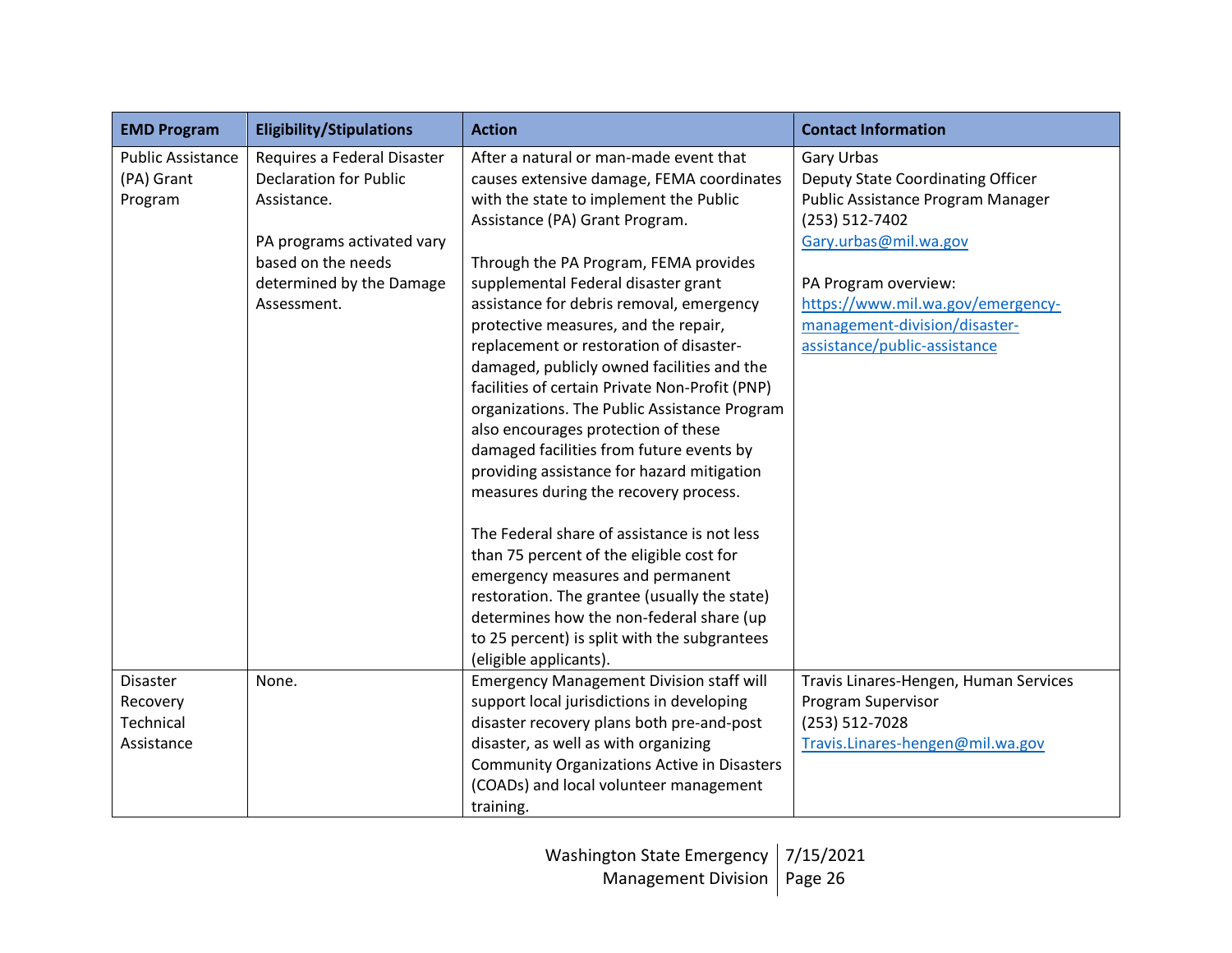| <b>EMD Program</b> | <b>Eligibility/Stipulations</b> | <b>Action</b>                                  | <b>Contact Information</b>               |
|--------------------|---------------------------------|------------------------------------------------|------------------------------------------|
| Fire               | Requires a Federal Fire         | Provides financial assistance to state, local, | Chris Polit                              |
| Management         | <b>Management Assistance</b>    | and federally recognized tribal governments    | Chris.Polit@mil.wa.gov                   |
| Assistance Grant   | declaration.                    | for the mitigation, management, and control    | Fire Management Assistance Grant Program |
| Program (FMAG)     | Cost share 75 percent           | of fires on publicly or privately-owned        | (253) 512-7403                           |
|                    | Federal and 25 percent          | forests or grasslands. State must              |                                          |
|                    | Applicant.                      | demonstrate that total eligible costs for the  | <b>FMAG for Public Agencies:</b>         |
|                    |                                 | declared fire meet or exceed either the        | https://www.mil.wa.gov/emergency-        |
|                    |                                 | individual fire cost threshold, or the         | management-division/grants/fire-         |
|                    |                                 | cumulative fire cost threshold.                | assistance-grants                        |
|                    |                                 | Note: Eligible costs include temporary repair  |                                          |
|                    |                                 | of damage caused by firefighting activities,   |                                          |
|                    |                                 | among others. Ineligible costs include         |                                          |
|                    |                                 | recovery and mitigation of possible future     |                                          |
|                    |                                 | damage related to the burn area of the         |                                          |
|                    |                                 | declared fire.                                 |                                          |
|                    |                                 | See site link for more information.            |                                          |
| Hazard             | Presidential Declaration of     | Hazard Mitigation Assistance Grants are        | <b>Tim Cook</b>                          |
| Mitigation         | Major Disaster required.        | provided to Washington State jurisdictions,    | <b>State Hazard Mitigation Officer</b>   |
| Assistance         |                                 | tribal governments, non-profits and other      | (253) 512-7072                           |
| (HMA)              |                                 | state agencies to reduce the effects of        | Tim.cook@mil.wa.gov                      |
|                    |                                 | natural hazards and mitigate vulnerability to  |                                          |
|                    |                                 | future disaster damage.                        |                                          |

## **Washington State Department of Agriculture (WSDA) Program Matrix**

## *Summary of Agency Activities*

The Washington State Department of Agriculture assists Federal agencies such as the United States Department of Agriculture in reaching out to agricultural constituents to determine herd inventory, crop, or economic loss (e.g. machinery). WSDA would take lead to address post-disaster animal disease considerations and coordinate related activities with other state agencies such as the Department of Ecology and the Department of Health. WSDA also works with local jurisdictions and commercial firms to conduct any additional inspections/investigations (food processing facility, warehouse inspections, etc.) and connects people with current loan and/or funding opportunities through Federal programs such as the USDA.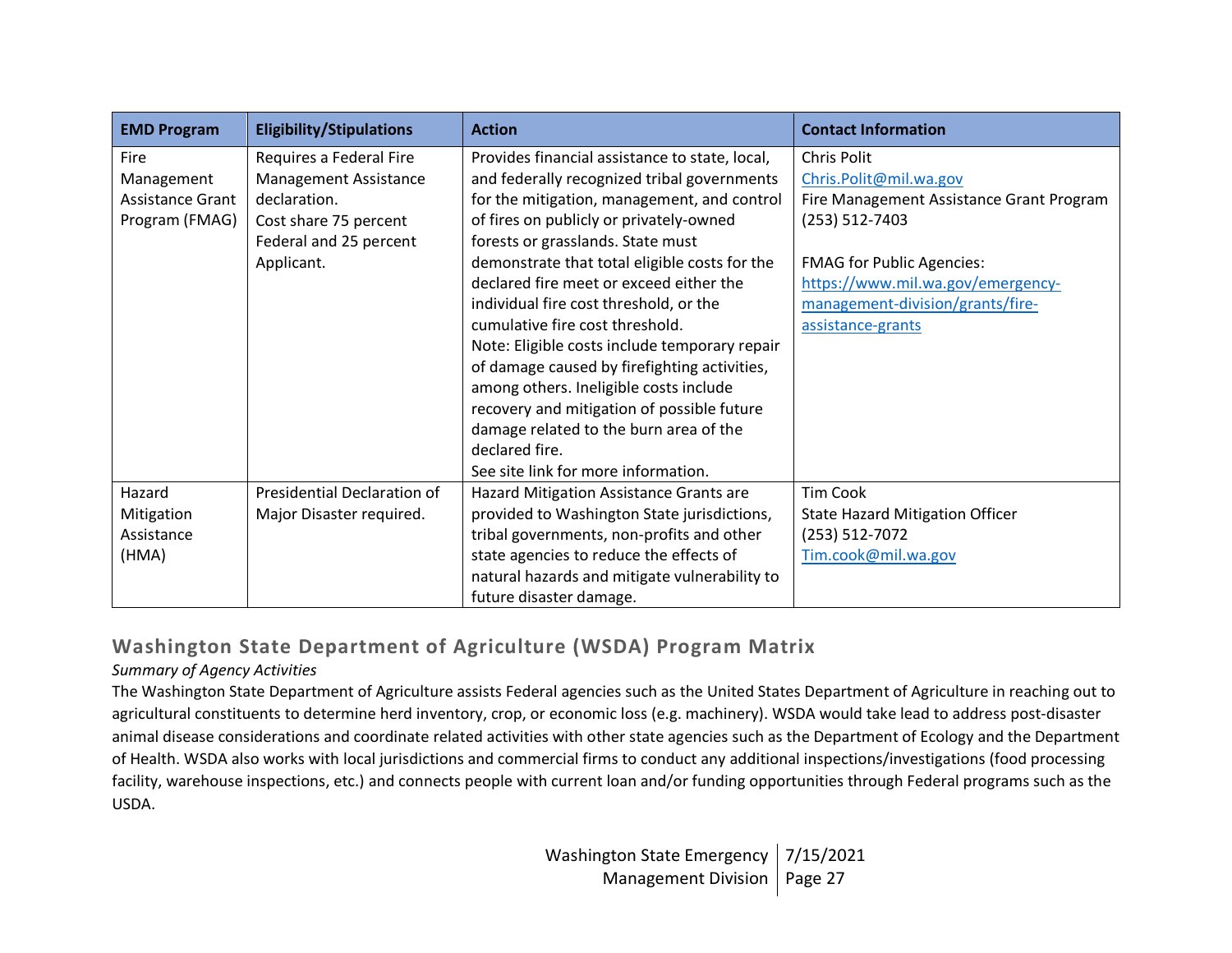*Points of Contact* Erin Coyle, Emergency Management Program Specialist [ecoyle@agr.wa.gov;](mailto:ecoyle@agr.wa.gov) (360) 764-9704

Randy J. Treadwell, Program Manager, Rapid Response and Emergency Management [rtreadwell@agr.wa.gov;](mailto:rtreadwell@agr.wa.gov) (360) 413-3739

| <b>WSDA</b><br>Program           | <b>Eligibility/Stipulations</b>                                                                                                                                                   | <b>Action</b>                                                                                                                                                                                                                                                                                                                                                                                                                             | <b>Contact Information</b>                                                                                                                                                                                                                                                                                                                                          |
|----------------------------------|-----------------------------------------------------------------------------------------------------------------------------------------------------------------------------------|-------------------------------------------------------------------------------------------------------------------------------------------------------------------------------------------------------------------------------------------------------------------------------------------------------------------------------------------------------------------------------------------------------------------------------------------|---------------------------------------------------------------------------------------------------------------------------------------------------------------------------------------------------------------------------------------------------------------------------------------------------------------------------------------------------------------------|
| Waste<br>Pesticide<br>Collection | Any individual can apply, any time throughout the year. Need to<br>submit a completed customer inventory form here:<br>https://agr.wa.gov/PestFert/Pesticides/WastePesticide.aspx | Collects unusable<br>agricultural and commercial<br>grade pesticides from<br>residents, farmers, small<br>businesses and public<br>agencies free of charge.                                                                                                                                                                                                                                                                               | wastepesticide@agr.wa.gov<br>(360) 902-2056                                                                                                                                                                                                                                                                                                                         |
| Food and<br>Feed<br>Safety       | Must speak to program representative for a case-by-case basis.                                                                                                                    | "For-cause" food and feed<br>safety inspections following<br>a disaster. May conduct<br>additional inspections and<br>offer food/feed safety<br>technical assistance to<br>individual firms after facility-<br>specific incidents such as<br>floods, fires, etc. May<br>embargo food products or<br>issue stop-sale notices of<br>feed products, if necessary.<br>For-cause samples of food<br>and feed may also be<br>collected by WSDA. | Animal feed: Ali Kashani<br>Feed Program Manager<br>(360) 902-2028<br>animalfeed@agr.wa.gov<br>Food Safety:<br>David Smith, Program<br>Manager, Food Safety<br>Office: (360) 902-1876<br>Cell: (360) 239-7019<br>DSmith@agr.wa.gov<br>Food/Feed Rapid Response<br>Team<br>(RRT): Randy Treadwell, RTT<br>Program Manager<br>(509) 413-3739<br>rtreadwell@agr.wa.gov |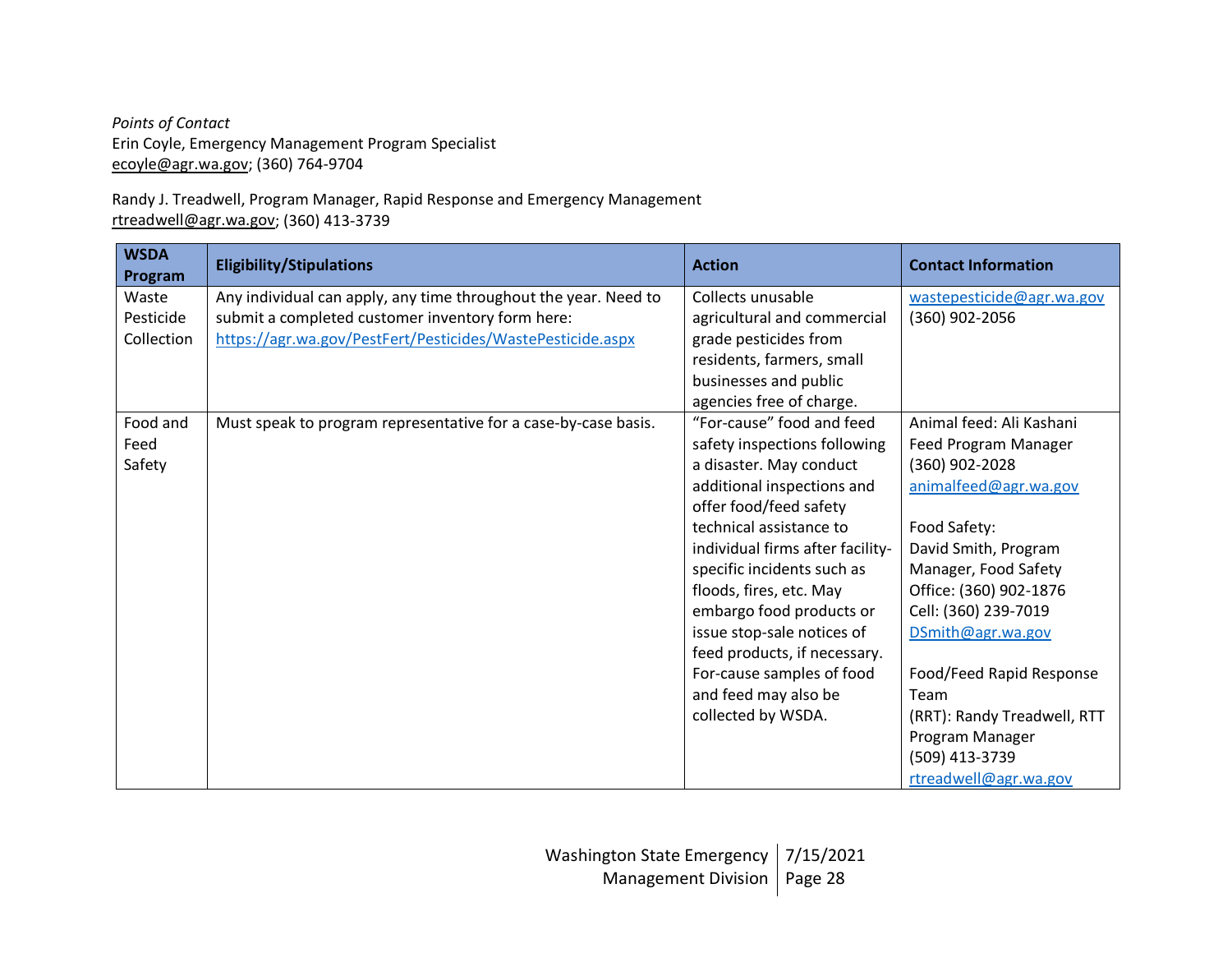# **Washington State Department of Natural Resources (DNR) Program Matrix**

## *Summary of Activities*

The Department of Natural Resources manages seven specific trusts to generate revenue and preserve forests, water, and habitat. DNR manages 5.6 million acres of forest, range, agricultural, aquatic, and commercial lands for more than \$200 million in annual financial benefit for public schools, state institutions, and county services.

## *Point of Contact*

Brian Looper, Emergency Management Specialist [Brian.looper@dnr.wa.gov;](mailto:Brian.looper@dnr.wa.gov) (360) 902-1167

| <b>DNR Program</b>  | <b>Eligibility/Stipulations</b>  | <b>Action</b>                               | <b>Contact Information</b>                   |
|---------------------|----------------------------------|---------------------------------------------|----------------------------------------------|
| <b>Small Forest</b> | None.                            | Contact the DNR Small Forest Landowner      | Tamara Miketa                                |
| Landowner           |                                  | Office for advice and technical assistance. | SFLO Program Manager                         |
| Office (SFLO)       |                                  |                                             | (360) 902-1415                               |
|                     |                                  |                                             | tamara.miketa@dnr.wa.gov or                  |
|                     |                                  |                                             | SFLO@dnr.wa.gov                              |
| Eastern WA          | Requires site visit and pre-     | 50% funding for fuels reduction, thinning,  | https://www.dnr.wa.gov/cost-share            |
| Cost-share          | approval. Other terms and        | pruning, and brush removal.                 |                                              |
|                     | conditions apply.                |                                             |                                              |
| Correctional        | DNR requests the                 | Approximately 300 inmates with the WA       | Mark Hayes                                   |
| Camp                | <b>Correctional Camp Program</b> | Department of Corrections work with the     | <b>Correctional Camps Program Manager</b>    |
| Program             | which can deploy within 2        | WA DNR in this program that provides        | (360) 902-1046                               |
|                     | hours.                           | forestry-related projects such as tree      | Mark.hayes@dnr.wa.gov                        |
|                     |                                  | planting, forest fuel reduction, trail      | https://www.dnr.wa.gov/CorrectionalCamps     |
|                     |                                  | maintenance, and feeding services.          |                                              |
| Washington          |                                  | To address post-wildfire debris flow        | Kate Mickelson                               |
| Geological          |                                  | hazards, DNR may provide qualified          | Landslide Hazard Program Team Lead           |
| Survey              |                                  | individuals to join the federal BAER team   | (360) 902-1488                               |
|                     |                                  | and provide technical assistance. USFS BAER | Kate.Mickelson@dnr.wa.gov                    |
|                     |                                  | teams only work on federal lands; however,  | https://www.dnr.wa.gov/programs-and-         |
|                     |                                  | reports and hazard mapping may inform       | services/geology/geologic-hazards/landslides |
|                     |                                  | those who may be impacted by post-wildfire  |                                              |
|                     |                                  | hazards such as flooding and debris flows.  |                                              |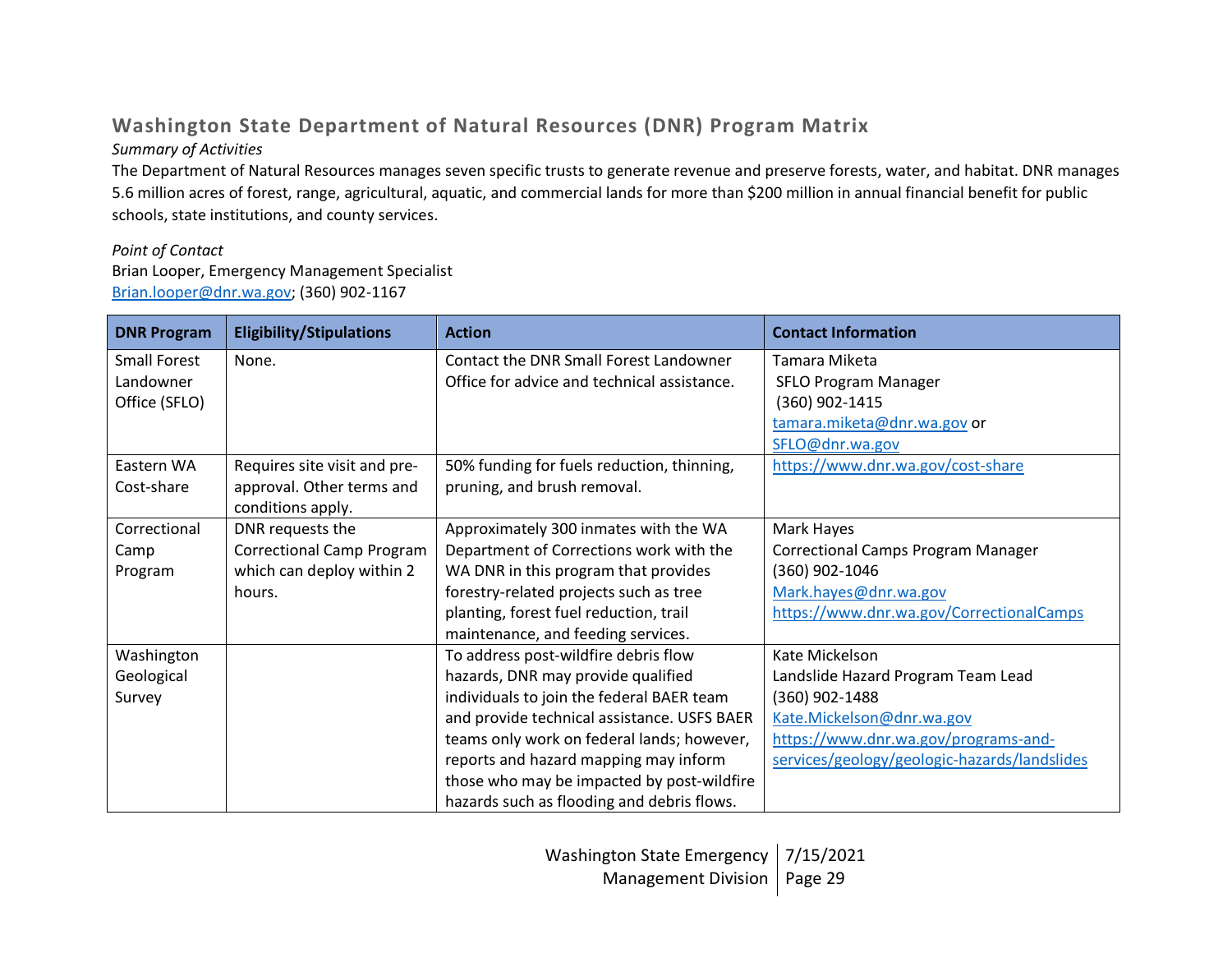# **Washington State Department of Fish and Wildlife Service (WDFW) Program Matrix**

## *Summary of Activities*

Mission: To preserve, protect and perpetuate fish, wildlife and ecosystems while providing sustainable fish and wildlife recreational and commercial opportunities.

## *Point of Contact*

## Captain Phil Johnson

[philip.johnson@dfw.wa.gov;](mailto:philip.johnson@dfw.wa.gov) (360) 586-2145

| <b>WDFW Program</b>      | <b>Eligibility/Stipulations</b>  | <b>Action</b>                              | <b>Contact Information</b>                     |
|--------------------------|----------------------------------|--------------------------------------------|------------------------------------------------|
| Emergency                | Emergency HPAs can be issued     | If there is an immediate threat to people, | Normal business hours:                         |
| <b>Hydraulic Project</b> | if it meets the definition of an | property, or the environment, WDFW can     | Contact local <b>Habitat Biologist</b> or      |
| Approval (HPA)           | emergency (defined in section    | issue emergency permits needed for in-     | WILDCOMM at (360) 902-2936 /                   |
| permit and in-           | 4 of WAC 220-660-050             | stream work. All planned work that may     | WILDCOMM@dfw.wa.gov                            |
| stream work              |                                  | disturb the bed or natural flow of streams |                                                |
| permitting               |                                  | and rivers must be reviewed by WDFW        | If unable to reach above Habitat Biologist:    |
|                          |                                  | per state law requirement.                 | Contact the nearest Fish and Wildlife office - |
|                          |                                  | "Emergency HPAs" (see section 12 of        | https://wdfw.wa.gov/about/regions/             |
|                          |                                  | RCW 77.55.021) can be issued as quickly    |                                                |
|                          |                                  | as the same day if there is an immediate   | Outside of normal business hours:              |
|                          |                                  | threat to people, property, or the         | Emergency HPA (Permit) Hotline                 |
|                          |                                  | environment.                               | (360) 902-2537                                 |
|                          |                                  |                                            |                                                |
|                          |                                  |                                            | More information is available at               |
|                          |                                  |                                            | https://wdfw.wa.gov/licensing/hpa/             |
| Technical                | None.                            | Wildlife welfare and conflict questions    | Varies based on need and location.             |
| assistance               |                                  | and recommendations.                       | Receptionist and general information:          |
|                          |                                  | Assistance and coordination of range       | (360) 902-2200                                 |
|                          |                                  | permit transfers and infrastructure        |                                                |
|                          |                                  | improvements as it relates to natural      |                                                |
|                          |                                  | resources.                                 |                                                |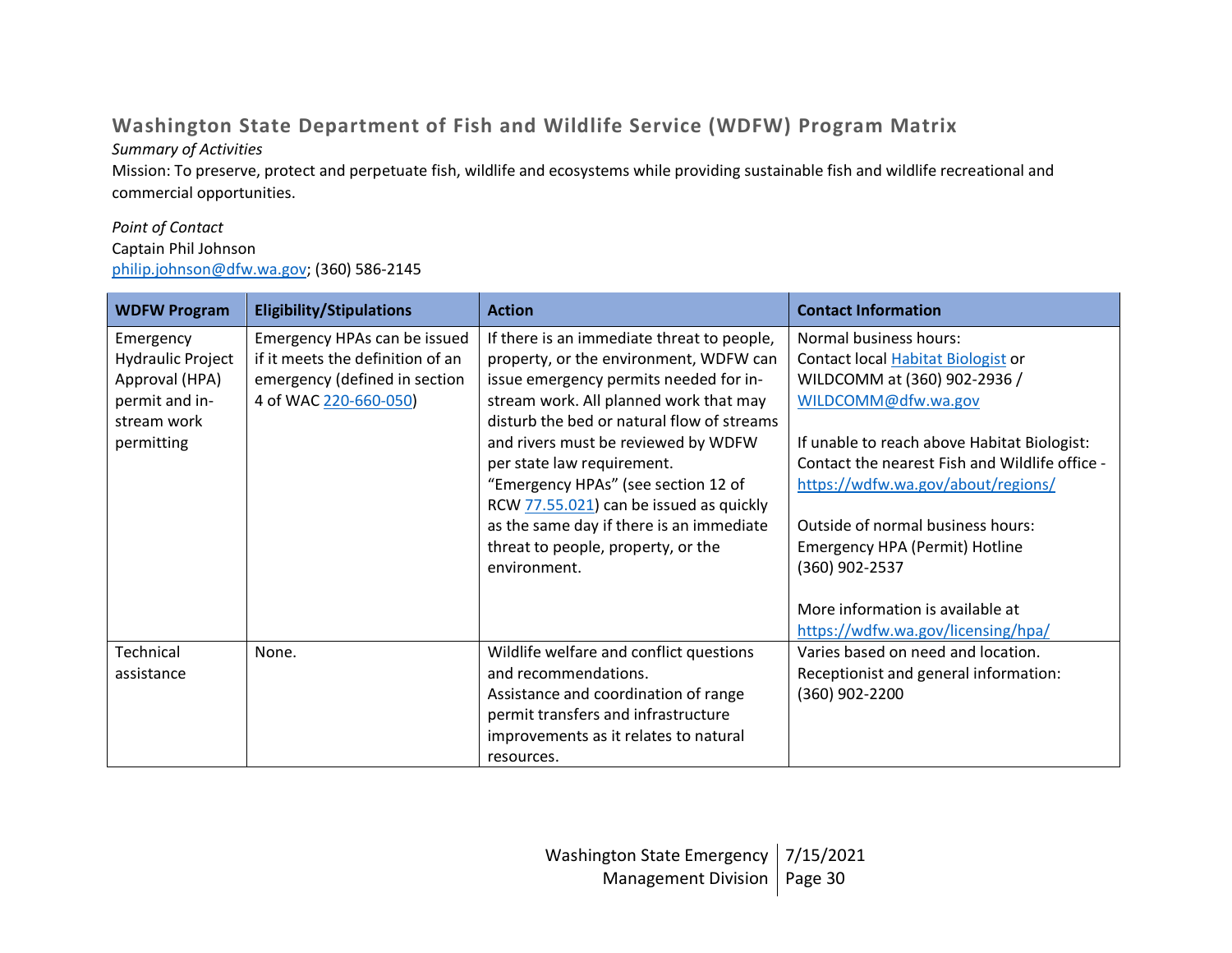# **Washington State Recreation and Conservation Office (RCO) Program Matrix**

### *Summary of Activities*

The Washington State Recreation and Conservation Office manages grant programs that create outdoor recreation opportunities, protect wildlife habitat and farm and forest land, including restoring crucial endangered salmon habitat. The RCO supports the work of 4 state boards and councils and provides statewide leadership, funding, and technical assistance. In a disaster, the RCO may be asked to manage some state and/or federal funding and ensure proper accountability for recreation and habitat restoration projects assigned to local and tribal governments. A list of grant opportunities may be found at:<https://rco.wa.gov/grants/find-a-grant/>

#### *Point of Contact*

#### Scott Robinson, Deputy Director [Scott.Robinson@rco.wa.gov;](mailto:Scott.Robinson@rco.wa.gov) (360) 902-0207

| <b>RCO Program</b>                                                                                                                                                                                                                           | <b>Eligibility/Stipulations</b>                                                                                                                                                                                                                                                                                                                                                                       | <b>Action</b>                                                                                                                                                                                                                                                                                                                                                                                                                                                                                        | <b>Contact Information</b>                                                                                                                                                                                                                                                                                                                                                          |
|----------------------------------------------------------------------------------------------------------------------------------------------------------------------------------------------------------------------------------------------|-------------------------------------------------------------------------------------------------------------------------------------------------------------------------------------------------------------------------------------------------------------------------------------------------------------------------------------------------------------------------------------------------------|------------------------------------------------------------------------------------------------------------------------------------------------------------------------------------------------------------------------------------------------------------------------------------------------------------------------------------------------------------------------------------------------------------------------------------------------------------------------------------------------------|-------------------------------------------------------------------------------------------------------------------------------------------------------------------------------------------------------------------------------------------------------------------------------------------------------------------------------------------------------------------------------------|
| Washington Wildlife<br>and Recreation<br>Program (WWRP)<br>Categories Include:<br>Critical Habitat<br>Farmland<br>Preservation<br>Forestland<br>Preservation<br><b>Local Parks</b><br>Natural Areas<br>Riparian<br>Protection<br>State Lands | Applications accepted even years<br>only. The following may apply for<br>this program: Local governments,<br>nonprofit nature conservancy<br>organizations, salmon recovery<br>lead entities, special purpose<br>districts, state agencies, tribes.<br>Grant recipients, except state<br>agencies, must provide at least<br>50% in matching resources.<br>Award caps generally between<br>\$500K-\$1M | This is a grant program to<br>preserve and develop outdoor<br>recreation resources, including<br>parks, trails, athletic facilities,<br>water access, critical habitat,<br>farmland preservation, forestland<br>preservation, natural areas,<br>riparian protection, urban wildlife<br>habitat, state lands development<br>and renovation, and state lands<br>restoration and enhancement.<br>Grant evaluation process takes<br>18 months. Applicants must first<br>submit an online application and | <b>Recreation and Conservation Office</b><br>Telephone: (360) 902-3000<br>TTY: (360) 902-1996<br>Marguerite Austin<br><b>Recreation and Conservation Grants Section</b><br>Manager<br>(360) 902-3016<br>marguerite.austin@rco.wa.gov<br>WWRP Grant information for Recreation,<br>Farmland, Habitat, and Forestland may be<br>found at: https://rco.wa.gov/grants/find-a-<br>grant/ |
| Development<br>and<br>Renovation                                                                                                                                                                                                             |                                                                                                                                                                                                                                                                                                                                                                                                       | make an in-person presentation<br>or submit written materials,<br>depending on the grant category.                                                                                                                                                                                                                                                                                                                                                                                                   |                                                                                                                                                                                                                                                                                                                                                                                     |
| State Lands<br>Restoration                                                                                                                                                                                                                   |                                                                                                                                                                                                                                                                                                                                                                                                       | Applications are reviewed and<br>scored by staff and a panel of<br>experts before heading to the                                                                                                                                                                                                                                                                                                                                                                                                     |                                                                                                                                                                                                                                                                                                                                                                                     |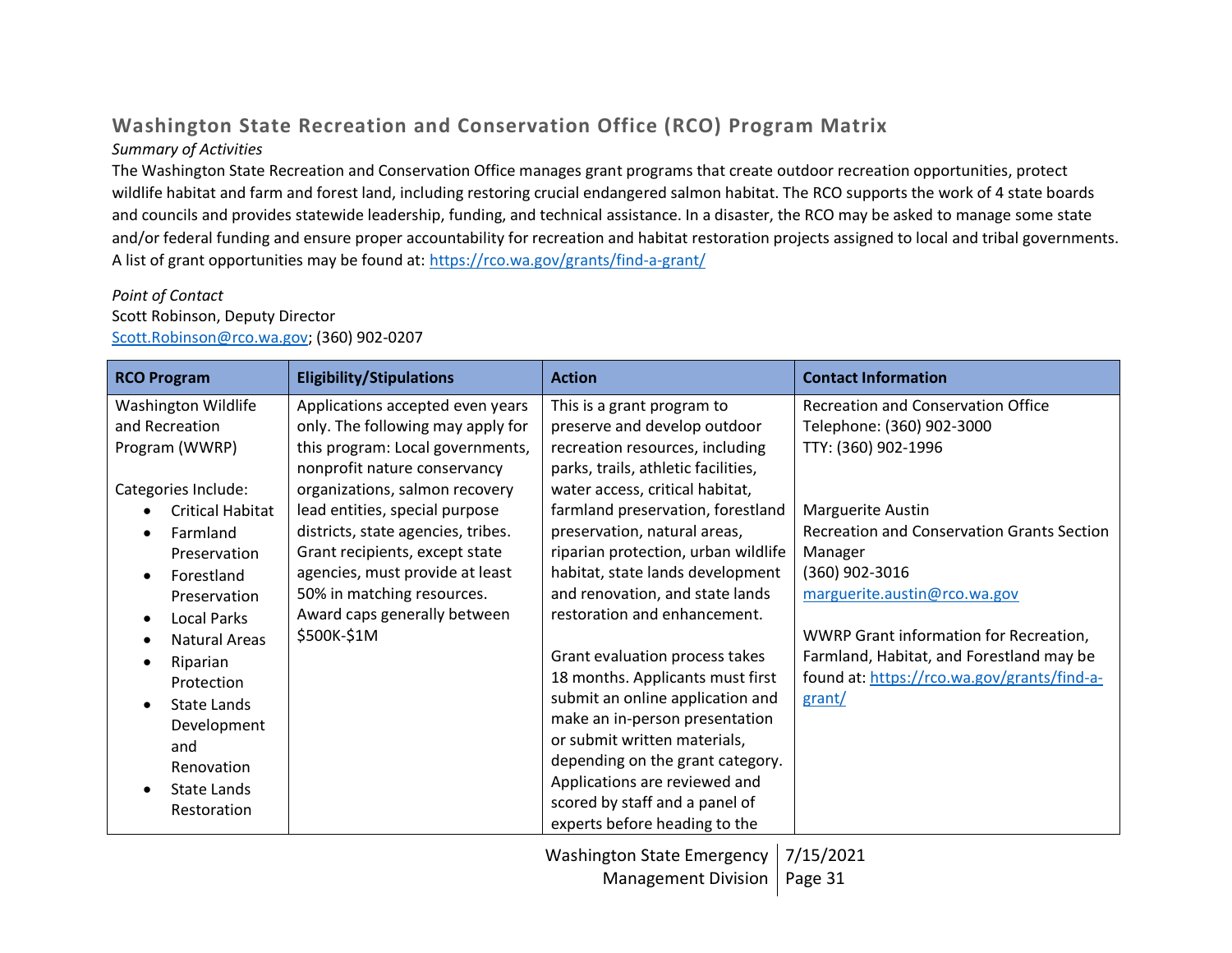| <b>RCO Program</b>                                                                                            | <b>Eligibility/Stipulations</b>                                                                                                                                                              | <b>Action</b>                                                                                                                                                                                                                                                                                                      | <b>Contact Information</b>                                                                                                                                                                             |
|---------------------------------------------------------------------------------------------------------------|----------------------------------------------------------------------------------------------------------------------------------------------------------------------------------------------|--------------------------------------------------------------------------------------------------------------------------------------------------------------------------------------------------------------------------------------------------------------------------------------------------------------------|--------------------------------------------------------------------------------------------------------------------------------------------------------------------------------------------------------|
| and<br>Enhancement<br><b>State Parks</b><br>Urban Wildlife<br>Habitat<br><b>Trails</b><br><b>Water Access</b> |                                                                                                                                                                                              | <b>Recreation and Conservation</b><br>Funding Board for consideration.<br>The Board submits the list of<br>projects to the Governor and<br>Legislature for final approval and<br>funding.                                                                                                                          |                                                                                                                                                                                                        |
|                                                                                                               |                                                                                                                                                                                              | The State Lands Restoration and<br><b>Enhancement Category provides</b><br>funding to state agencies<br>including DNR, WDFW, SCC, DES<br>and PARKS to repair damaged<br>plant and animal habitat. Other<br>eligible applicants include certain<br>local agencies and nonprofits,<br>salmon recovery lead entities, |                                                                                                                                                                                                        |
| <b>Aquatic Lands</b><br><b>Enhancement Account</b><br>(ALEA)                                                  | Applicants must match 50% for<br>each project. This INCLUDES work<br>done by volunteers. Grant cap<br>between \$500k and \$1m.<br>Applicants include state and local<br>agencies and Tribes. | and tribes.<br>Provides funding to buy, protect,<br>and restore aquatic lands habitat<br>and to provide public access to<br>the waterfront. Projects must be<br>associated with navigable waters<br>of the state.                                                                                                  | <b>Marguerite Austin</b><br>Recreation and Conservation Grants Section<br>Manager<br>(360) 902-3016<br>marguerite.austin@rco.wa.gov<br>https://rco.wa.gov/grant/aquatic-lands-<br>enhancement-account/ |
| <b>Estuary and Salmon</b><br><b>Restoration Program</b><br>(ESRP)                                             | 30% match required, including<br>some non-state funds. Volunteer<br>work accepted. Eligible projects<br>include outreach, restoration,<br>design, acquisition, and feasibility<br>work.      | Provides funding to protect and<br>restore Puget Sound near-shore.<br>Projects must within Puget Sound<br>(east of Cape Flattery), identified<br>by a salmon recovery lead entity<br>or Marine Resource Committee,<br>and identified in a current<br>salmon recovery, watershed, or                                | Tara Galuska<br><b>Salmon Section Manager</b><br>(360) 902-3016<br>tara.galuska@rco.wa.gov<br>https://rco.wa.gov/grant/estuary-and-<br>salmon-restoration-program/                                     |
|                                                                                                               |                                                                                                                                                                                              | <b>Washington State Emergency</b><br><b>Management Division</b>                                                                                                                                                                                                                                                    | 7/15/2021<br>Page 32                                                                                                                                                                                   |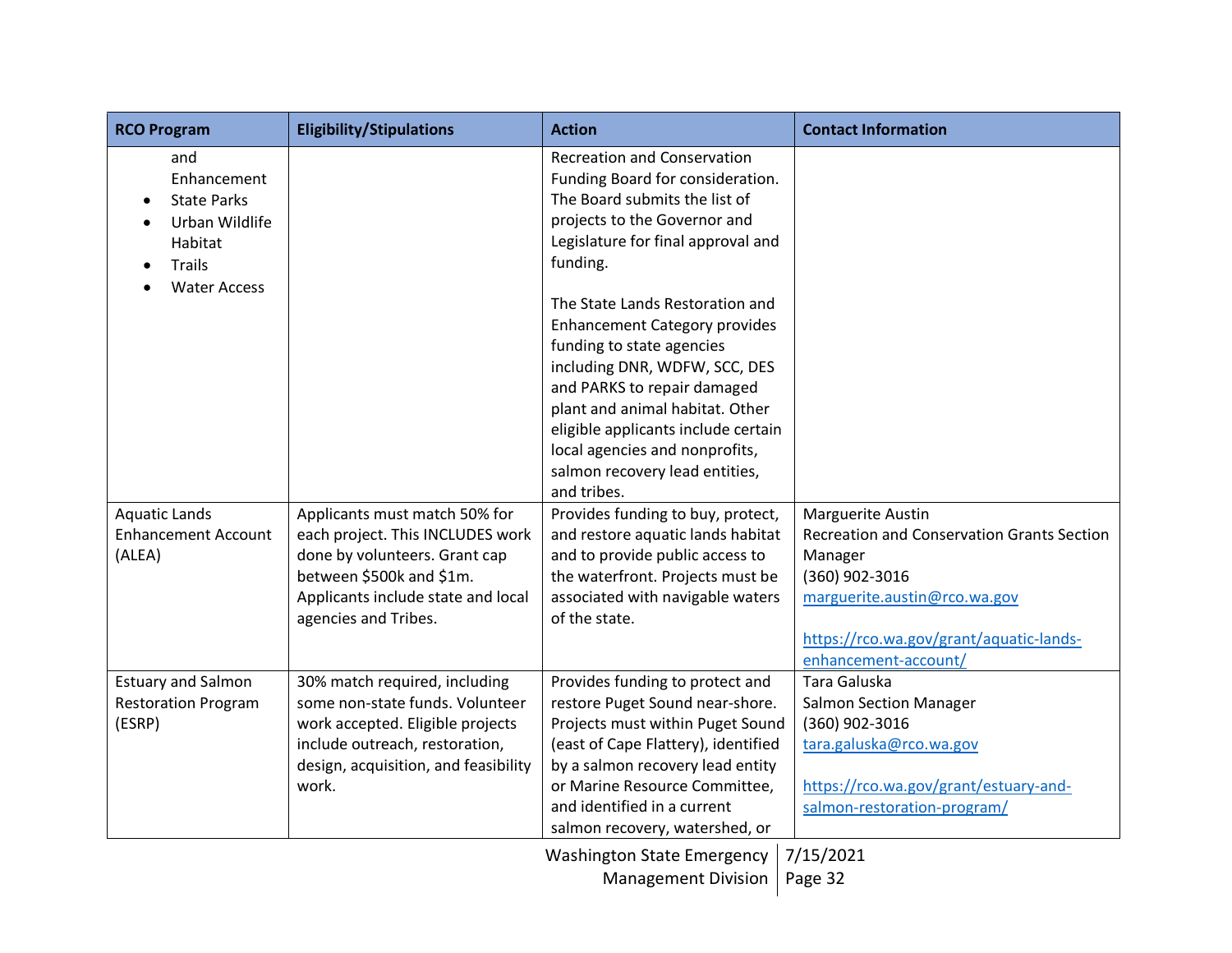| <b>RCO Program</b>             | <b>Eligibility/Stipulations</b> | <b>Action</b>                                         | <b>Contact Information</b>                        |
|--------------------------------|---------------------------------|-------------------------------------------------------|---------------------------------------------------|
|                                |                                 | near-shore habitat restoration or<br>protection plan. |                                                   |
| Salmon Recovery                | 15% match required for most     | Grants available for the                              | Visit website below for details on how to         |
| Grants                         | projects. Projects should be    | restoration of streams, removal                       | apply:                                            |
|                                | capital or design in nature.    | of fish-barriers, and purchase of                     | https://rco.wa.gov/grant/salmon-recovery/         |
|                                |                                 | habitat.                                              |                                                   |
| Land and Water                 | 50% match requirement, 10%      | Provides funding to buy or                            | Marguerite Austin                                 |
| <b>Conservation Fund</b>       | from non-state, non-federal     | develop public outdoor                                | <b>Recreation and Conservation Grants Section</b> |
| (LWCP)                         | sources. Donations count toward | recreation areas and facilities.                      | Manager                                           |
|                                | match. Local and state agencies | Grants support both acquisition.                      | (360) 902-3016                                    |
|                                | eligible.                       |                                                       | marguerite.austin@rco.wa.gov                      |
|                                |                                 |                                                       |                                                   |
|                                |                                 |                                                       | https://rco.wa.gov/grant/land-and-water-          |
|                                |                                 |                                                       | conservation-fund/                                |
| Nonhighway and Off-            | Local agencies                  | Provides funding to buy, develop,                     | Marguerite Austin                                 |
| <b>Road Vehicle Activities</b> | State agencies                  | or maintain backcountry                               | <b>Recreation and Conservation Grants Section</b> |
| Program                        | Federal agencies                | recreational areas or off-road                        | Manager                                           |
|                                | <b>Tribes</b>                   | vehicle parks. Projects are for                       | (360) 902-3016                                    |
|                                | Nonprofits (off-road vehicle    | motorized and non-motorized                           | marguerite.austin@rco.wa.gov                      |
|                                | organizations)                  | trail recreation that is accessed                     |                                                   |
|                                |                                 | by a non-highway road. These                          | https://rco.wa.gov/grant/nonhighway-and-          |
|                                |                                 | grants also may be used to fund                       | off-road-vehicle-activities-program-trails/       |
|                                |                                 | education and enforcement                             |                                                   |
|                                |                                 | officers patrolling areas eligible                    |                                                   |
|                                |                                 | for these grants. Snowmobile                          |                                                   |
|                                |                                 | projects are not eligible.                            |                                                   |
| <b>Recreational Trails</b>     | Local agencies                  | Provides funding to rehabilitate                      | <b>Marguerite Austin</b>                          |
| Program                        | Nonprofits                      | and maintain recreational trails                      | <b>Recreation and Conservation Grants Section</b> |
|                                | State agencies                  | and facilities that support a                         | Manager                                           |
|                                | Federal agencies                | backcountry experience.                               | (360) 902-3016                                    |
|                                | <b>Tribes</b>                   | Emphasis is to perform annual,                        | marguerite.austin@rco.wa.gov                      |
|                                |                                 | routine maintenance on                                |                                                   |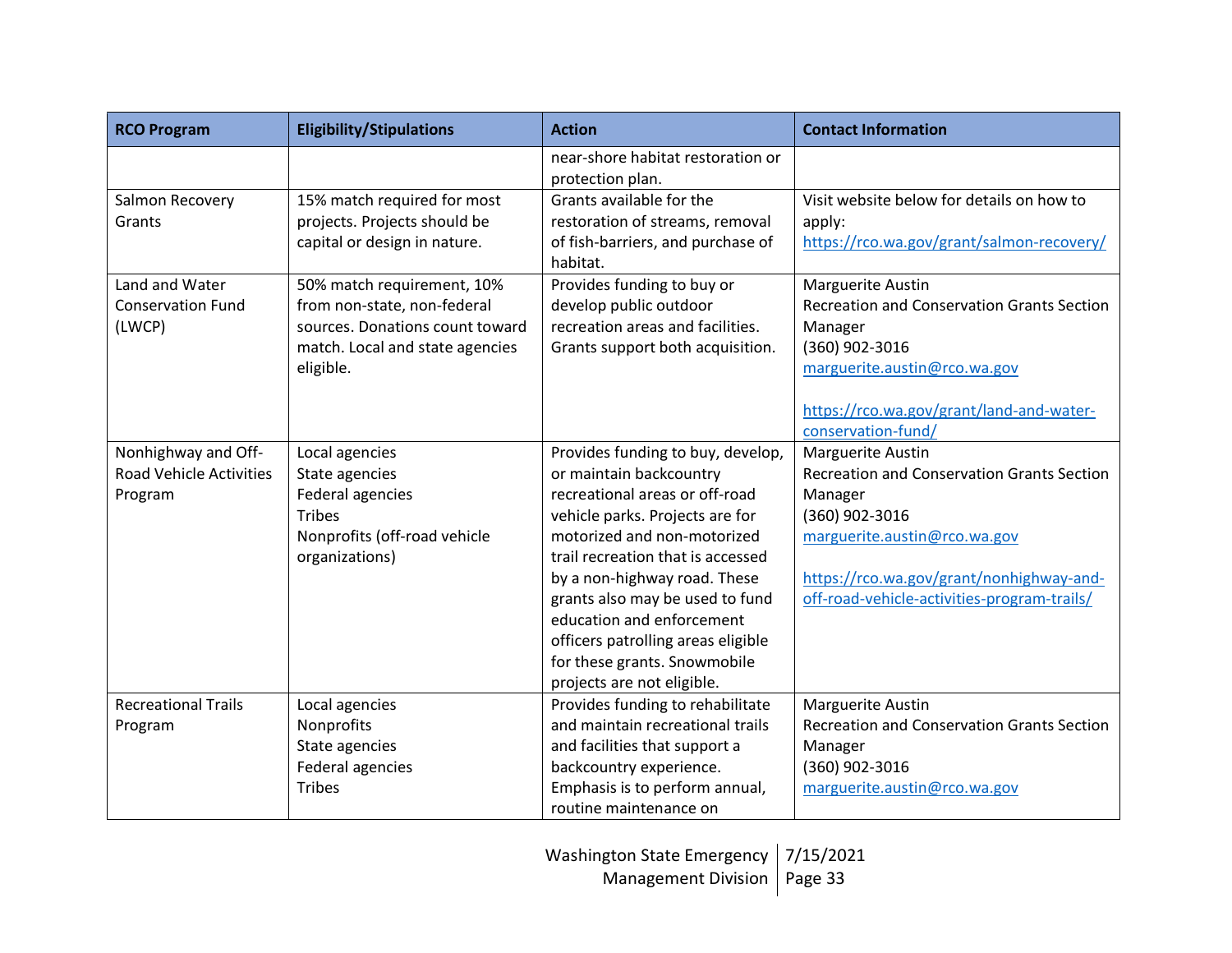| <b>RCO Program</b> | <b>Eligibility/Stipulations</b> | <b>Action</b>                        | <b>Contact Information</b>             |
|--------------------|---------------------------------|--------------------------------------|----------------------------------------|
|                    |                                 | backcountry trails. Snowmobile       | https://rco.wa.gov/grant/recreational- |
|                    |                                 | trails are eligible in this program. | trails-program/                        |

# **Washington State Department of Ecology (ECY) Program Matrix**

## *Summary of Activities*

The Department of Ecology protects, preserves, and enhances Washington's environment for current and future generations. Ecology's goal is to prevent and minimize impacts to clean air, clean water, and protected natural areas – to the degree possible during a disaster or major event. Ecology provides grants and loans to fulfill its mission. The Department of Ecology also provides solid waste technical assistance for debris management, hazardous materials collection and removal (i.e. fugitive containers), and permitting. The Department of Ecology may provide technical assistance, financial assistance, and regulatory knowledge to help with the recovery and restoration activities through their many environmental programs.

#### *Points of Contact*

William Hannah, Administration and Operations Analyst [william.hannah@ecy.wa.gov;](mailto:william.hannah@ecy.wa.gov) (360) 407-6038

| <b>ECY Program</b><br>(hyperlinked) | <b>Eligibility/Stipulations</b>      | <b>Action</b>                               | <b>Contact Information</b> |
|-------------------------------------|--------------------------------------|---------------------------------------------|----------------------------|
| <b>Coastal Protection</b>           | Available to local governments,      | Eligible project types include riparian and | Amy Krause                 |
| <b>Fund - Terry</b>                 | conservation and special purpose     | wetland restoration, stream bank            | (360) 407-7107             |
| <b>Husseman Account</b>             | districts, tribal governments, state | stabilization, fish and wildlife habitat    | amy.krause@ecy.wa.gov      |
| Grants                              | agencies, and fisheries              | enhancement, livestock exclusion fencing,   |                            |
|                                     | enhancement groups.                  | low-impact development. Includes on-the-    |                            |
|                                     |                                      | ground projects proposed to address an      |                            |
|                                     |                                      | environmental emergency. Ecology does not   |                            |
|                                     |                                      | provide assistance with project             |                            |
|                                     |                                      | development or design.                      |                            |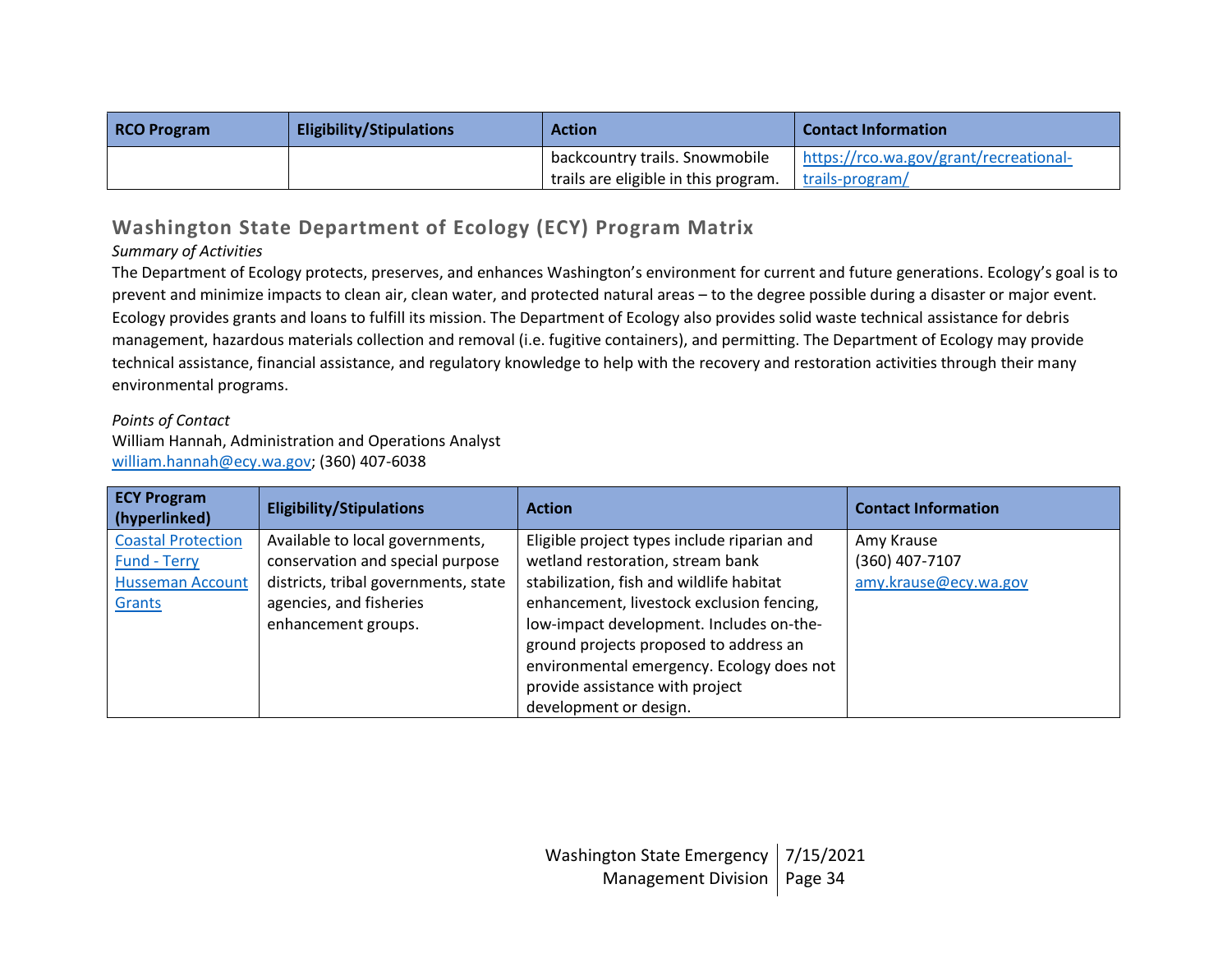| <b>ECY Program</b><br>(hyperlinked)                                     | <b>Eligibility/Stipulations</b>                                                                                                                                                                                                                                                                                                                                                                | <b>Action</b>                                                                                                                                                                                                                                                  | <b>Contact Information</b>                                                                                                                                                   |
|-------------------------------------------------------------------------|------------------------------------------------------------------------------------------------------------------------------------------------------------------------------------------------------------------------------------------------------------------------------------------------------------------------------------------------------------------------------------------------|----------------------------------------------------------------------------------------------------------------------------------------------------------------------------------------------------------------------------------------------------------------|------------------------------------------------------------------------------------------------------------------------------------------------------------------------------|
| <b>Flood Control</b><br><b>Assistance Account</b><br>Program (FCAAP)    | Counties, cities, towns,<br>conservation districts, flood<br>control districts, or any special<br>district defined in Chapter 173-<br>145 WAC.                                                                                                                                                                                                                                                 | Development of comprehensive flood<br>hazard management plans, feasibility<br>studies, match for federal projects, flood<br>control maintenance projects, and<br>emergency projects. Previous use of funds<br>includes mobilizing Washington                   | <b>Scott McKinney</b><br>(360) 407-6131<br>scott.mckinney@ecy.wa.gov                                                                                                         |
| <b>Floodplains by</b><br>Design                                         | Counties, cities, towns, federally<br>recognized Indian Tribes, port<br>districts, flood control zone<br>districts, flood control and diking<br>and drainage districts,<br>conservation districts, municipal<br>and quasi-municipal corporations,<br>and non-profits that are<br>recognized by the IRS as tax-<br>exempt. 20% matching funds<br>required. Must be achievable in 2-<br>3 years. | Conservation Corps to assist with projects.<br>Funds projects that both reduce flood<br>hazards to communities and restore natural<br>functions of Washington's rivers and<br>floodplains.                                                                     | <b>Scott McKinney</b><br>(360) 407-6131<br>scott.mckinney@ecy.wa.gov                                                                                                         |
| <b>Water Quality</b><br><b>Combined Funding</b><br>Program              | Available to counties, cities,<br>towns, federally recognized tribal<br>governments, special purpose and<br>conservation districts, and<br>nonprofit organizations. May<br>require up to 25% matching funds.                                                                                                                                                                                   | This program combines grants and loans<br>from state and federal funding sources.<br>Project types include wastewater,<br>stormwater, nonpoint pollution, and onsite<br>sewage systems. Technical assistance is<br>available to program applicants.            | Daniel Thompson<br>(360) 407-6510<br>daniel.thompson@ecy.wa.gov                                                                                                              |
| Clean Water State<br>Revolving Fund<br>(CWSRF)<br><b>Emergency Fund</b> | Local jurisdiction declaration of<br>emergency required. Population<br>less than 10,000. No limits on the<br>community median household<br>income.                                                                                                                                                                                                                                             | Funds are available every biennial funding<br>cycle, even if there is no disaster. The funds<br>are set aside in the event they are needed.<br>The money is available year-round.<br>Streamlined application requested and filled<br>out online (EAGL System). | Daniel Thompson<br>(360) 407-6510<br>daniel.thompson@ecy.wa.gov<br>Liz Ellis, Environmental Planner,<br>CWSRF, Water Quality Program,<br><b>Financial Management Section</b> |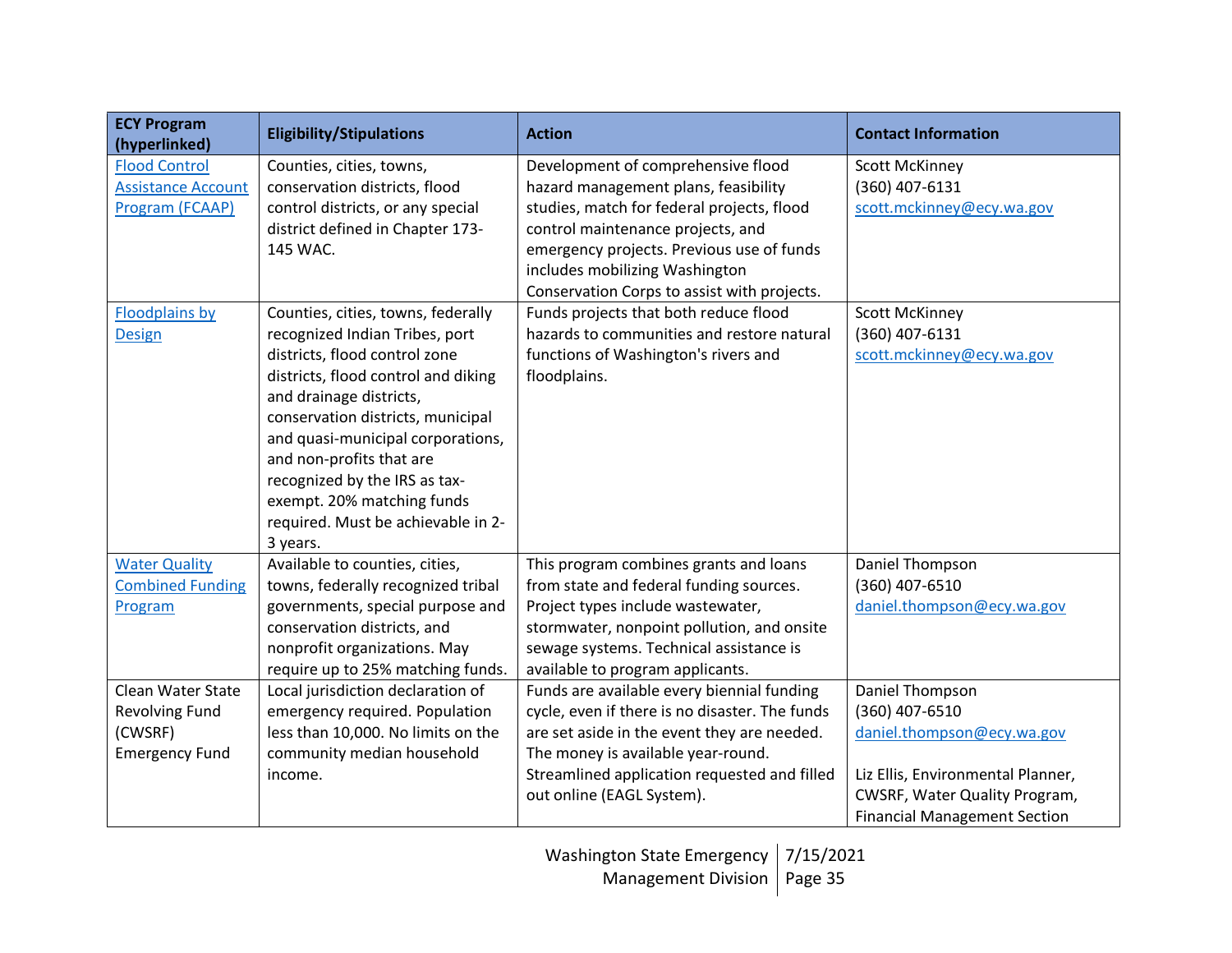| heather.kapust@ecy.wa.gov |
|---------------------------|
|                           |
|                           |
|                           |
|                           |
|                           |
|                           |
|                           |
|                           |
|                           |
|                           |
|                           |
|                           |
|                           |
|                           |
|                           |
| rose.bennett@ecy.wa.gov   |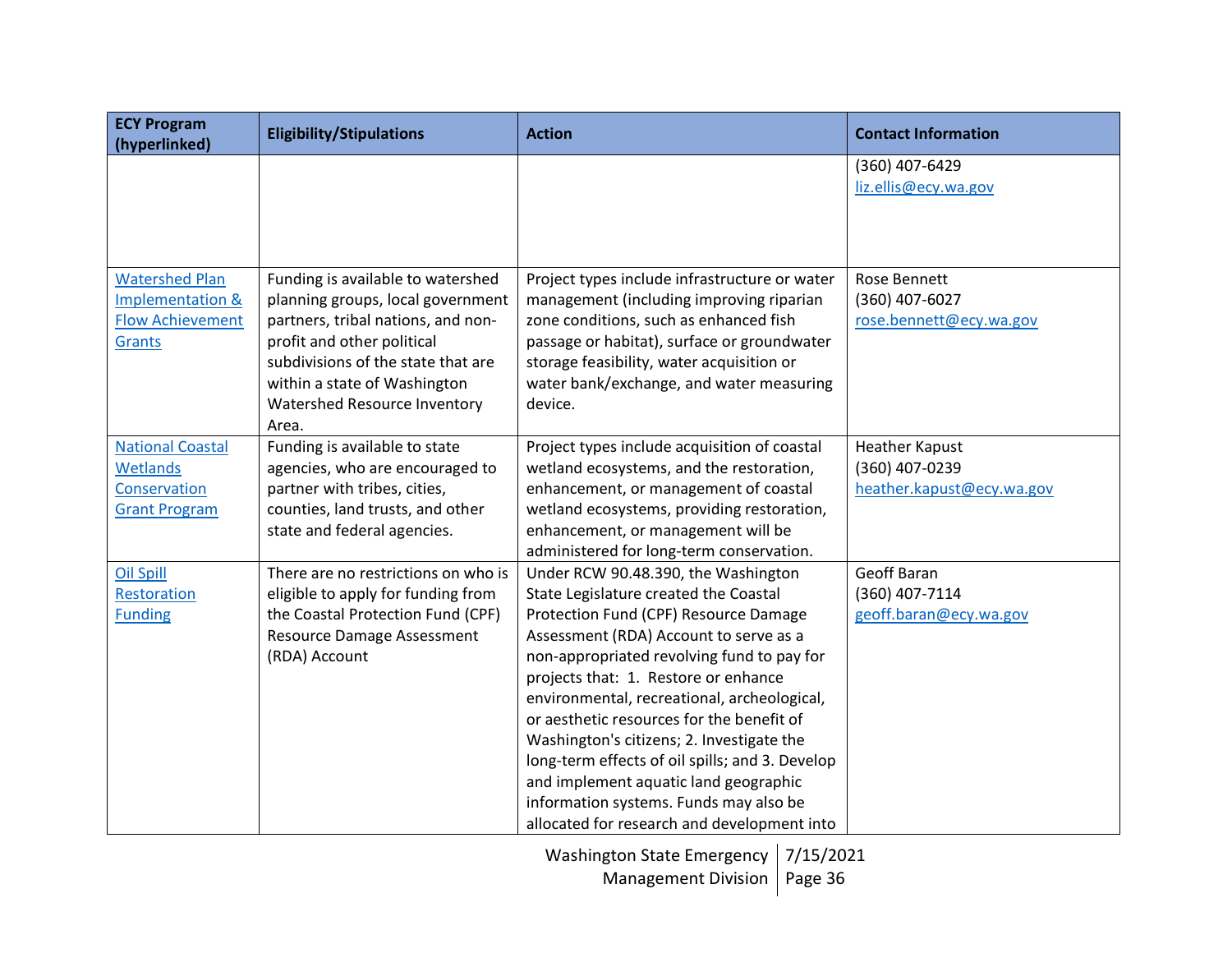| <b>ECY Program</b><br>(hyperlinked)         | <b>Eligibility/Stipulations</b>                                                                                                                                                         | <b>Action</b>                                                                                                                                                                                                                                                                                                                                                                                                                                                                                                                                                                                                                                                                                                                                                                                                                                                                                                                                   | <b>Contact Information</b>                                    |
|---------------------------------------------|-----------------------------------------------------------------------------------------------------------------------------------------------------------------------------------------|-------------------------------------------------------------------------------------------------------------------------------------------------------------------------------------------------------------------------------------------------------------------------------------------------------------------------------------------------------------------------------------------------------------------------------------------------------------------------------------------------------------------------------------------------------------------------------------------------------------------------------------------------------------------------------------------------------------------------------------------------------------------------------------------------------------------------------------------------------------------------------------------------------------------------------------------------|---------------------------------------------------------------|
|                                             |                                                                                                                                                                                         | the causes, effects, and removal of pollution<br>caused by the discharge of oil or other<br>hazardous substances.                                                                                                                                                                                                                                                                                                                                                                                                                                                                                                                                                                                                                                                                                                                                                                                                                               |                                                               |
| <b>Safe Drinking</b><br><b>Water Grants</b> | These grants are for local<br>governments to provide safe<br>drinking water to people living in<br>areas that are or may be affected<br>by contamination from hazardous<br>waste sites. | Eligible project types include: Developing<br>and replacing water supply sources,<br>including pumping and storage facilities,<br>source meters, and related equipment; Lines<br>between major system components,<br>including inter-ties with other water<br>systems; treatment equipment and facilities;<br>distribution lines from major system<br>components to customers or service<br>connections; bottled water until a safe,<br>permanent source is in place; fire hydrants<br>and service meters; project inspection,<br>engineering, and administration; individual<br>service connections, including fees, if<br>property owners contribute a majority of<br>the financing; closing drinking water wells<br>that are an environmental safety or health<br>hazard under state law; interim financing<br>until local government issues revenue<br>bonds; other costs the health department<br>deems necessary to operate a system that | Angie Wirkkala<br>(360) 407-7219<br>angie.wirkkala@ecy.wa.gov |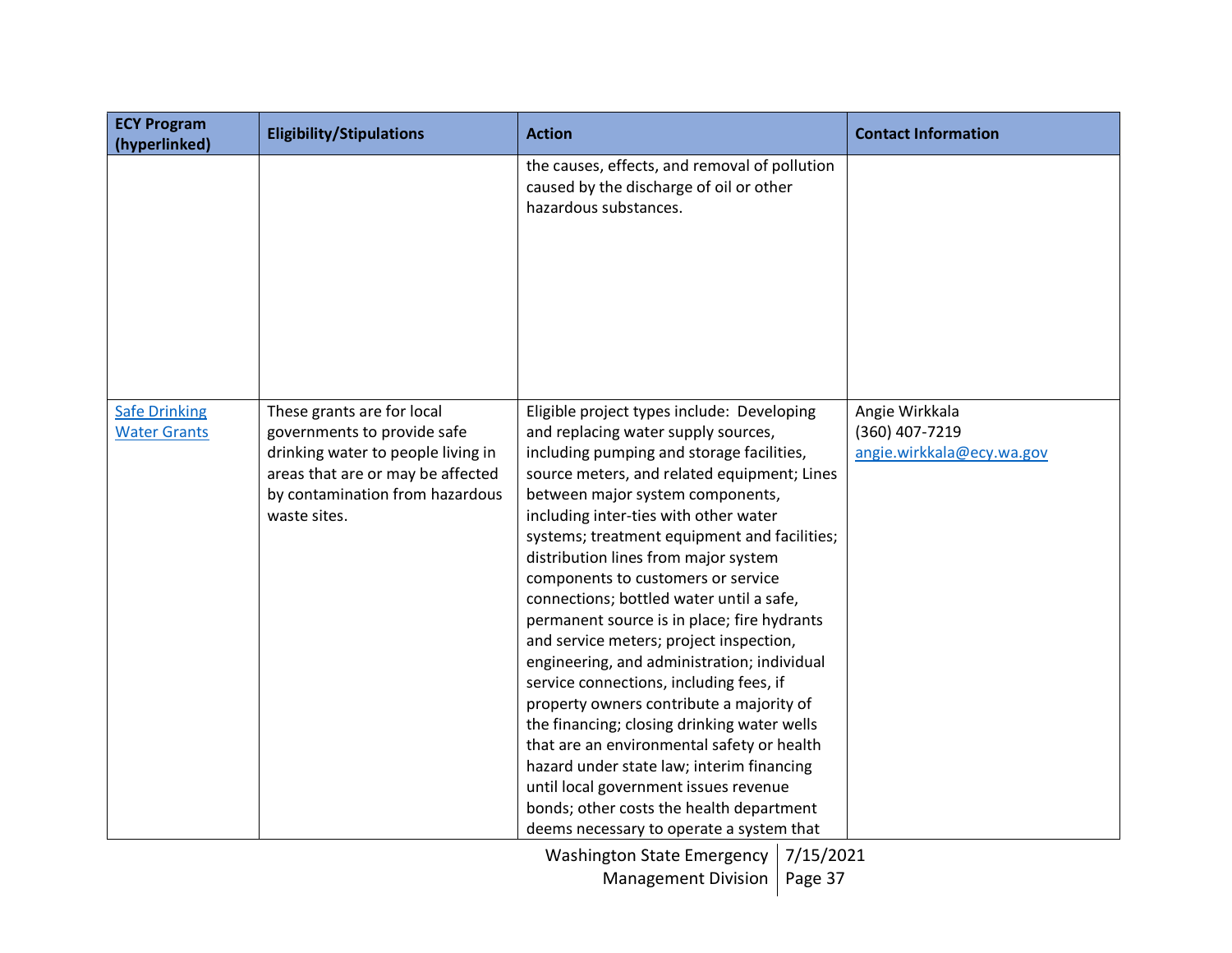| <b>ECY Program</b><br>(hyperlinked) | <b>Eligibility/Stipulations</b>    | <b>Action</b>                                  | <b>Contact Information</b>        |
|-------------------------------------|------------------------------------|------------------------------------------------|-----------------------------------|
|                                     |                                    | complies with federal and state standards;     |                                   |
|                                     |                                    | or other costs Ecology identifies to protect a |                                   |
|                                     |                                    | public water system from contamination or      |                                   |
|                                     |                                    | to locate contamination sources.               |                                   |
| <b>Natural Resource</b>             | Allows state and federal agencies  | State and federal resources agencies and       | https://ecology.wa.gov/Spills-    |
| <b>Damage</b>                       | and tribal governments to          | tribal governments work together to            | Cleanup/Contamination-            |
| Assessment and                      | determine restoration to           | determine damages and reach agreements         | cleanup/Natural-resource-damage-  |
| Restoration                         | compensate for contaminant         | with liable businesses, ports, and             | assessment-and-restoration        |
| (NRDAR)                             | injuries to natural resources.     | governments to restore the injured             |                                   |
|                                     | Projects funded by the responsible | resources.                                     |                                   |
|                                     | party (i.e. the company or         |                                                |                                   |
|                                     | organization responsible for the   |                                                |                                   |
|                                     | contaminant injury).               |                                                |                                   |
| Washington                          | ECY may have funding to provide    | WCC Crews can be deployed immediately          | <b>Bridget Talebi</b>             |
| Conservation                        | assistance to communities.         | upon request from the impacted                 | (360) 407-6946                    |
| Corps (WCC)                         |                                    | jurisdiction. WCC is intended for initial      | Cell: (360) 480-2293              |
|                                     | As of February 2020, ECY has       | attack and can support communities that        | Bridget.talebi@ecy.wa.gov         |
|                                     | funding up to \$150,000 this       | don't have resources available to provide      |                                   |
|                                     | biennium to provide WCC            | adequate flood protection measures,            | Website:                          |
|                                     | assistance to support 6            | conduct damage assessments, debris             | https://servewashington.wa.gov/wa |
|                                     | communities for 7 days apiece,     | removal, and muck and gut operations.          | shington-conservation-corps-      |
|                                     | each season, before additional     |                                                | department-ecology                |
|                                     | funding is needed.                 |                                                |                                   |

## **Washington State University (WSU) Extension Program Matrix**

### *Summary of Activities*

Local or regional WSU Extension offices may be able to provide expertise and assistance on specific subjects (e.g. Reseeding, Erosion & Flooding, Livestock, Salvage Logging and Reforestation) or through the Extension Disaster Education Network (EDEN). To find contact information for a local county Extension office, or for information on topics of interest, those sites can be accessed at the following links:

- Extension Offices[: http://pubs.cahnrs.wsu.edu/locations/](http://pubs.cahnrs.wsu.edu/locations/)
- WSU Forestry Resources:<http://forestry.wsu.edu/resources/>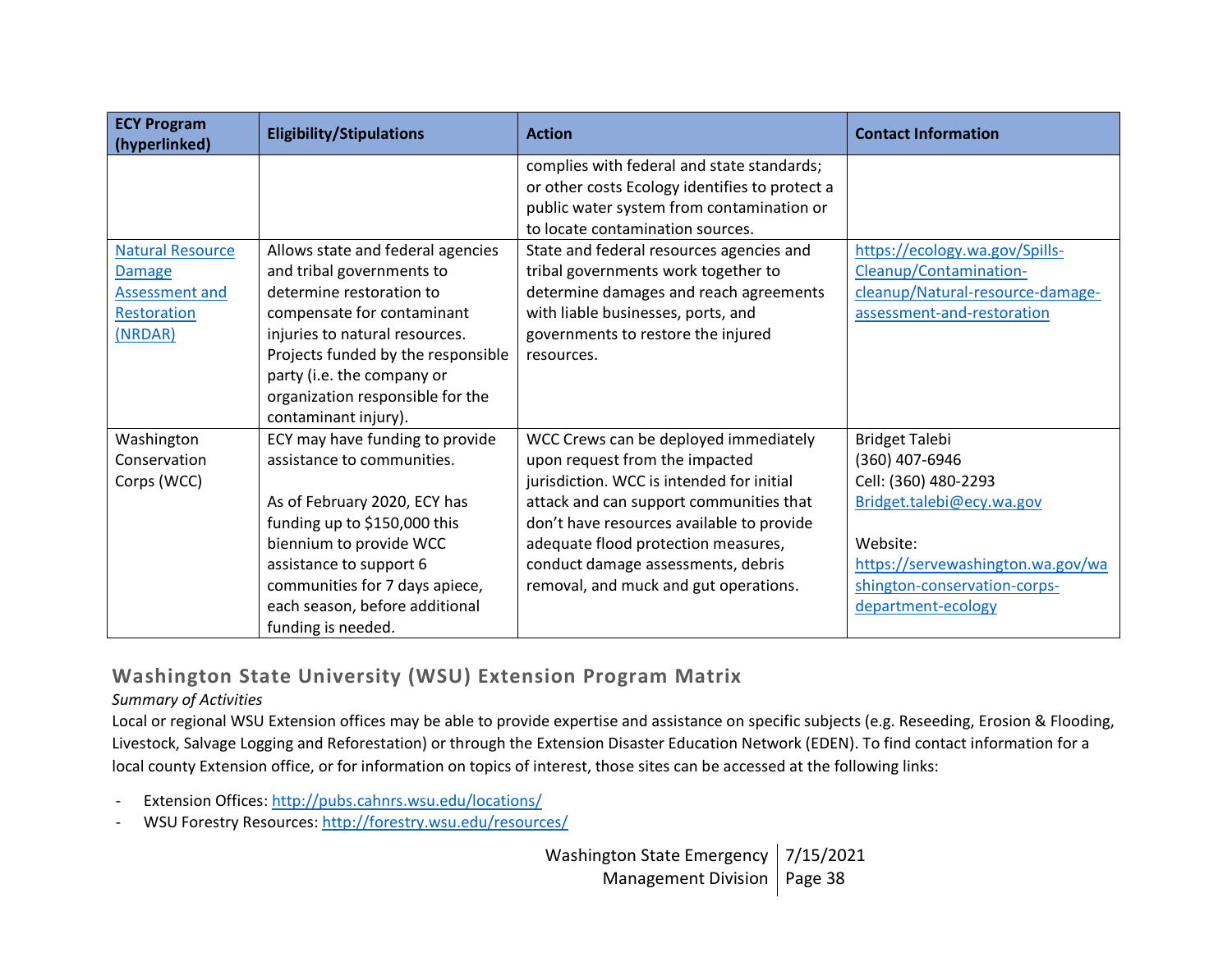- Extension Publications:<https://pubs.wsu.edu/>
- EDEN[: http://eden.lsu.edu/Pages/default.aspx](http://eden.lsu.edu/Pages/default.aspx)

*Points of Contact* Christina Sanders, Director, Office of Emergency Management [cmsanders@wsu.edu;](mailto:cmsanders@wsu.edu) (509) 335-4811

Michael Gaffney, Assistant and Acting Director, Community and Economic Development Program Unit Director [mjgaffney@wsu.edu;](mailto:mjgaffney@wsu.edu) (509) 335-4611

# **Washington State Conservation Commission (SCC) Program Matrix**

### *Summary of Activities*

The Washington State Conservation Commission has broad authority (RCW 89.08.070) to support all 45 conservation districts across the state. Support is provided to private landowners, land managers, ranchers, and farmers through voluntary, incentive-based financial and technical assistance programs focused on the preservation and conservation of natural resources. During a disaster, the SCC works directly with the conservation districts to support their recovery and assistance efforts. The SCC leverages various federal, state and local programs to meet recovery needs and provide support for gaps in recovery program delivery.

### *Point of Contact*

Bill Eller, WSCC Voluntary Stewardship Program Coordinator [beller@scc.wa.gov;](mailto:beller@scc.wa.gov) (509) 385-7512

| <b>SCC Program</b> | <b>Eligibility/Stipulations</b>                | <b>Action</b>                         | <b>Contact Information</b>           |
|--------------------|------------------------------------------------|---------------------------------------|--------------------------------------|
| Voluntary          | Available only in counties where the program   | The VSP provides counties a           | <b>Bill Eller</b>                    |
| Stewardship        | has been accepted (currently 27). Administered | watershed-based stewardship           | <b>WSCC Voluntary Stewardship</b>    |
| Program            | at the county level.                           | planning process to use incentives to | Program Coordinator                  |
|                    |                                                | protect critical areas and promote    | (509) 385-7512                       |
|                    |                                                | viable agriculture. Each county       | beller@scc.wa.gov                    |
|                    |                                                | administers the funds for the         |                                      |
|                    |                                                | program, though the program           | http://scc.wa.gov/vsp/               |
|                    |                                                | targets individuals.                  |                                      |
| Natural            | Available in all areas of the state within a   | This is a grant program that provides | Contact local conservation district. |
| Resource           | conservation district to landowners/land       | cost-share funding for                | <b>Program Guidelines</b>            |
|                    | managers. Costs focused on capital             |                                       |                                      |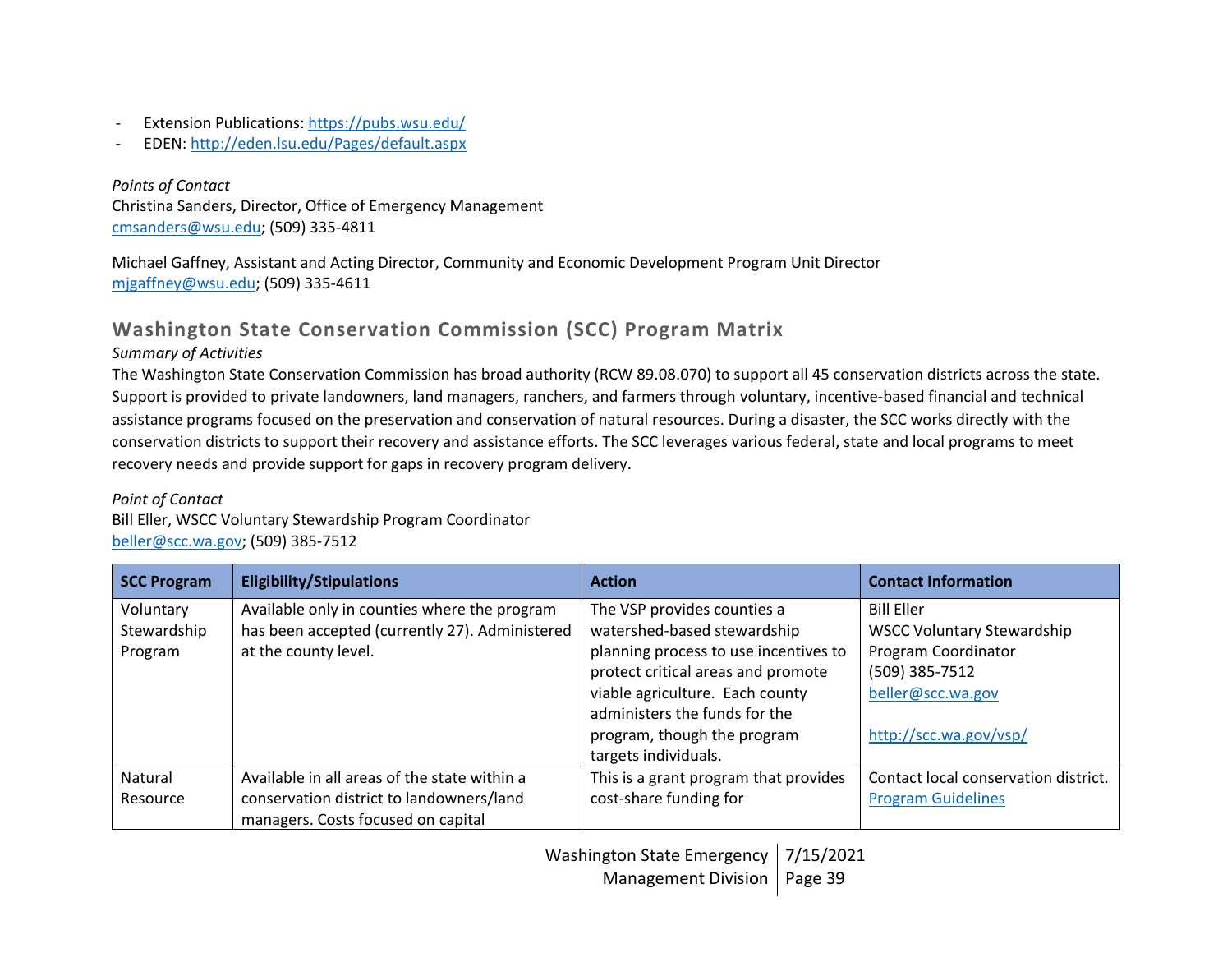| Investments | improvements. Education and goods/services      | implementation of conservation         |                                      |
|-------------|-------------------------------------------------|----------------------------------------|--------------------------------------|
| Program     | are ineligible. Must be entered into            | practices on private lands.            |                                      |
|             | Conservation Data Practice System. Max cost     |                                        |                                      |
|             | share of \$50,000 per land owner per year.      |                                        |                                      |
| Shellfish   | Shellfish growing areas only. Costs focused on  | This is a grant program that funds     | Contact local conservation district. |
| Program     | capital improvements. Education and             | livestock exclusion, manure storage,   | <b>Program Guidelines</b>            |
|             | goods/services are ineligible. Must be entered  | and riparian restoration to improve    |                                      |
|             | into Conservation Data Practice System. Max     | water quality in shellfish growing     |                                      |
|             | cost share of \$50,000 per land owner per year. | areas.                                 |                                      |
| Wildfire    | Landowner, farmer or rancher; cost-share        | This is a cost-share program that      | Contact local conservation district. |
| Recovery    | requirement                                     | funds a wide variety of wildfire       | https://scc.wa.gov/conservation-     |
|             |                                                 | recovery projects, including livestock | district-map/                        |
|             |                                                 | fencing, critical area grass seeding,  |                                      |
|             |                                                 | tree and shrub establishment, woody    |                                      |
|             |                                                 | debris management, and livestock       |                                      |
|             |                                                 | and irrigation system repair.          |                                      |

## **Conservation Districts – General Matrix**

(Adapted from actions taken by the Okanogan Conservation District following the 2014 Carlton Complex fire.)

#### *Summary of Activities*

Conservation districts can act as a clearinghouse for landowners to report natural resource and agriculture infrastructure damage and resource concerns. These reports from local landowners provide information to local, state, and federal agencies on what assistance is needed including funding for cost-share grants to assist landowners with recovery actions. Conservation districts can also conduct site visits to better understand resource needs and where capacity gaps may exist. Conservation districts can be a source for emergency watershed protection funds and physical vegetation restoration to aid long-term recovery. Workshops and other community education programs focusing on Firewise techniques help reduce the risk of loss due to wildfire and can provide technical expertise for individual properties including potential cost-share options for forest thinning, fuels reduction, etc.

# **Puget Sound Partnership (PSP) Program Matrix**

### *Summary of Activities*

The Puget Sound Partnership coordinates the efforts to restore and protect the Puget Sound, working with local, state, and federal agencies and tribal governments. In a disaster, PSP may act in an advisory capacity to support science-based decision making, provide analytics to understand the current conditions of the Puget Sound, assist in relationship building, and support long-term Puget Sound recovery and resiliency goals.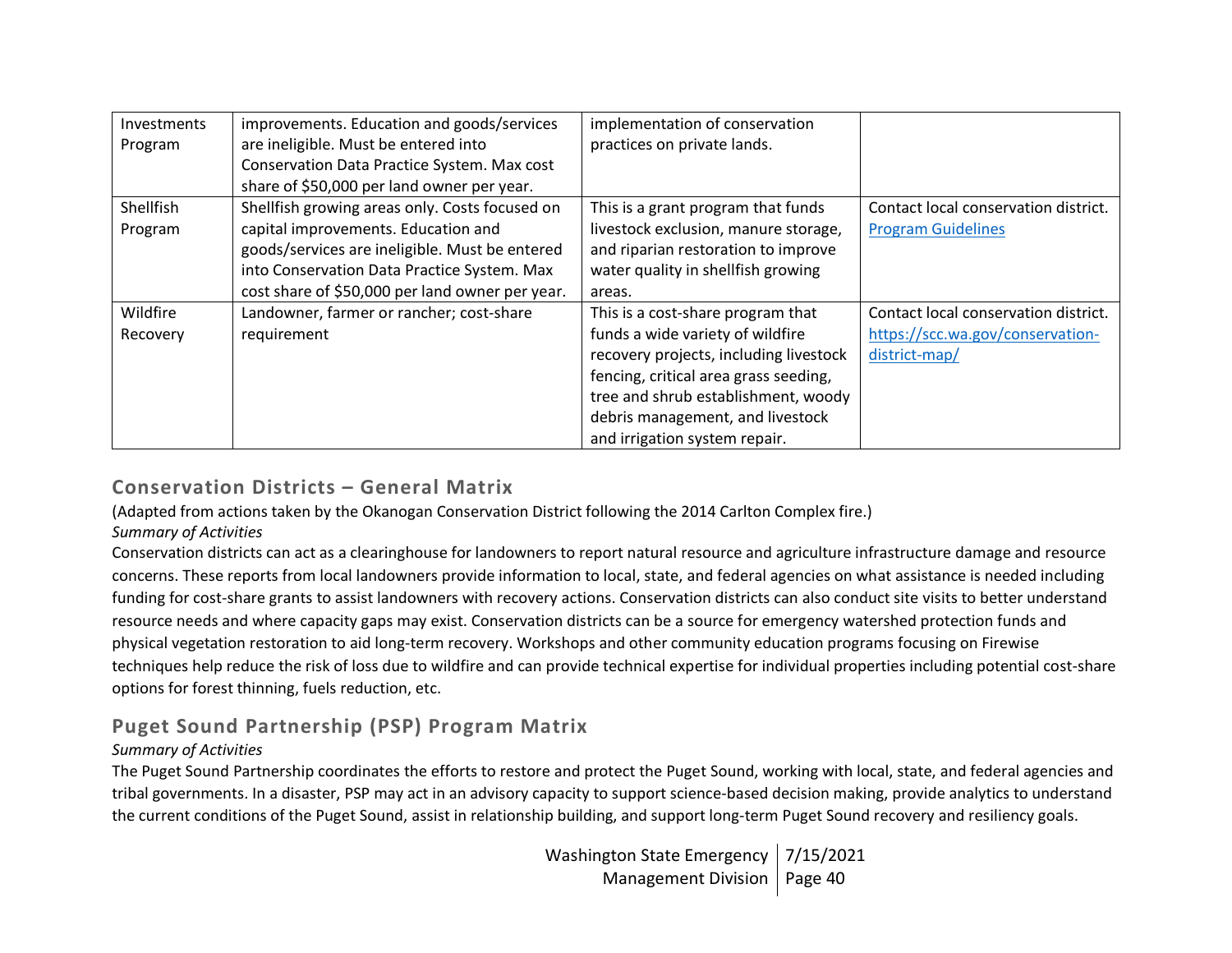#### *Point of Contact* Brent Barnes, Chief Operating Officer [Brent.barnes@psp.wa.gov;](mailto:Brent.barnes@psp.wa.gov) (360) 339-5861

| <b>PSP Program</b>                                           | <b>Eligibility/Stipulations</b> | <b>Action</b>                                                                                                                                                                                                                                          | <b>Contact Information</b>                                                                                                                                                   |
|--------------------------------------------------------------|---------------------------------|--------------------------------------------------------------------------------------------------------------------------------------------------------------------------------------------------------------------------------------------------------|------------------------------------------------------------------------------------------------------------------------------------------------------------------------------|
| National Estuary<br>Program (NEP)                            | None.                           | Voluntary, place-based initiative, bringing together<br>regional leaders, experts and community members to<br>protect, restore and maintain the ecological integrity of<br>Puget Sound.<br>http://www.psp.wa.gov/NEP-overview.php                      | Specific information about funding<br>opportunities, including how to apply is<br>available at the link below:<br>https://www.psp.wa.gov/NEP-<br>solicitation-and-grants.php |
| Puget Sound<br>Acquisition and<br>Restoration<br>(PSAR) fund |                                 | Supports projects that recover salmon and protect and<br>recover habitat in Puget Sound. Funding is appropriated<br>by the Legislature through the Salmon Recovery<br>Funding Board. Works with local entities to identify and<br>prioritize projects. | Jennifer Lee<br>(360) 688-4174<br>Jennifer.lee@psp.wa.gov                                                                                                                    |

## **Pollution Liability Insurance Agency**

### *Summary of Activities*

The Pollution Liability Insurance Agency (PLIA) provides an effective and efficient government funding model that helps owners and operators meet financial responsibility and environmental cleanup requirements for underground storage tanks.

#### *Point of Contact* Kristin Evered, Program Planner [kristin.evered@plia.wa.gov;](mailto:kristin.evered@plia.wa.gov) (360) 407-0523

| <b>PLIA Program</b> | <b>Eligibility/Stipulations</b>          | <b>Action</b>                                    | <b>Contact Information</b> |
|---------------------|------------------------------------------|--------------------------------------------------|----------------------------|
| Heating Oil         | Owners who heat their homes or           | Provides up to \$60,000 of pollution liability   | Kim Bzotte                 |
| Pollution Liability | businesses with heating oil may register | coverage to owners of heating oil tanks to clean | (360) 407-0514             |
| Insurance           | at no cost. Coverage begins upon PLIA's  | up contamination not covered by other            | Kim.bzotte@plia.wa.gov     |
| Program             | receipt of the completed registration.   | insurance policies.                              |                            |
|                     | Eligible releases must occur after       |                                                  |                            |
|                     | registration.                            |                                                  |                            |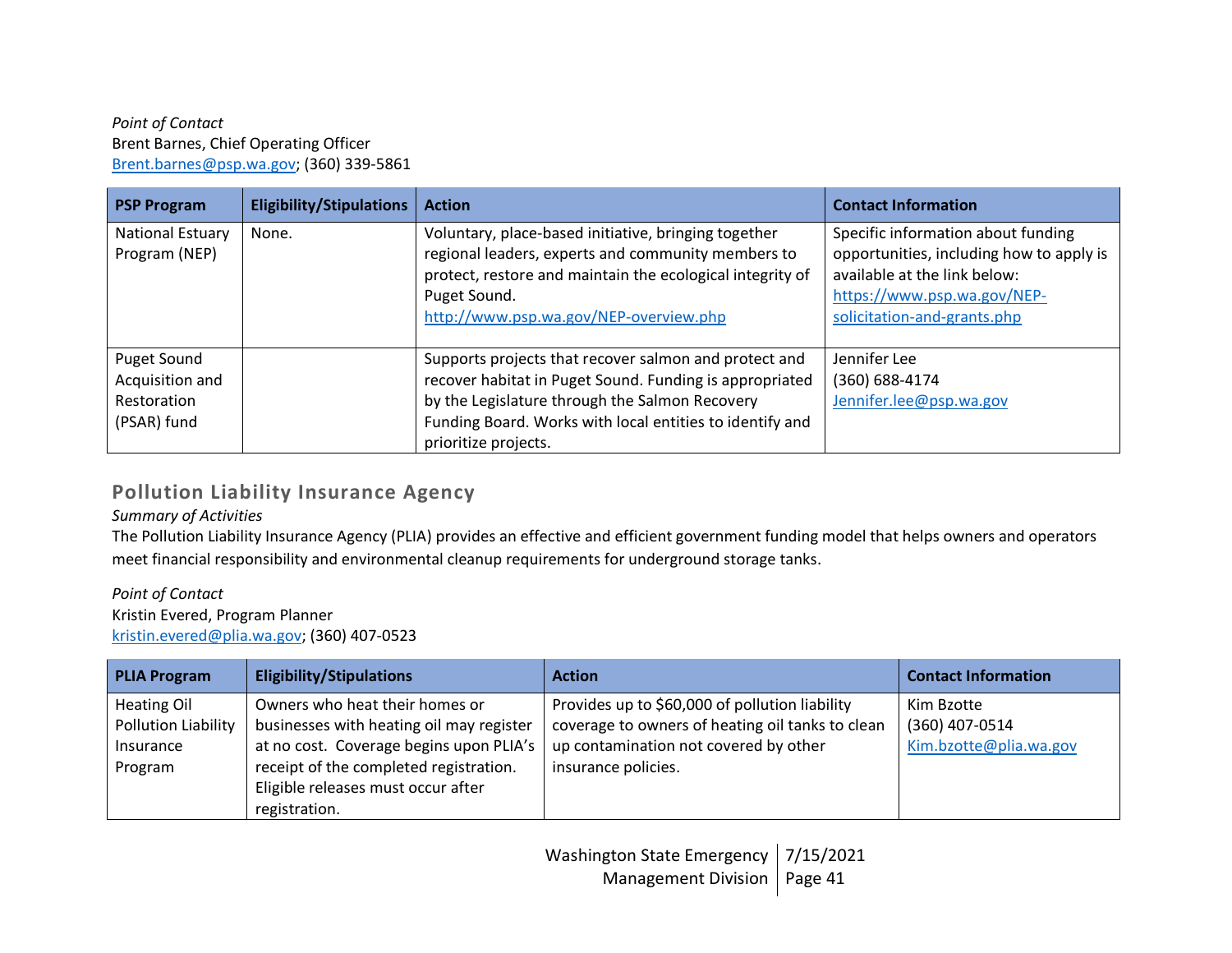| <b>PLIA Program</b>  | <b>Eligibility/Stipulations</b>         | <b>Action</b>                                        | <b>Contact Information</b>  |
|----------------------|-----------------------------------------|------------------------------------------------------|-----------------------------|
| <b>Heating Oil</b>   | Any owner or operator of an active or   | PLIA provides technical assistance and written       | Kim Bzotte                  |
| Technical            | abandoned heating oil tank may apply.   | opinions on the administrative and technical         | (360) 407-0514              |
| Assistance           | Applications accepted year-round. The   | requirements of the Model Toxics Control Act to      | Kim.bzotte@plia.wa.gov      |
| Program              | program fee is \$350.00.                | applicants conducting independent cleanup            |                             |
|                      |                                         | actions for a release from a heating oil tank.       |                             |
| Petroleum            | Owners and operators of eligible        | PLIA provides technical assistance and written       | Kristin Evered              |
| Technical            | petroleum storage tank systems may      | opinions on the administrative and technical         | (360) 407-0523              |
| Assistance           | apply year-round. The program fee is    | requirements of the Model Toxics Control Act to      | kristin.evered@plia.wa.gov  |
| Program              | \$7,500. See PLIA's website for Program | applicants conducting independent cleanup            |                             |
|                      | eligibility criteria.                   | actions for a release from a qualifying              |                             |
|                      |                                         | petroleum storage tank system.                       |                             |
| Underground          | Available to owners and operators of    | Through agreements with commercial insurance         | For Policies:               |
| <b>Storage Tank</b>  | petroleum USTs.                         | companies, PLIA provides affordable pollution        | <b>Insurers</b>             |
| (UST)                |                                         | liability insurance that helps owners and            |                             |
| Reinsurance          |                                         | operators meet federal and state financial           | For Claims:                 |
| Program              |                                         | responsibility requirements. PLIA provides           | Carrie Pederson             |
|                      |                                         | oversight of the cleanups performed under an         | (360) 407-0519              |
|                      |                                         | insurance claim to ensure the requirements of        | carrie.pederson@plia.wa.gov |
|                      |                                         | the Model Toxics Control Act are met.                |                             |
| Underground          | Owners or operators of a UST system     | PLIA's Loan and Grant Program, in partnership        | Jamie Hayes                 |
| <b>Storage Tank</b>  | may apply for financial assistance.     | with the Washington State Department of              | (360) 407-0518              |
| (UST) Loan &         | Applications are accepted annually.     | Health (DOH) assists UST owners or operators         | jamie.hayes@plia.wa.gov     |
| <b>Grant Program</b> | Sites under an Order or Decree with the | with the costs to install new infrastructure, add    |                             |
|                      | Department of Ecology are ineligible.   | to existing infrastructure, close a UST, or clean    |                             |
|                      |                                         | up contamination from a petroleum release.           |                             |
|                      |                                         | PLIA provides loans and/or grants to an owner        |                             |
|                      |                                         | or operator up to two million (\$2,000,000)          |                             |
|                      |                                         | dollars for a single UST facility. PLIA provides the |                             |
|                      |                                         | oversite and technical assistance of the project,    |                             |
|                      |                                         | while DOH administers the lending and                |                             |
|                      |                                         | repayment process. (See PLIA Revolving Loan          |                             |
|                      |                                         | and Grant Program Guidance)                          |                             |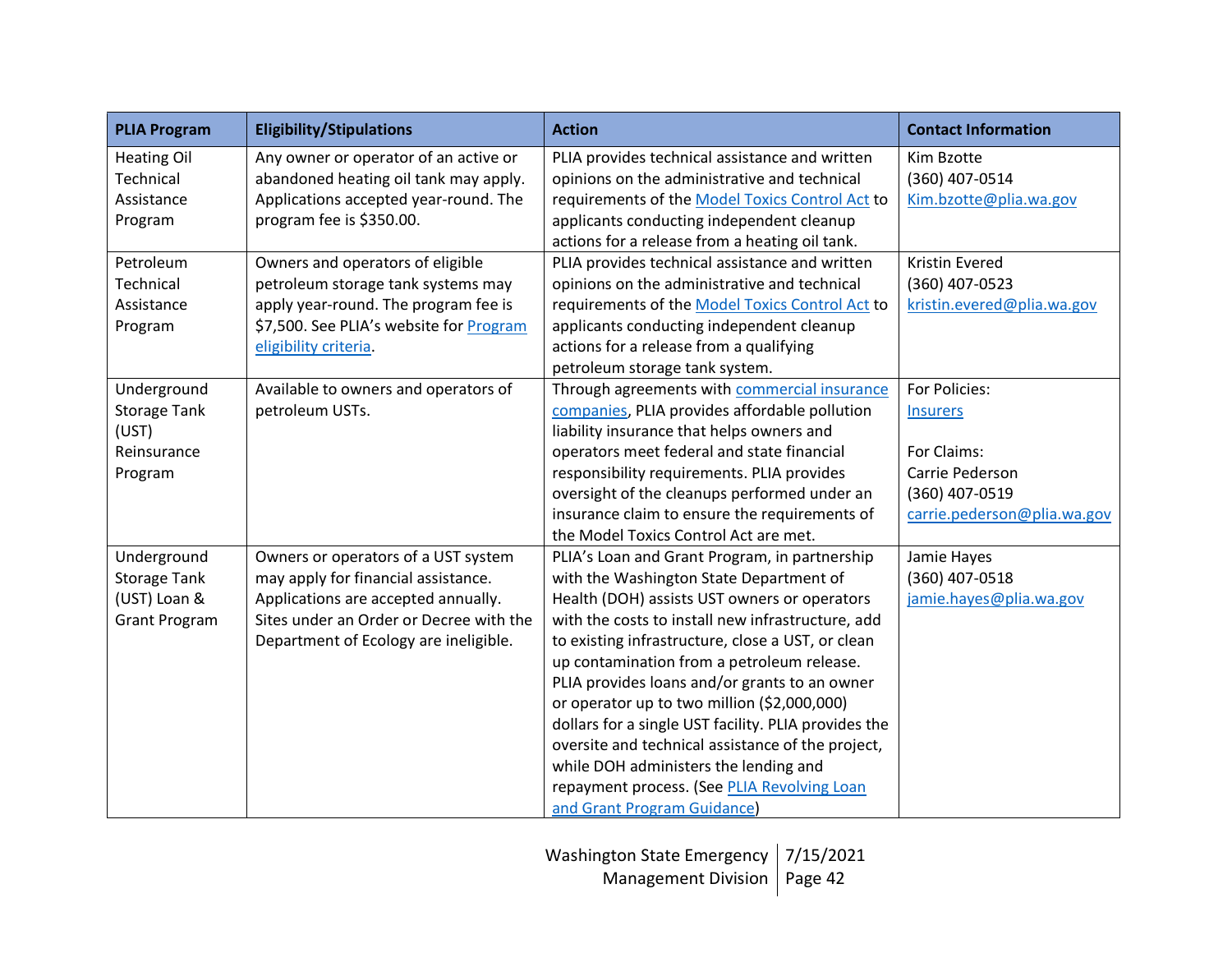## **Washington State Office of the Insurance Commissioner (OIC) Program Matrix** *Summary of Activities*

### Consumer Advocacy

The Office of the Insurance Commissioner's (OIC) Consumer Advocacy Program (CAP) offers assistance to consumers with general information about insurance (i.e. laws and rules regarding insurers, standard set processes for claims, etc.). CAP can also process complaints for consumers. Complaints are filed by consumers when they are dissatisfied, concerned, or just want to understand what is happening to them. Whenever CAP sends complaints to insurance companies, they have 15 working days to provide their response according to WAC 284-30-360(2).

The Commissioner may also be called upon to attempt to resolve insurance issues related to disasters. The Federal Emergency Management Agency (FEMA) may require insurance as a condition of issuing a recovery grant. The Commissioner may step in to resolve disputes as to the availability and reasonableness of insurance. (The Commissioner does not exercise authority over requirements for flood insurance). Visit <https://www.insurance.wa.gov/> for additional information.

### Public Affairs

OIC also blogs and uses other social media to inform the public of insurance issues related to flooding, wildfires, and other disasters.

*Points of Contact* Matt Stoutenburg, Emergency Management Program Specialist [Matts@oic.wa.gov;](mailto:Matts@oic.wa.gov) (360) 725-7046

Josh Martinsen, Functional Program Analyst [Joshm@oic.wa.gov;](mailto:Joshm@oic.wa.gov) (360) 725-7239

| <b>OIC Program</b> | Eligibility/<br><b>Stipulations</b> | <b>Action</b>                                                                 | <b>Contact Information</b>   |
|--------------------|-------------------------------------|-------------------------------------------------------------------------------|------------------------------|
| Consumer           | N/A                                 | Assistance with General Insurance questions (Life, Health, Property).         | Consumer Hotline:            |
| Advocacy           |                                     |                                                                               | 1-800-562-6900               |
| Program (CAP)      |                                     | Consumers may file complaints by phoning in, filing online, or fax.           | 1-360-725-7080               |
|                    |                                     | CAP also has a live-chat.                                                     | Live Chat M-F                |
|                    |                                     |                                                                               | 0800-1700                    |
|                    |                                     | Consumers can check references and licenses if they suspect fraud, and report |                              |
|                    |                                     | fraud to the Commissioner.                                                    | <b>Online Complaint Form</b> |
|                    |                                     |                                                                               | Email:                       |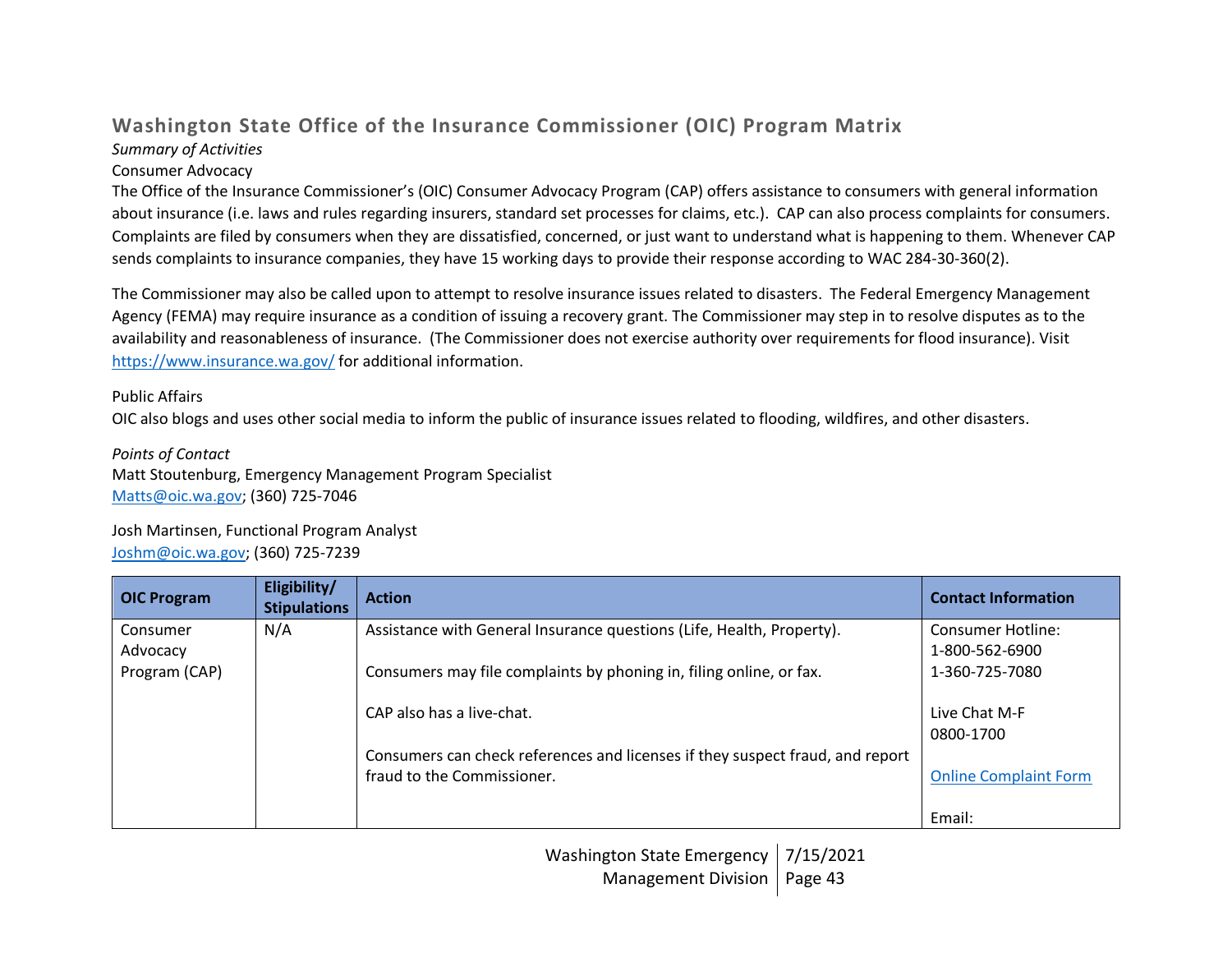| <b>OIC Program</b> | Eligibility/<br><b>Stipulations</b> | <b>Action</b>                                                                                                                                                                                                                                  | <b>Contact Information</b>                             |
|--------------------|-------------------------------------|------------------------------------------------------------------------------------------------------------------------------------------------------------------------------------------------------------------------------------------------|--------------------------------------------------------|
|                    |                                     | OIC will send representatives and information to resource fairs or other events                                                                                                                                                                | CAP@oic.wa.gov                                         |
|                    |                                     | in disaster-stricken areas to reach out to disaster victims and organizations<br>providing services to them.                                                                                                                                   | Video Phone Interpreter:                               |
|                    |                                     |                                                                                                                                                                                                                                                | (866) 327-8877                                         |
|                    |                                     |                                                                                                                                                                                                                                                | Walk in M-F (Tumwater):                                |
|                    |                                     |                                                                                                                                                                                                                                                | 8:00 a.m. to 5:00 p.m.                                 |
| Emergency          | N/A                                 | (4) When the governor proclaims a state of emergency under RCW                                                                                                                                                                                 | RCW 48.02.060                                          |
| Powers             |                                     | 43.06.010(12), the commissioner may issue an order that addresses any or all                                                                                                                                                                   |                                                        |
|                    |                                     | of the following matters related to insurance policies issued in this state:<br>(a) Reporting requirements for claims;                                                                                                                         |                                                        |
|                    |                                     | (b) Grace periods for payment of insurance premiums and performance of                                                                                                                                                                         |                                                        |
|                    |                                     | other duties by insureds;                                                                                                                                                                                                                      |                                                        |
|                    |                                     | (c) Temporary postponement of cancellations and non-renewals; and                                                                                                                                                                              |                                                        |
|                    |                                     | (d) Medical coverage to ensure access to care.                                                                                                                                                                                                 |                                                        |
|                    |                                     | (6) The commissioner may adopt rules that establish general criteria for orders<br>issued under subsection (4) of this section and may adopt emergency rules<br>applicable to a specific proclamation of a state of emergency by the governor. | (OIC has not adopted<br>rules related to this<br>RCW.) |

## **Washington State Parks and Recreation Commission**

## *Summary of Activities*

Mission statement: "The Washington State Parks and Recreation Commission cares for Washington's most treasured lands, waters, and historic places. State parks connect all Washingtonians to their diverse natural and cultural heritage and provide memorable recreational and educational experiences that enhance their lives."

*Point of Contact* Andrea S. Thorpe, Ph.D., Natural Resources Program Manager [Andrea.Thorpe@PARKS.WA.GOV;](mailto:Andrea.Thorpe@PARKS.WA.GOV) (360) 902-8592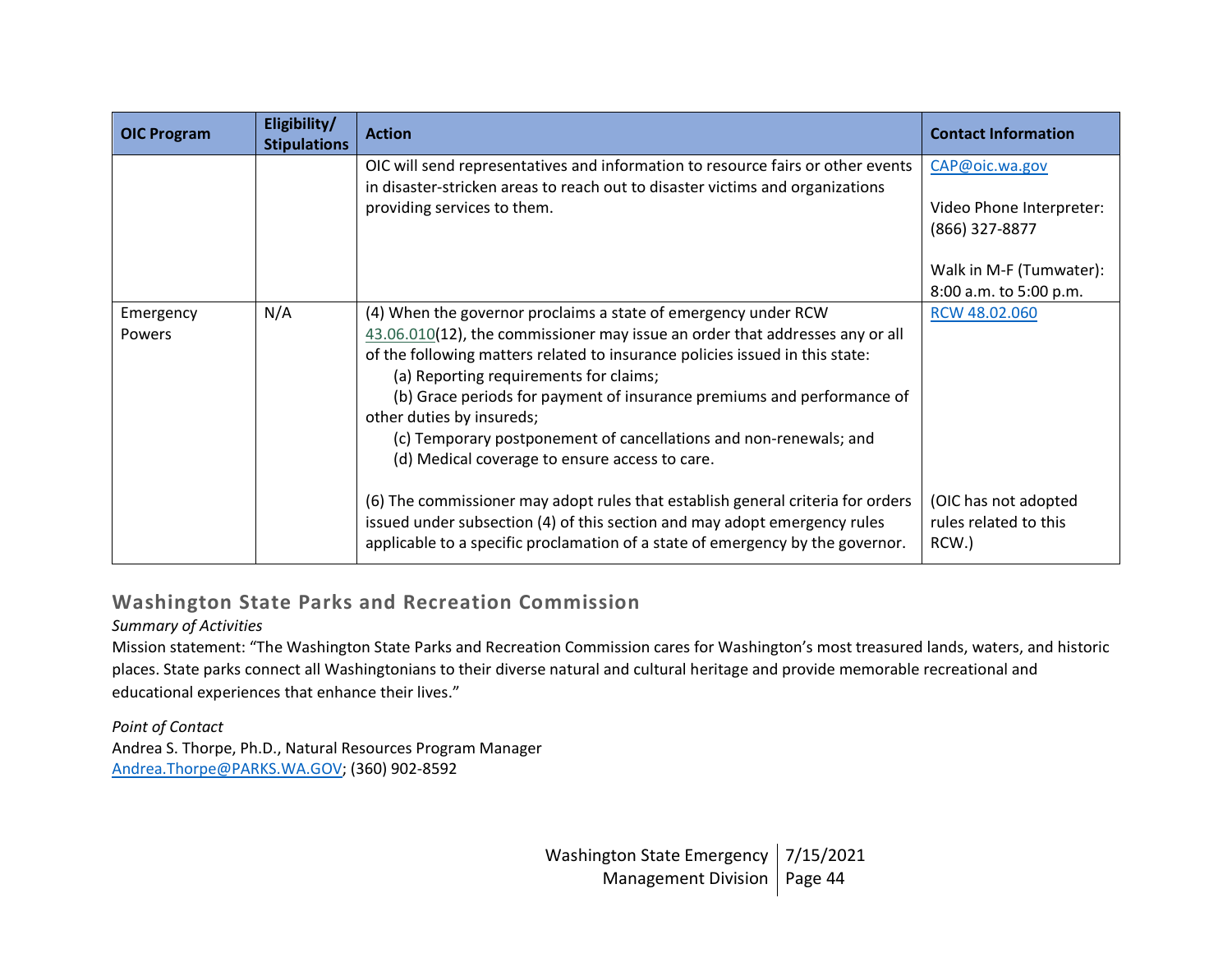| <b>PARKS</b><br>Program | <b>Eligibility/Stipulations</b>        | <b>Action</b>                                  | <b>Contact Information</b>      |
|-------------------------|----------------------------------------|------------------------------------------------|---------------------------------|
| National                | Program includes                       | Goal of the program is to restore and protect  | (360) 902-8641                  |
| Resource                | forestry/arboriculture.                | the natural resources under the responsibility | Parks.stewardship@parks.wa.gov; |
| Program                 |                                        | of the Washington State Parks and Recreation   |                                 |
|                         | See contact info.                      | Commission. Projects may include addressing    | Contact local park rangers for  |
|                         | https://parks.state.wa.us/358/Natural- | sensitive species conservation, forest health  | additional information.         |
|                         | <b>Resources</b>                       | conditions, invasive species, resource         |                                 |
|                         |                                        | inventories, and more.                         |                                 |

## **Additional Resources**

**The resources below are not legislatively created or authorized state agencies of Washington State. However, they are listed below as** *potential* **sources of natural resources recovery support.**

## **U.S. Department of Interior – National Park Service**

### *Summary of Activities*

The National Park Service Rivers, Trails, and Conservation Assistance program supports community-led natural resource conservation and outdoor recreation project. Eligible project applicants: state and local agencies, tribes, nonprofit organizations, or citizen groups. Visit: <https://www.nps.gov/orgs/rtca/index.htm> for more details.

## **USDA State Emergency Board (SEB)**

#### *Summary of Activities*

The USDA SEB in Washington is comprised of representatives from USDA agencies and the WSDA. The State Executive Director (SED) of the Farm Service Agency (FSA) serves as the SEB Chairperson and is responsible for providing coordination for USDA emergency programs at the State level. The SEB provides State-level USDA coordination with State and other Federal officials as appropriate to assist in the response and recovery activities of agriculture-related emergencies. During an emergency, any SEB member agency may contact the FSA SED to raise a concern. The FSA SED will then convene the SEB by phone within 24 hours to review the situation and discuss what each agency might be able to contribute as appropriate.

*Point of Contact* Stephanie Fisher, FSA State Emergency Coordinator [Stephanie.Fisher@wa.usda.gov;](mailto:Stephanie.Fisher@wa.usda.gov) (509) 323-3002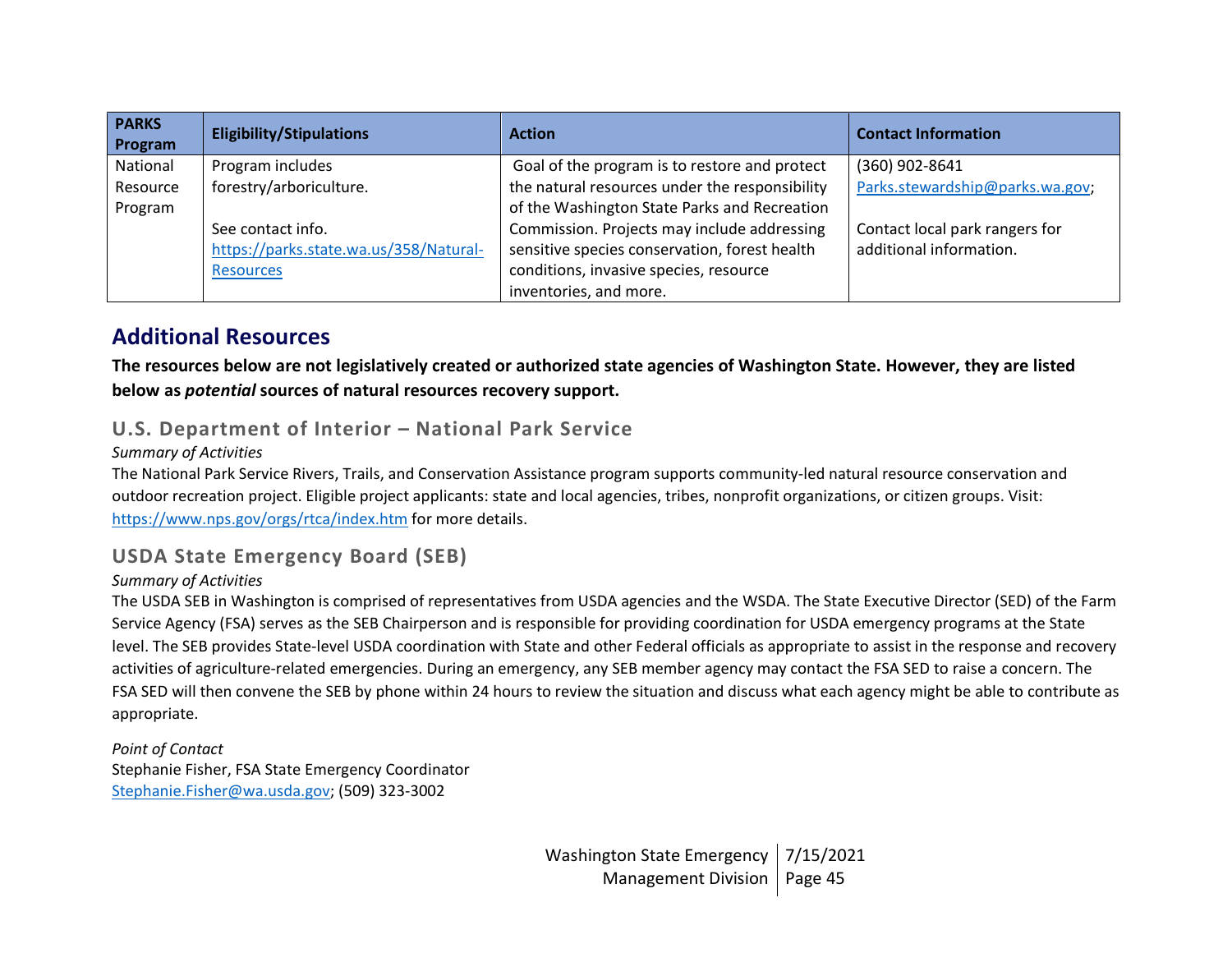# **USDA Natural Resources Conservation Service (NRCS) Program Matrix**

## *Summary of Activities*

NRCS provides America's farmers and ranchers with financial and technical assistance to voluntarily put conservation on the ground, not only helping the environment but agricultural operations, too. Visit this [website](https://www.nrcs.usda.gov/wps/portal/nrcs/main/national/about/) to learn more about financial and technical assistance programs.

### *Point of Contact*

Larry Johnson, P.E., State Conservation Engineer USDA – Natural Resources Conservation Service (NRCS) 11707 E. Sprague Ave, Suite 301 Spokane Valley, WA 99206 [Larry.A.Johnson@usda.gov;](mailto:Larry.A.Johnson@usda.gov) (509) 323-2955

| <b>USDA NRCS</b><br>Program | <b>Eligibility/Stipulations</b> | <b>Action</b>                         | <b>Contact Information</b>                               |
|-----------------------------|---------------------------------|---------------------------------------|----------------------------------------------------------|
| Emergency                   | <b>General Requirements:</b>    | This is a recovery program that       | Contact local office for information.                    |
| Watershed                   | -Presidential declaration       | provides technical and financial      | <b>USDA - Service Center Locator:</b>                    |
| Protection                  | and local declaration.          | assistance where a natural disaster   | https://offices.usda.gov/                                |
| Program                     | -Eminent threat to life and     | has significantly impaired a          |                                                          |
| (EWPP)                      | property.                       | watershed to function as it did       | Learn more at the USDA NRCS EWPP website:                |
|                             | -Local sponsor is willing       | prior to the natural disaster (e.g. a | https://www.nrcs.usda.gov/wps/portal/nrcs/main/nati      |
|                             | and able to represent the       | fire has created a situation where    | onal/programs/landscape/ewpp                             |
|                             | local community.                | excessive soil erosion and runoff     |                                                          |
|                             | -Must be demonstrated           | could occur from a rain event         | Note: City and county governments, Tribes, flood and     |
|                             | that all local financial        | creating a threat to life and         | water control districts, and soil and water conservation |
|                             | resources have been             | improved property).                   | districts are the most common sponsors of EWPP           |
|                             | utilized.                       |                                       | projects.                                                |
|                             | -Cost share is 75% federal,     | Types of works authorized include:    |                                                          |
|                             | 25% non-federal.                | -Remove debris from stream            |                                                          |
|                             | -Assistance limited to non-     | channels, road culverts, and          |                                                          |
|                             | Federal land.                   | bridges                               |                                                          |
|                             |                                 | -Reshape and protect eroded           |                                                          |
|                             |                                 | streambanks                           |                                                          |
|                             |                                 | -Correct damaged drainage             |                                                          |
|                             |                                 | facilities                            |                                                          |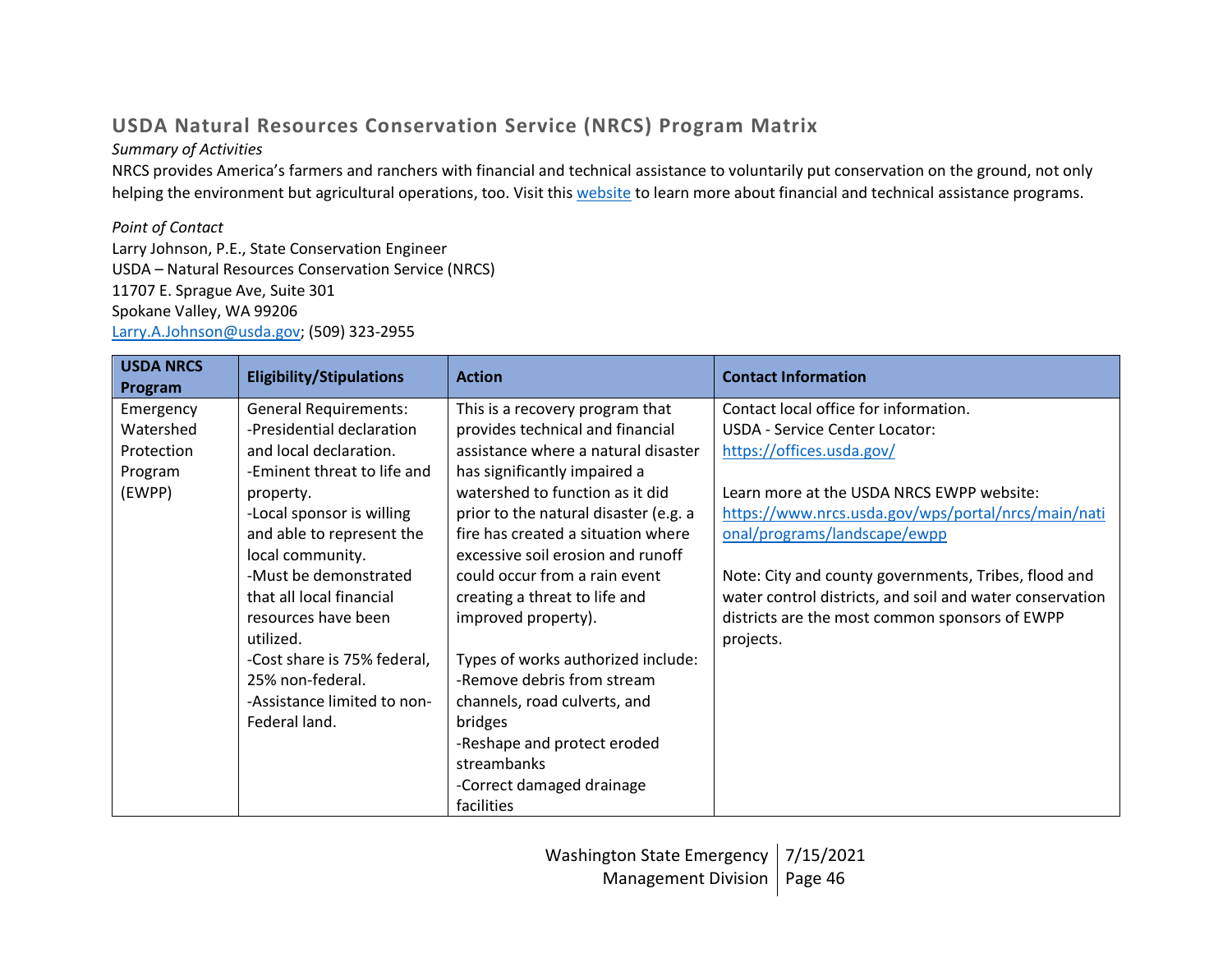|                |                            | -Establish cover on critically         |                                                    |
|----------------|----------------------------|----------------------------------------|----------------------------------------------------|
|                |                            | eroding lands                          |                                                    |
|                |                            | -Repair breached levees                |                                                    |
| Environmental  | Eligible land and eligible | This program may provide technical     | Contact local office for information.              |
| Quality        | person(s) requirements.    | and financial assistance to            | <b>USDA - Service Center Locator:</b>              |
| Incentives     | Contact local office for   | agricultural producers to address      | https://offices.usda.gov/                          |
| Program (EQIP) | information specific to    | immediate natural resource             |                                                    |
|                | application.               | protection concerns (e.g.              | Learn more at the USDA NRCS EQIP website:          |
|                | Farm records for the       | immediate soil erosion protection,     | https://www.nrcs.usda.gov/wps/portal/nrcs/main/wa/ |
|                | person must indicate the   | minimize noxious and invasive plan     | programs/financial/eqip/                           |
|                | applicant:                 | proliferation, protect water quality,  |                                                    |
|                | -Controls or owns eligible | restore livestock infrastructure,      |                                                    |
|                | land                       | etc.). At the discretion of the NRCS   |                                                    |
|                | -Meets adjusted gross      | State Conservationist, a signup can    |                                                    |
|                | income and payment         | be initiated for post-fire restoration |                                                    |
|                | limitation provisions      | work.                                  |                                                    |
|                | -Is in compliance with     |                                        |                                                    |
|                | highly erodible land and   | Additional restrictions and program    |                                                    |
|                | wetland conservation       | requirements may apply.                |                                                    |
|                | requirements               |                                        |                                                    |

## **USDA Farm Services Agency (FSA) Program Matrix**

#### *Summary of Activities*

The Farm Service Agency has many loan and disaster relief programs available to producers and landowners. FSA is the agency that chairs the USDA SEB. There are FSA offices in most counties in the state. FSA can assist with damage assessments and encourages farmers and ranchers to report damages to them. The Secretarial disaster designations or Presidential declarations are required to activate some FSA programs. FSA programs help farmers through crop losses and tree assistance programs, livestock programs, and cost-share programs to replace fences, remove debris, and implement conservation programs. Funding for some programs are contingent on the annual enactment of Congressional appropriations legislation. For more information, visi[t http://disaster.fsa.usda.gov.](http://disaster.fsa.usda.gov/) To find the local FSA county office, visit [http://offices.usda.gov.](http://offices.usda.gov/)

*Point of Contact* Stephanie Fisher, FSA State Emergency Coordinator [Stephanie.Fisher@wa.usda.gov;](mailto:Stephanie.Fisher@wa.usda.gov) (509) 323-3002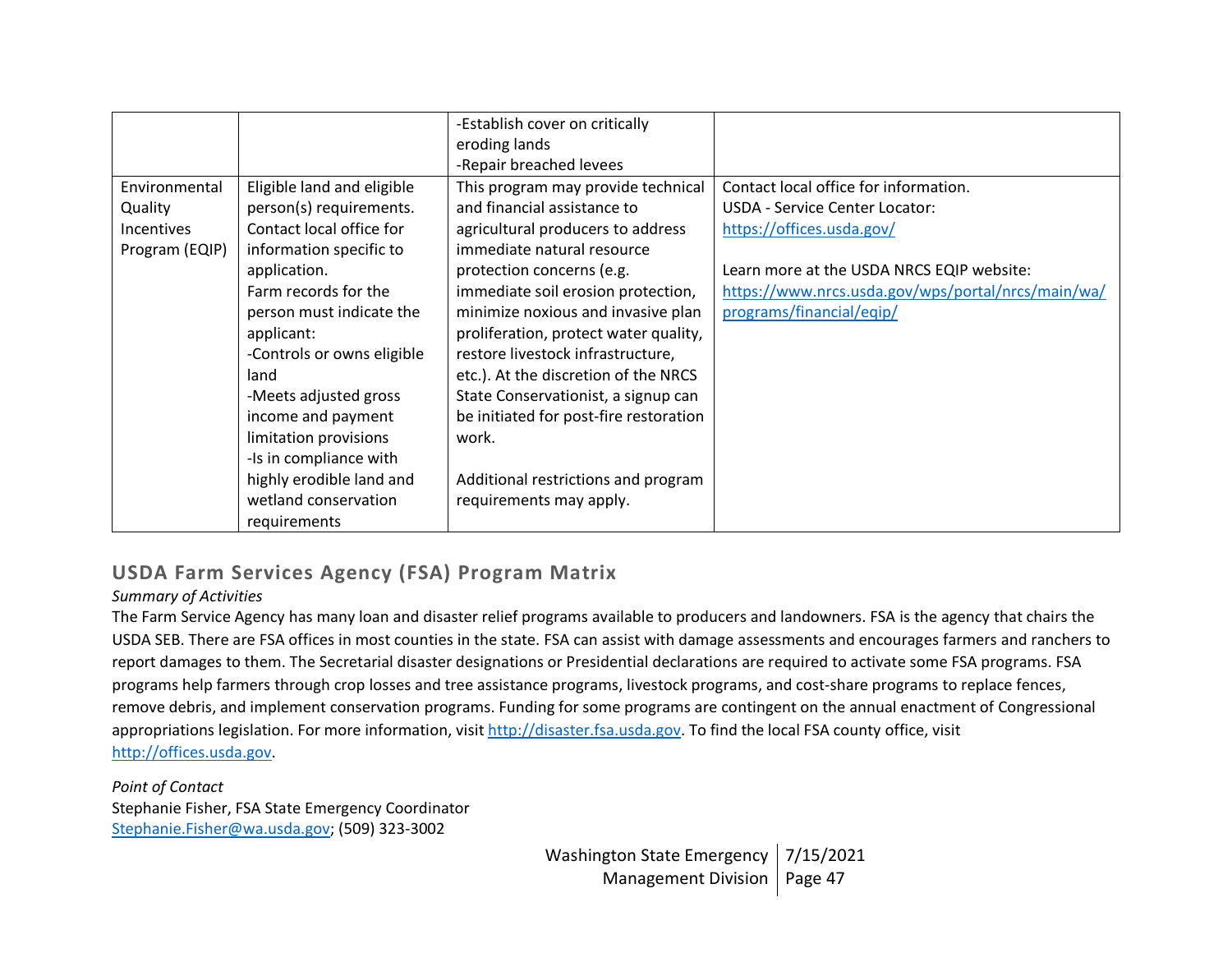| <b>USDA FSA Program</b>                                        | <b>Eligibility/Stipulations</b>                                                                                                                                                                                                                                                | <b>Action</b>                                                                                                                                                                                                                                                                                                                                                       | <b>Contact Information</b>                                                                                        |
|----------------------------------------------------------------|--------------------------------------------------------------------------------------------------------------------------------------------------------------------------------------------------------------------------------------------------------------------------------|---------------------------------------------------------------------------------------------------------------------------------------------------------------------------------------------------------------------------------------------------------------------------------------------------------------------------------------------------------------------|-------------------------------------------------------------------------------------------------------------------|
| <b>Tree Assistance</b><br>Program (TAP)                        | Qualifying mortality loss or damage in excess<br>of 15% normal mortality must be sustained<br>to trigger assistance. Forests not eligible.<br>Report losses within 90 days.                                                                                                    | Provides financial assistance to qualifying<br>orchardists and nursery tree growers to<br>replant or rehabilitate eligible trees, bushes,<br>and vines damaged by natural disasters.<br>Compensation provided for replacement at<br>65% of the cost and for salvaging trees at<br>50% of the cost.                                                                  | Contact local office for<br>information.<br><b>USDA - Service Center</b><br>Locator:<br>https://offices.usda.gov/ |
| Noninsured Crop<br><b>Disaster Assistance</b><br>Program (NAP) | Multiple specific documentation<br>requirements. Other income requirements<br>apply.                                                                                                                                                                                           | Provides financial assistance to producers of<br>non-insurable crops when low yields, loss of<br>inventory or prevented planting occur due<br>to a natural disaster.<br>Coverage is basically insurance-style<br>reimbursement.                                                                                                                                     | Contact local office for<br>information.<br><b>USDA - Service Center</b><br>Locator:<br>https://offices.usda.gov/ |
| Emergency<br>Conservation<br>Program (ECP)                     | -Program contingent on available funding.<br>-Qualified producers.<br>-Amounts over \$100K must be approved by<br>national FSA.                                                                                                                                                | Provides emergency cost-share funding and<br>technical assistance to agricultural<br>producers to rehabilitate farmland damaged<br>by natural disasters and for implementing<br>emergency water conservation measures.<br>Includes fencing, irrigation, stock water<br>systems. Compensation is up to 75% of the<br>cost to implement the conservation<br>practice. | Contact local office for<br>information.<br><b>USDA - Service Center</b><br>Locator:<br>https://offices.usda.gov/ |
| <b>Emergency Forest</b><br>Restoration<br>Program (EFRP)       | -Funding available between \$50k-\$500k<br>depending on event.<br>-Requiring either local, state, or national FSA<br>approval.<br>-Owners must show harm from a natural<br>disaster to existing tree cover<br>-Up to 75% of the cost to implement<br>practices can be covered. | Provides financial and technical assistance<br>to eligible owners of nonindustrial private<br>forest land to carry out emergency<br>measures to restore forest health on land<br>damaged by natural disasters.                                                                                                                                                      | Contact local office for<br>information.<br><b>USDA - Service Center</b><br>Locator:<br>https://offices.usda.gov/ |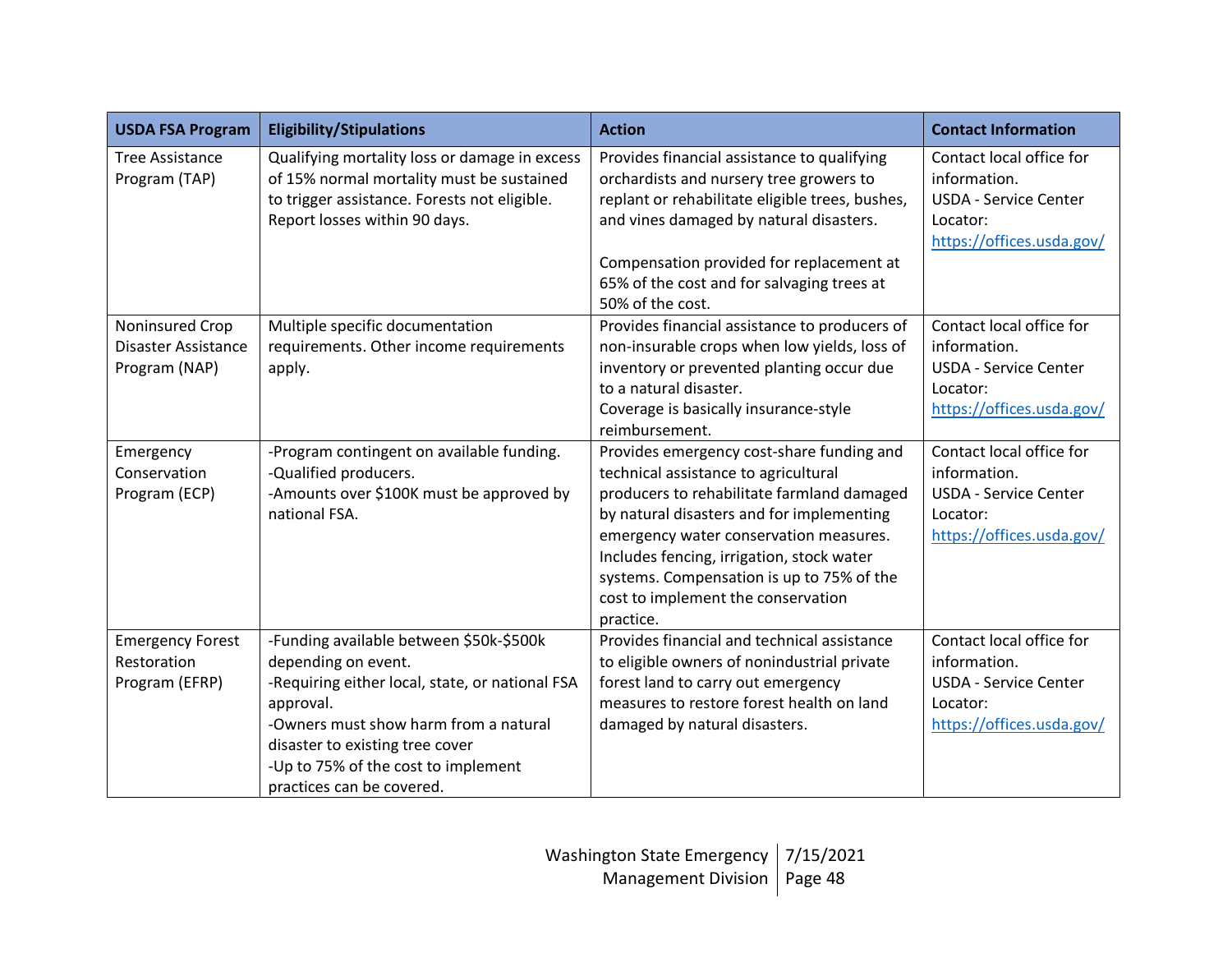| <b>USDA FSA Program</b>                                                                          | <b>Eligibility/Stipulations</b>                                                                                                                                                                                                                                                                                  | <b>Action</b>                                                                                                                                                                                                                                                                                                                                 | <b>Contact Information</b>                                                                                        |
|--------------------------------------------------------------------------------------------------|------------------------------------------------------------------------------------------------------------------------------------------------------------------------------------------------------------------------------------------------------------------------------------------------------------------|-----------------------------------------------------------------------------------------------------------------------------------------------------------------------------------------------------------------------------------------------------------------------------------------------------------------------------------------------|-------------------------------------------------------------------------------------------------------------------|
| Emergency<br>Assistance for<br>Livestock,<br>Honeybees and<br>Farm-Raised Fish<br>Program (ELAP) | Eligible producers. Payments subject to a<br>national payment factor. Report losses<br>within 60 days.                                                                                                                                                                                                           | Provides payments to eligible producers of<br>livestock, honeybees, and farm-raised fish<br>on private lands to help compensate for<br>losses due to disease and adverse weather<br>conditions or natural disasters.                                                                                                                          | Contact local office for<br>information.<br><b>USDA - Service Center</b><br>Locator:<br>https://offices.usda.gov/ |
| <b>Emergency Loan</b><br>Program (EM)                                                            | County must receive a disaster designation<br>from the US Secretary of Agriculture for<br>farmers residing therein to be eligible.<br>Additionally, must have lost at least 30% of<br>production, real estate, or assets, be citizens,<br>and be unable to receive sufficient credit<br>from commercial sources. | Provides low-interest loans to help<br>producers recover from production and<br>physical losses due to drought, flooding,<br>other natural disasters or quarantine (e.g.<br>replace farm and ranch buildings and<br>structures, make repairs, replace livestock<br>or feed).                                                                  | Contact local office for<br>information.<br><b>USDA - Service Center</b><br>Locator:<br>https://offices.usda.gov/ |
| Livestock Forage<br>Disaster Program<br>(LFP)                                                    | Grazing losses must be due to a qualifying<br>drought condition or fire on federally<br>managed land during the normal grazing<br>period for the county.<br>Report losses within 30 days.                                                                                                                        | Provides compensation to eligible livestock<br>producers that have suffered grazing losses<br>for covered livestock on land that is native<br>or improved pastureland planted specifically<br>for grazing. Also provides compensation to<br>eligible livestock producers that suffered<br>losses on rangeland managed by a federal<br>agency. | Contact local office for<br>information.<br><b>USDA - Service Center</b><br>Locator:<br>https://offices.usda.gov/ |
| Livestock<br><b>Indemnity Program</b><br>(LIP)                                                   | -Livestock only. No pets, no horses.<br>-Livestock producer must legally own the<br>eligible livestock on the day of loss.<br>-Compensation based on roughly 75% of the<br>national average price of the livestock by<br>type and age.<br>-Report losses within 30 days.                                         | Provides benefits to livestock owners and<br>some contract growers for livestock deaths<br>in excess of normal mortality that are the<br>direct result of an eligible adverse weather<br>event. This program also covers attacks by<br>animals reintroduced into the wild by the<br>federal government or protected by federal<br>law.        | Contact local office for<br>information.<br><b>USDA - Service Center</b><br>Locator:<br>https://offices.usda.gov/ |
| Dairy Indemnity<br>Payment Program<br>(DIPP)                                                     |                                                                                                                                                                                                                                                                                                                  | Provides compensation to dairy producers<br>when a public regulatory agency directs<br>them to remove their raw milk from the                                                                                                                                                                                                                 | Contact local office for<br>information.                                                                          |